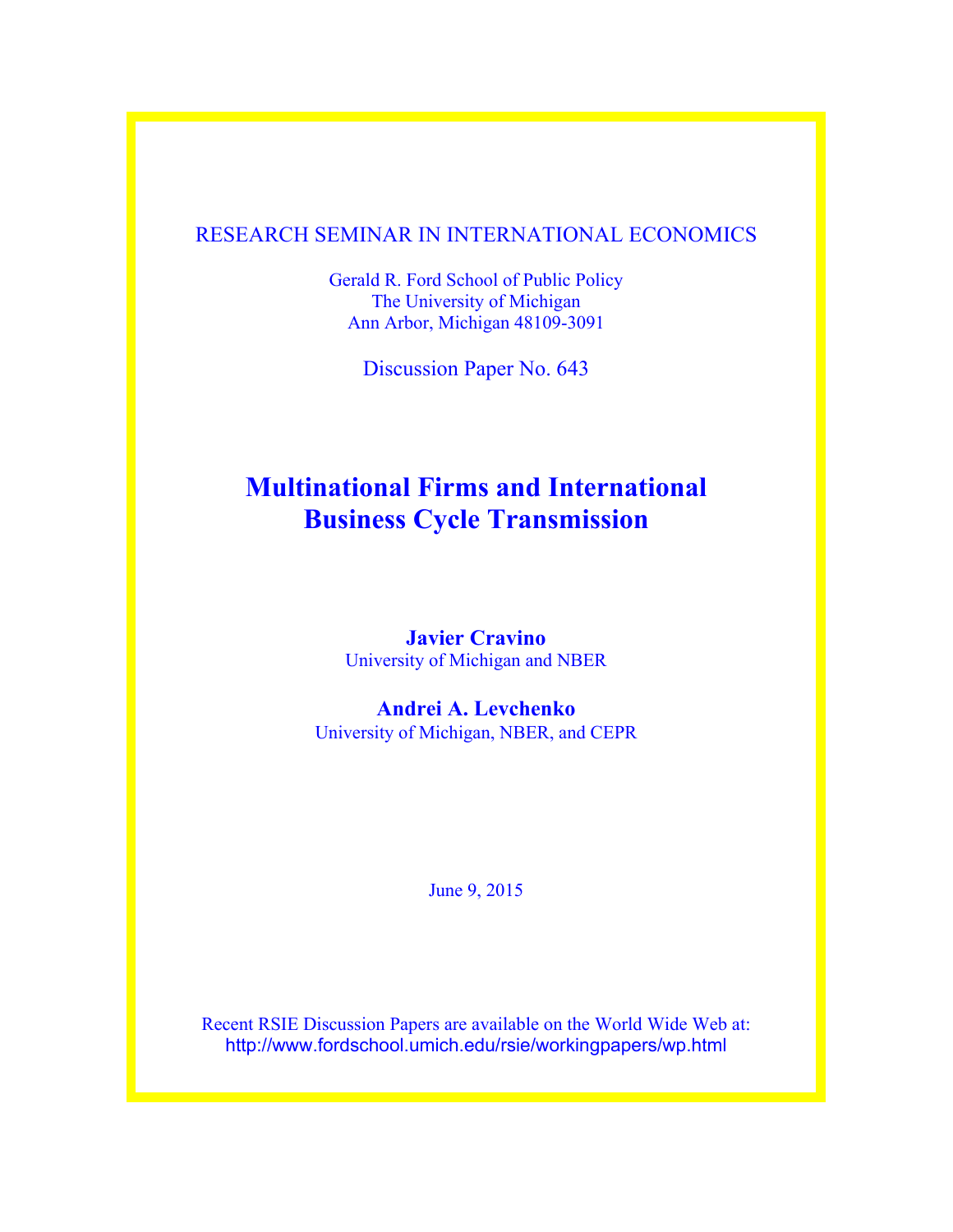# **Multinational Firms and International Business Cycle Transmission**⇤

Javier Cravino University of Michigan and NBER

Andrei A. Levchenko University of Michigan NBER and CEPR

June 9, 2015

#### **Abstract**

We investigate how multinational firms contribute to the transmission of shocks across countries using a large firm-level dataset that contains ownership information for 8 million firms in 34 countries. We use these data to document two novel empirical patterns. First, foreign affiliate and headquarter sales exhibit strong positive comovement: a 10% growth in the sales of the headquarter is associated with a 2% growth in the sales of the affiliate. Second, shocks to the source country account for a significant fraction of the variation in sales growth at the source-destination level. We propose a parsimonious quantitative model to interpret these findings and to evaluate the role of multinational firms for international business cycle transmission. For the typical country, the impact of foreign shocks transmitted by all foreign multinationals combined is non-negligible, accounting for about 10% of aggregate productivity shocks. On the other hand, since bilateral multinational production shares are small, interdependence between most individual country pairs is minimal. Our results do reveal substantial heterogeneity in the strength of this mechanism, with the most integrated countries significantly more affected by foreign shocks.

*Keywords:* international business cycle comovement, multinational firms *JEL Codes:* F23, F44

<sup>⇤</sup>We are grateful to Ariel Burstein, Aaron Flaaen, Jim Hines, Sebastian Krautheim, Sebastian Sotelo, Linda Tesar, Carolina Villegas-Sanchez, Andrei Zlate, and seminar participants at various institutions for helpful suggestions and to Nitya Pandalai-Nayar and Rishi Sharma for excellent research assistance. Email: jcravino@umich.edu, alev@umich.edu.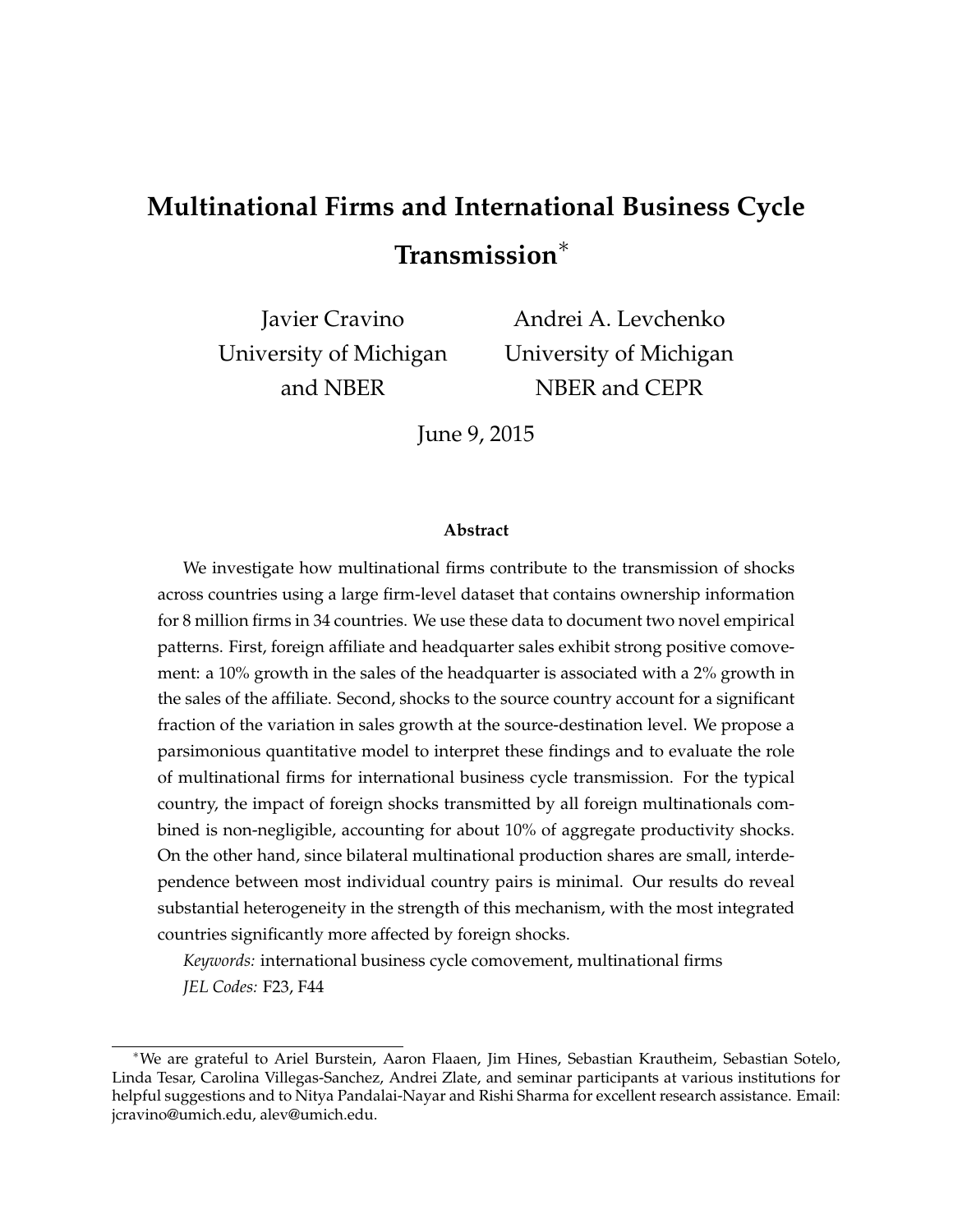# **1 Introduction**

Multinational companies are a first-order feature of the world economy, accounting for about one-third of gross output in many developed countries (see, e.g., [Alviarez,](#page-43-0) [2013\)](#page-43-0). Since multinationals encompass production facilities that are spread across different parts of the globe, a natural conjecture is that their rapid growth in recent decades has had an impact on how economic shocks are transmitted across countries. However, the relationship between multinational firms and transmission of shocks is not well-understood at either the micro or the macro levels. At the micro level, there is limited empirical evidence on how the activities of the different parts of a multinational are interrelated at business cycle frequencies. At the macro level, it is yet to be established whether multinationals matter quantitatively for aggregate comovement.

This paper uses novel firm-level data and a quantitative multi-country model to examine the role of multinational firms in aggregate business cycle transmission. Our data come from ORBIS, a firm-level database that covers more than 8 million firms operating in 34 countries over the period 2004-2012. The key feature of the dataset is that it contains information on domestic and foreign ownership. Hence, for the first time in this context, the operations of parents and affiliates are observed in the same dataset as well as through time and in a broad cross-section of countries. This information allows us to study micro-level cross-country comovement between the different parties of the multinational corporations. At the same time, the data cover the bulk of economic activity in our sample of countries, making it possible to aggregate the firm-level results and derive their implications for business cycle comovement.

Our analysis goes from micro patterns to macro implications in three stages. First, at the firm level, we document strong comovement between multinational affiliates and their parents; a 10% growth in the sales of the parent is associated with a 2% growth in the sales of the affiliate. This correlation is computed after controlling for sectoral and aggregate trends using source-sector-destination-sector-year fixed effects, so that it captures the role of linkages within the multinational firm. The correlation is pervasive across firms in different sectors, including services, which suggests that it is not driven solely by vertical production linkages. The strong correlation between the parent's and affiliate's growth is also present when we use value added or employment to measure firms' growth, and is highly significant and robust to different samples, time periods, fixed effects, and aggregation methods.

The firm-level estimates show that units of the same firm comove together at the business cycle frequency. However, precisely because they are obtained controlling for very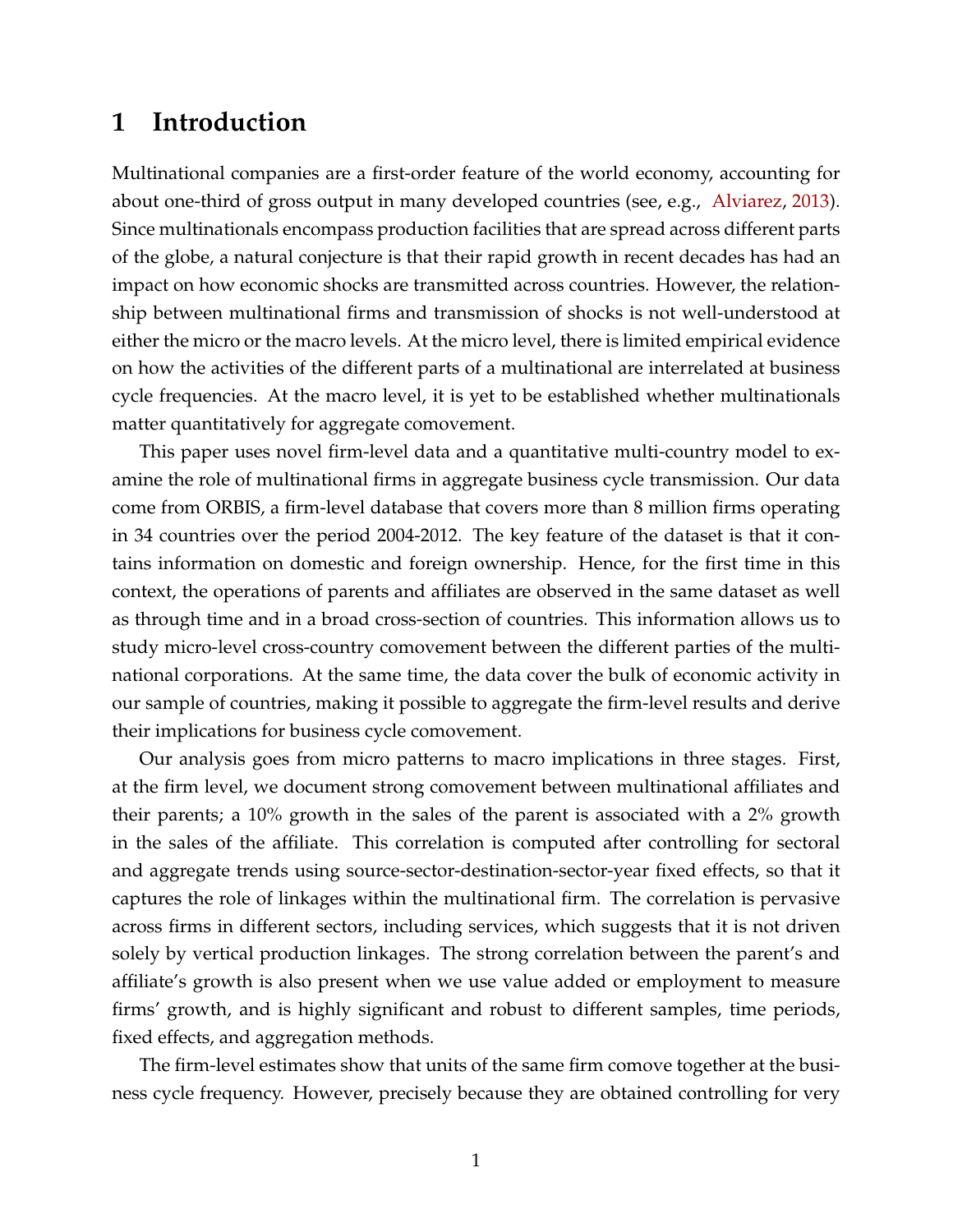detailed aggregate trends, they may not capture transmission of shocks that are common across parent firms in the source country. With this in mind, in our second step we aggregate multinational sales to the source-destination level (i.e., combined sales of all US multinational affiliates operating in the UK), and estimate whether the variation in source-destination growth rates is driven by source-specific or destination-specific factors. Source-specific shocks account for about 10% of the variation in bilateral growth rates, compared to 20% accounted for by destination-specific shocks. We interpret this result as evidence that shocks to the source country are important for the variation in total sales.

Our empirical results thus demonstrate strong interdependence between source countries and their foreign affiliates. This interdependence is detectable both at the firm and the source-destination level. The third step of our analysis assesses the quantitative importance of this phenomenon for aggregate business cycle transmission using a multicountry model that can be taken to the data. In the model, each country produces a final good by aggregating the output of intermediate producers. These intermediate producers may be local firms or foreign multinational affiliates. We introduce comovement between multinational firms and their foreign affiliates by assuming that the productivity of the affiliates is affected by the productivity of the parent.<sup>1</sup> In particular, the productivity of foreign affiliates is a combination of a source-specific and destination-specific component. The relative importance of the source vs. the destination component is governed by a crucial parameter that we discipline with the data.

In the model, the extent to which multinationals contribute to the transmission of shocks across countries is driven by: (i) what share of the firm's technology shock originates in the source vs. the destination country; (ii) the distribution of bilateral multinational shares in the economy; and (iii) general equilibrium effects. We use the model's structural equations to interpret our empirical results, and to calibrate the extent to which shocks in the source country are transmitted by multinationals. We estimate that between 20 and 40 percent of the foreign affiliates' shocks originate in the source country. The multinational production shares are taken directly from the data. Finally, the magnitude of the general equilibrium effects depends on a composite parameter that combines the elasticity of substitution across intermediates and the Frisch labor supply elasticity. We benchmark these parameters using micro estimates of these elasticities, and check the

<span id="page-3-0"></span><sup>&</sup>lt;sup>1</sup>This is a common approach in the literature on multinational production, see, among many others, [Helpman](#page-45-0) [\(1984\)](#page-45-0); [Markusen](#page-45-1) [\(1984\)](#page-45-1); [Helpman et al.](#page-45-2) [\(2004\)](#page-45-2) and more recently [McGrattan and Prescott](#page-45-3) [\(2009,](#page-45-3) [2010\)](#page-46-0); [Burstein and Monge-Naranjo](#page-44-0) [\(2009\)](#page-44-0); [Keller and Yeaple](#page-45-4) [\(2013\)](#page-45-4); [Ramondo and Rodríguez-Clare](#page-46-1) [\(2013\)](#page-46-1); [Ramondo](#page-46-2) [\(2014\)](#page-46-2); [Alviarez](#page-43-0) [\(2013\)](#page-43-0). See [Antràs and Yeaple](#page-43-1) [\(2014\)](#page-43-1) for a recent overview of modeling approaches.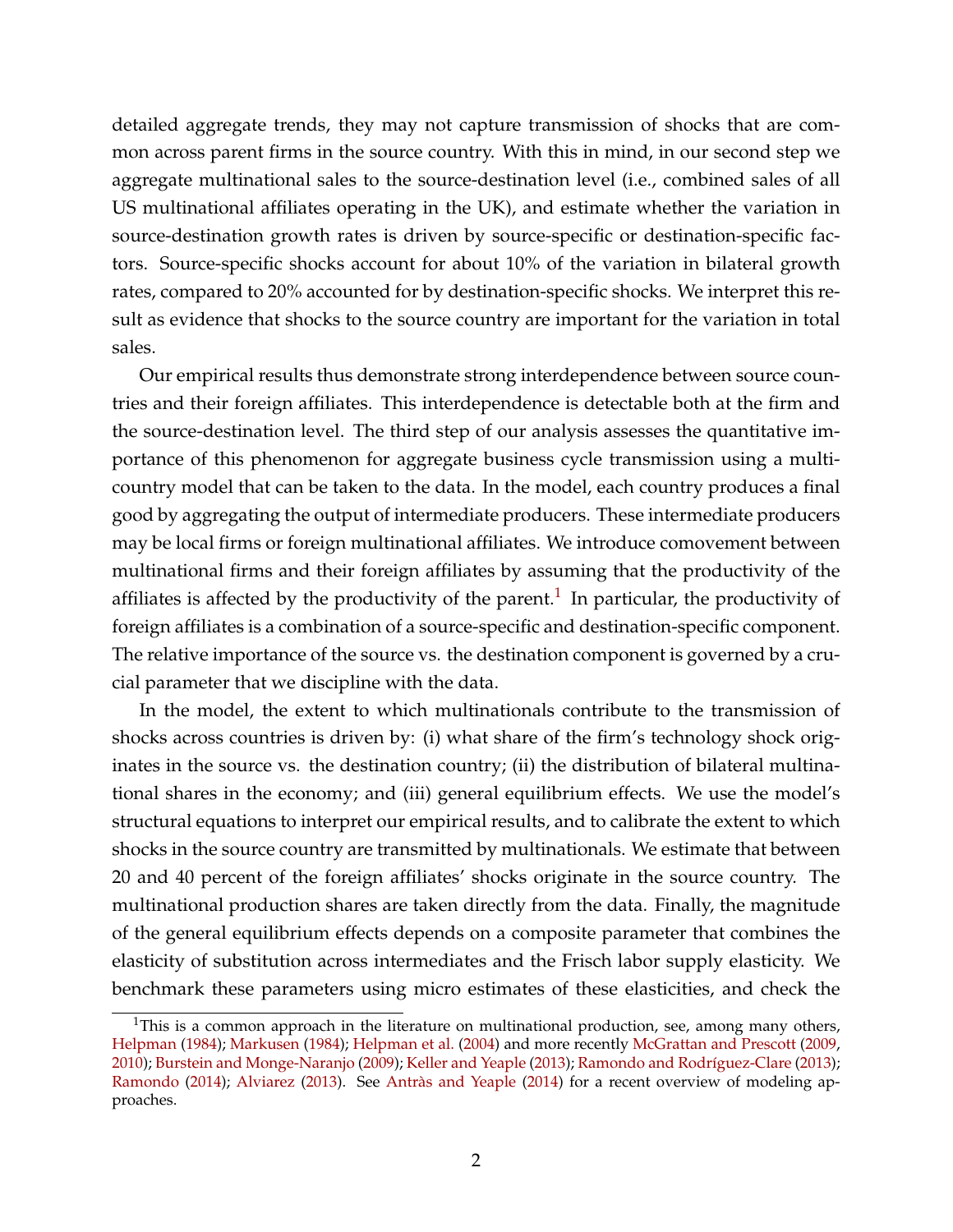sensitivity of the results to alternative values.

We use the calibrated model to conduct three quantitative exercises to measure the importance of multinational firms for the transmission of shocks across countries. First, we compute impulse responses to country- and firm-level productivity shocks in each source country, and track the propagation of these shocks across countries. A 1% productivity shock in the rest of the world as a whole raises productivity by 0.12% in the average country, and by as much as 0.2-0.35% in the most integrated countries such as Ireland, the Netherlands, and Slovakia.<sup>[2](#page-4-0)</sup> Not surprisingly, the external impact of individual source country shocks is considerably smaller. A shock that increases GDP by 1% in one of the 4 most important source countries – US, Germany, UK, and France – raises output in the rest of the sample by between 0.01 and 0.02%. Shocks to other source countries have a negligible impact, since multinational affiliates from other source countries tend to have small output shares in a typical destination.

Second, we use the model to compute the business cycle correlation between each pair of countries assuming that the primitive productivity shocks are uncorrelated. This is an assessment of how much correlation can be generated purely by propagation of shocks through multinationals under the observed levels of multinational activity. The variation in model-implied correlations is driven entirely by the pattern of multinational output shares. On the one hand, in most country pairs bilateral multinational shares are small, and thus the model generates little business cycle comovement: the mean modelimplied correlation is 0.01 in the full sample of country pairs. On the other hand, for country pairs involving either a major source or a major recipient of multinational firms, the model generates between one quarter and one-tenth of the correlation observed in the data. In addition, in the cross-section of country pairs the model-implied correlations have a positive and highly significant relationship to the GDP correlations in the data.

Third, we conduct two counterfactual exercises that evaluate how the cross-country dispersion of growth rates changes as we change the shares of multinational firms in the world economy. In the first counterfactual, we consider a world in which there are no multinational firms operating in foreign destinations. The counterfactual cross-country dispersion in growth rates is 10% larger in this scenario than in our benchmark calibration. In the second counterfactual, we simulate a "full integration" equilibrium, in which multinationals from any source country operate with the same intensity in all destinations (that is, we eliminate the home bias in multinational production seen in the data).

<span id="page-4-0"></span><sup>&</sup>lt;sup>2</sup>The large values for Ireland and the Netherlands reflect their importance as host countries for multinational firms, which may be due in part to their role as tax shelters. None of the empirical or quantitative results in the paper are driven by these countries.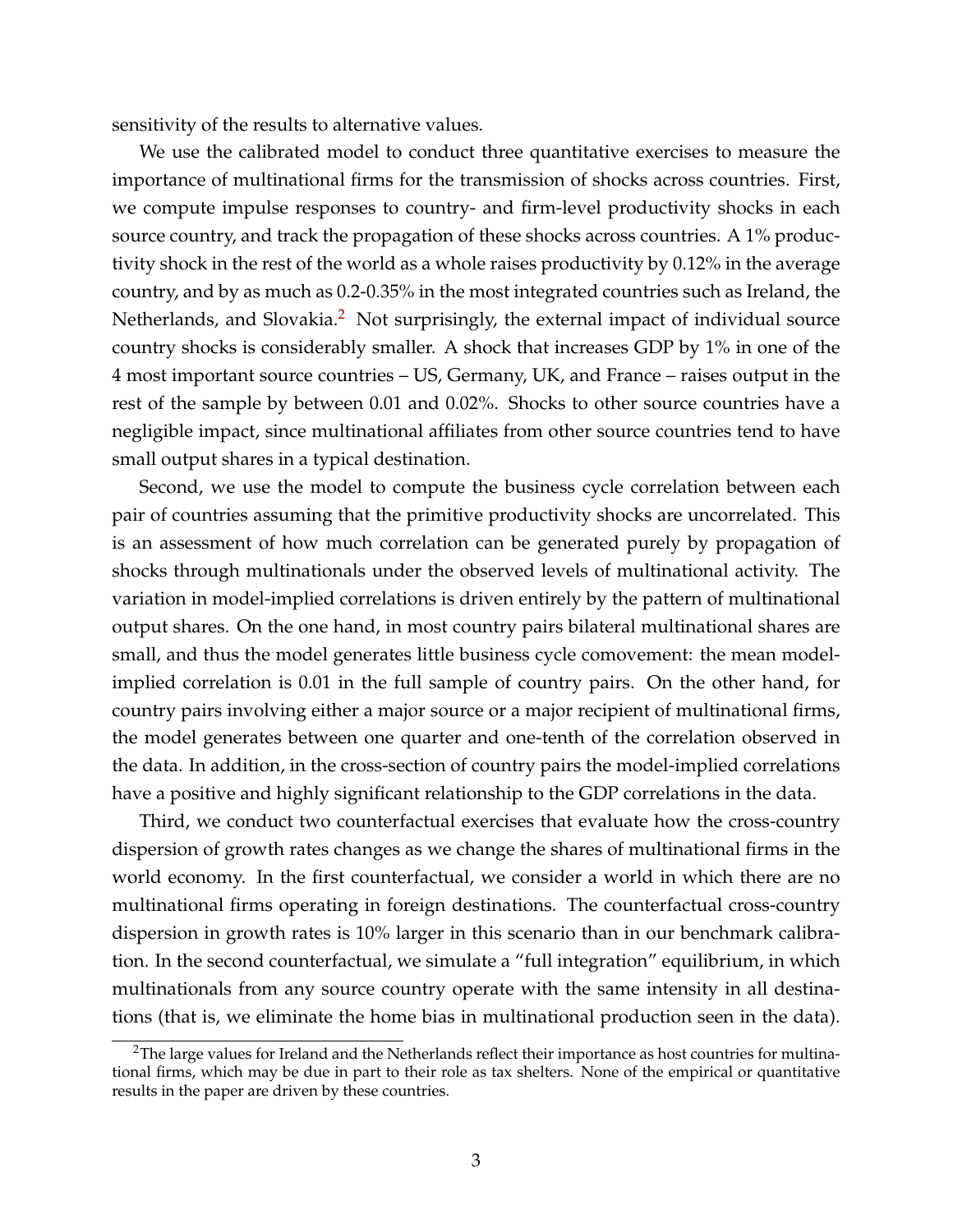Under full integration the counterfactual cross-country dispersion in growth rates is 35% smaller than in our benchmark calibration.

Our main takeaway from these exercises is that the combined impact of all foreign multinationals is small but significant, accounting for about 10% of the productivity shocks in a typical country and leading to a somewhat more synchronized international business cycle. The impact is highly heterogeneous across countries. The transmission of shocks and positive business cycle correlations induced by multinational presence are clearly detectable for the country pairs involving the most important source and destination countries. On the other hand, aggregate interdependence between most individual country pairs is minimal, since most bilateral shares are small.

We highlight three key advantages of our dataset relative to existing empirical analyses of multinationals and business cycle comovement. First, ORBIS provides information on the activities of both the multinational parents and affiliates at a yearly frequency, which allows us to estimate parent-affiliate sales correlations. Second, it includes the local firms in each country along with the domestic and foreign multinationals. This allows us to compute the importance of multinationals in each economy relative to the domestic firms, and also to better estimate the country components of business cycle shocks. Finally, ORBIS covers a broad cross-section of countries. This permits a decomposition of growth rates into source and destination components, an exercise requiring data from multiple sources and destinations. In addition, we can document the large heterogeneity in the impact of multinationals across country pairs.

While the driving mechanism in our model is that productivity shocks are directly transferred across countries within multinational firms, our model is isomorphic to a setup in which comovement arises from the transmission of demand shocks for the firms' product or from certain types of intermediate input linkages (see Appendix [B.3\)](#page-50-0). It has not (yet) been established empirically that the transmission of shocks through input trade by multinationals is a quantitatively important phenomenon. [Ramondo et al.](#page-46-3) [\(2014\)](#page-46-3) show that US multinational affiliates abroad sell mostly in the local market, with the median affiliate having no shipments to the parent. In a non-international context, [Atalay et al.](#page-43-2) [\(2014\)](#page-43-2) show that most vertical ownership links are not primarily motivated by input trade within the firm. In our own results, the correlation between affiliate and parent sales occurs even among service sector firms, for which input trade is likely to be much less relevant. While our model can accommodate the input linkage interpretation, our empirical results show that intermediate input linkages are unlikely to be the sole determinant of parent-affiliate comovement.

This paper contributes to three strands of the literature. The first is the research agenda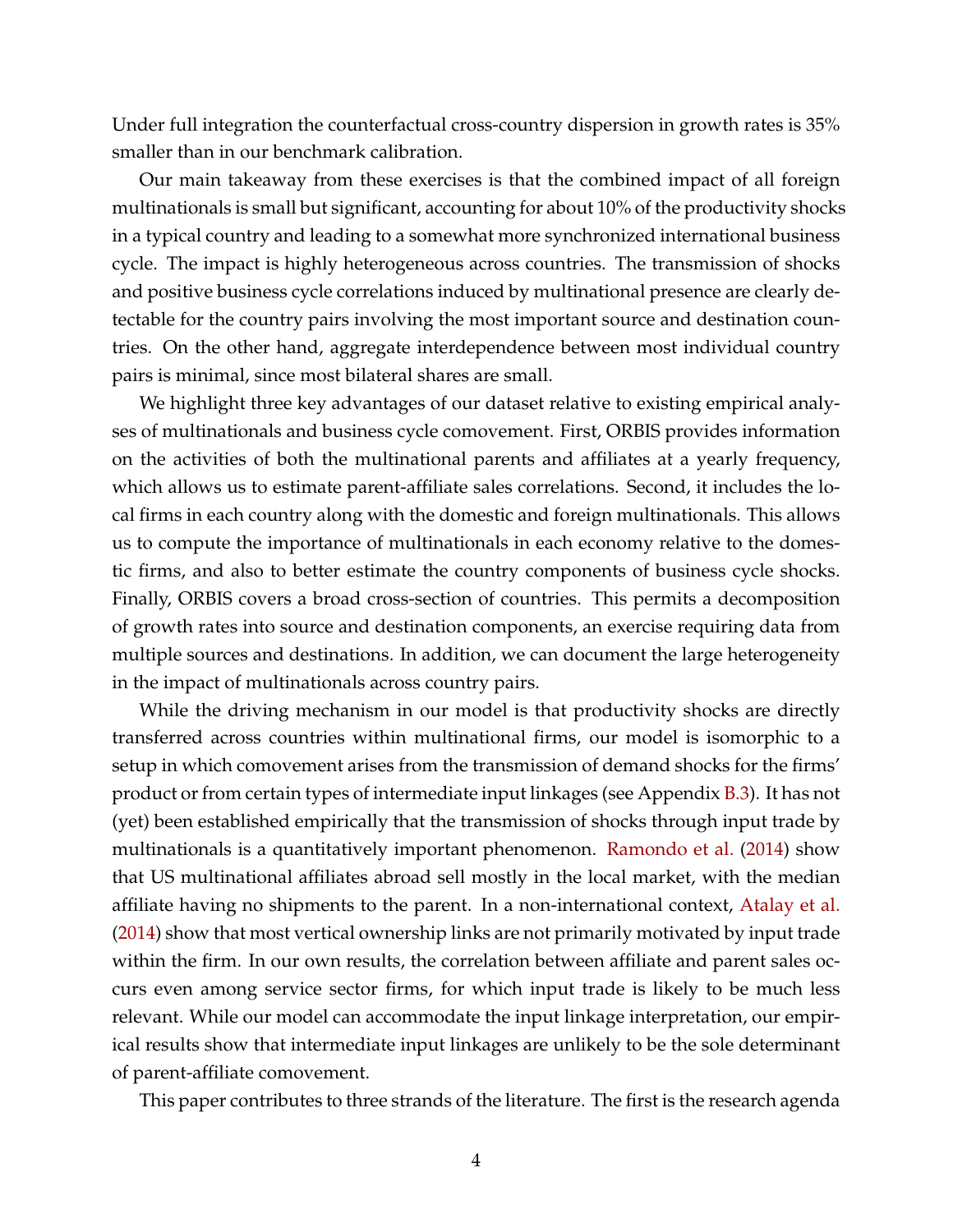on the role of multinational firms in the transmission of international business cycles (see, e.g., [Burstein et al.,](#page-44-1) [2008;](#page-44-1) [Contessi,](#page-44-2) [2010;](#page-44-2) [Zlate,](#page-46-4) [2012;](#page-46-4) [Menno,](#page-46-5) [2014\)](#page-46-5).<sup>[3](#page-6-0)</sup> This literature has focused mainly on the role of within-multinational trade and vertical integration for business cycle synchronization, and has predominantly employed 2-country models. In contrast, we develop a parsimonious multi-country quantitative framework that can be directly taken to the firm-level data.

Second, we contribute to the empirical literature on multinational firms and comovement. A number of papers (e.g., [Budd et al.,](#page-44-3) [2005;](#page-44-3) [Desai and Foley,](#page-44-4) [2006;](#page-44-4) [Desai et al.,](#page-44-5) [2009;](#page-44-5) [Boehm et al.,](#page-43-3) [2014\)](#page-43-3) explore whether parents and affiliates are correlated.<sup>[4](#page-6-1)</sup> [Buch and](#page-43-4) [Lipponer](#page-43-4) [\(2005\)](#page-43-4) and [Kleinert et al.](#page-45-5) [\(2012\)](#page-45-5) use sectoral and regional data to study whether greater multinational presence is associated with greater comovement. All of these papers feature only one source, or only one destination country, and frequently the information on either the parent or the affiliate is limited. Our work is the first to study aggregate comovement with multi-country data in which parents and affiliates are observed within the same dataset. In addition, these papers by and large do not attempt to go from micro estimates to business cycle comovement between countries. We develop a quantitative framework to interpret the empirical findings and evaluate their implications for aggregate comovement.

Finally, a large theoretical literature studies multinationals and technology transfers (see, among many others, [McGrattan and Prescott,](#page-45-3) [2009;](#page-45-3) [Keller and Yeaple,](#page-45-4) [2013;](#page-45-4) [Ra](#page-46-1)[mondo and Rodríguez-Clare,](#page-46-1) [2013\)](#page-46-1). In addition, an extensive empirical literature investigates the effects of FDI on productivity.<sup>5</sup> Our empirical contribution is to use firm-level data to quantify the extent to which parents and affiliates are affected by common shocks at the business cycle frequency.

The rest of this paper is organized as follows. Section [2](#page-7-0) describes the data and presents the basic summary statistics on multinationals' presence. Section [3](#page-12-0) documents bilateral firm-level and source-destination-level comovement between multinational firms. Section [4](#page-19-0) derives a structural framework to interpret our empirical results and to study the aggregate implications of multinationals for business cycle comovement and for the trans-

<span id="page-6-0"></span><sup>&</sup>lt;sup>3</sup>Also related is the literature that explores the role of cross-border vertical production linkages in the international business cycle transmission (see, e.g., [Kose and Yi,](#page-45-6) [2001;](#page-45-6) [Arkolakis and Ramanarayanan,](#page-43-5) [2009;](#page-43-5) [Johnson,](#page-45-7) [2014\)](#page-45-7), though this line of research is not explicit on whether the production linkages take place within firms.

<span id="page-6-1"></span> $4$ Alfaro and Chen [\(2012\)](#page-43-6) investigate whether the affiliates of multinational firms responded to the recent financial crisis differently than local establishments. Their focus is not, however, on parent and affiliate comovement. A number of recent studies examine how liquidity shocks are transmitted through international banks, see for example [Acharya and Schnabl](#page-43-7) [\(2010\)](#page-43-7), [Cetorelli and Goldberg](#page-44-6) [\(2011\)](#page-44-6), and [Schnabl](#page-46-6) [\(2012\)](#page-46-6).

<span id="page-6-2"></span><sup>5</sup>See for example [Javorcik](#page-45-8) [\(2004b\)](#page-45-8), [Guadalupe et al.](#page-45-9) [\(2012\)](#page-45-9), and [Fons-Rosen et al.](#page-44-7) [\(2013\)](#page-44-7).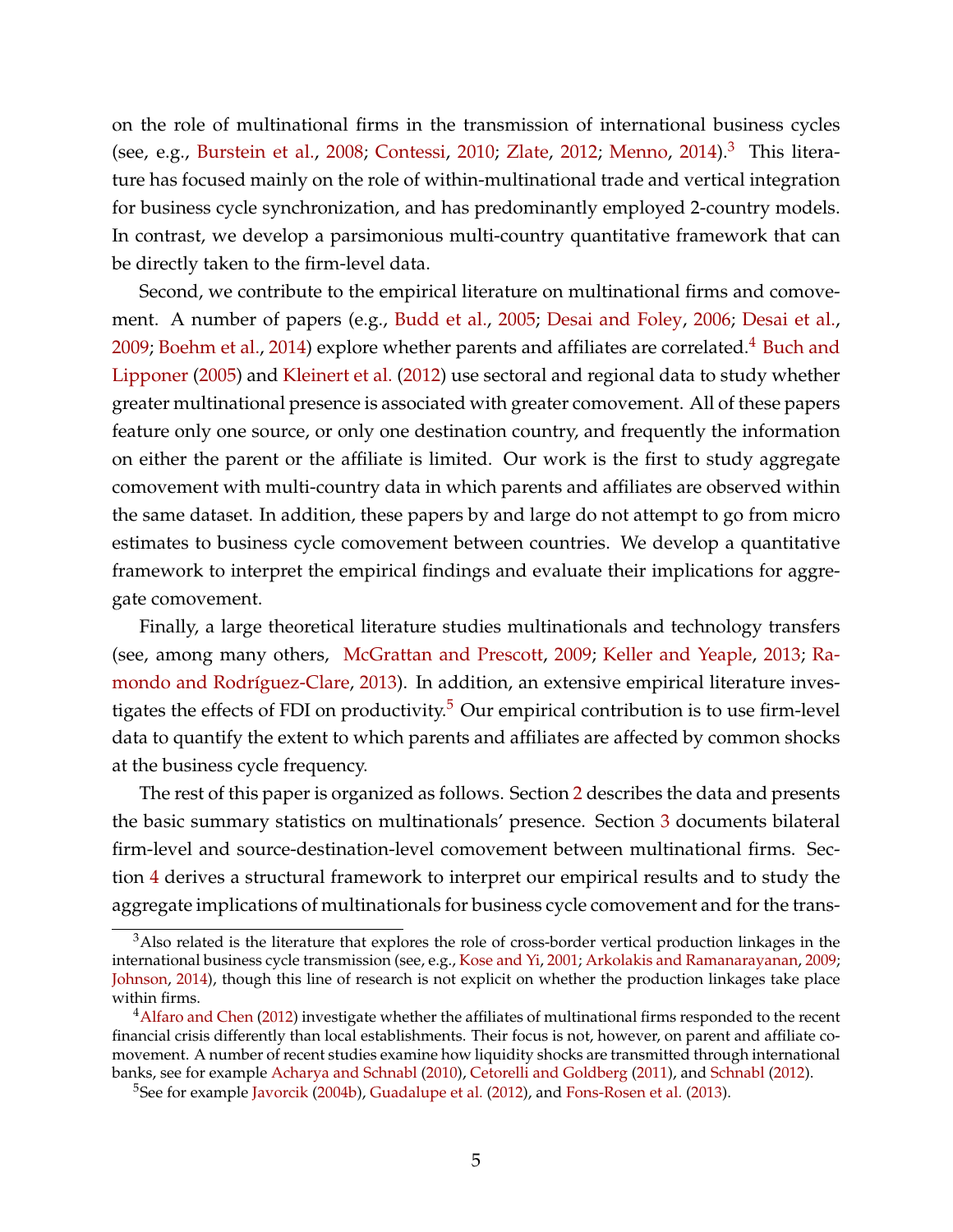mission of shocks. Section [5](#page-28-0) describes the quantitative results from the model and counterfactuals, and Section [6](#page-41-0) concludes.

### <span id="page-7-0"></span>**2 Data and summary statistics**

The data come from ORBIS, a large cross-country database maintained by Bureau van Dijk. The ORBIS database includes information on both listed and unlisted firms collected from various country-specific sources, such as national registries and annual reports. Importantly, it contains information on the "global ultimate owner" of each firm in the database. This information enables us to build links between affiliates of the same firm, including cases in which the affiliates and the parent are in different countries.<sup>6</sup> We specify that a parent should own at least 50% of an affiliate to identify an ownership link between the two firms. The time period is 2004-2012. The main variable used in the analysis is the total sales (turnover) of each firm.

ORBIS contains data on more than 100 countries, but coverage is extremely uneven, with most of those countries reporting information on very few firms. In addition, in order to analyze multinationals we must use the "unconsolidated" accounts of each firm, since the "consolidated" accounts may include operating revenue of the foreign affiliates. After extensive checking of the data, we retain a sample of 34 countries with sufficiently good coverage and data quality. In particular, the country sample satisfies the following criteria. First, we keep countries with data on more than 750 firms in the average year (as noted below, most countries in our sample are well above this threshold, the median country has data on 100,000 firms in the average year). Second, we keep countries for which the aggregate revenues in ORBIS are at least 40% of aggregate output as reported in standard sources. Third, we keep countries for which the correlation between the growth rate of aggregate revenues in ORBIS and of GDP as reported in the World Bank's World Development Indicators exceeds  $0.50<sup>7</sup>$  $0.50<sup>7</sup>$  $0.50<sup>7</sup>$  [A](#page-47-0)ppendix A describes the data as-

<span id="page-7-1"></span> $6$ The data do not contain the full ownership structure, implying that intermediate ownership links are not fully observable. Thus, we do not know whether a firm's "global ultimate owner" owns the firm directly or through owning another company (in perhaps another country) that in turn owns the firm.

<span id="page-7-2"></span> $7B$ osnia-Herzegovina and the Philippines were dropped from the sample in spite of satisfying the three criteria due to poor data quality. Mexico was kept in the sample despite having a correlation with GDP that is slightly below our threshold (0.49). Finally, ORBIS data for the US contains predominantly consolidated accounts, which implies that the aggregate unconsolidated revenues in ORBIS represent a low share of total revenues as reported in standard sources. We kept the US in the sample in spite of this issue due to its importance as a source country of multinational affiliates present in other countries, as well as its overall importance in the world economy. The data in ORBIS are collected in each destination country, which means that we have extensive information on the foreign operations of US-based multinationals even when data on their US operations are missing. The introduction of the US as a destination country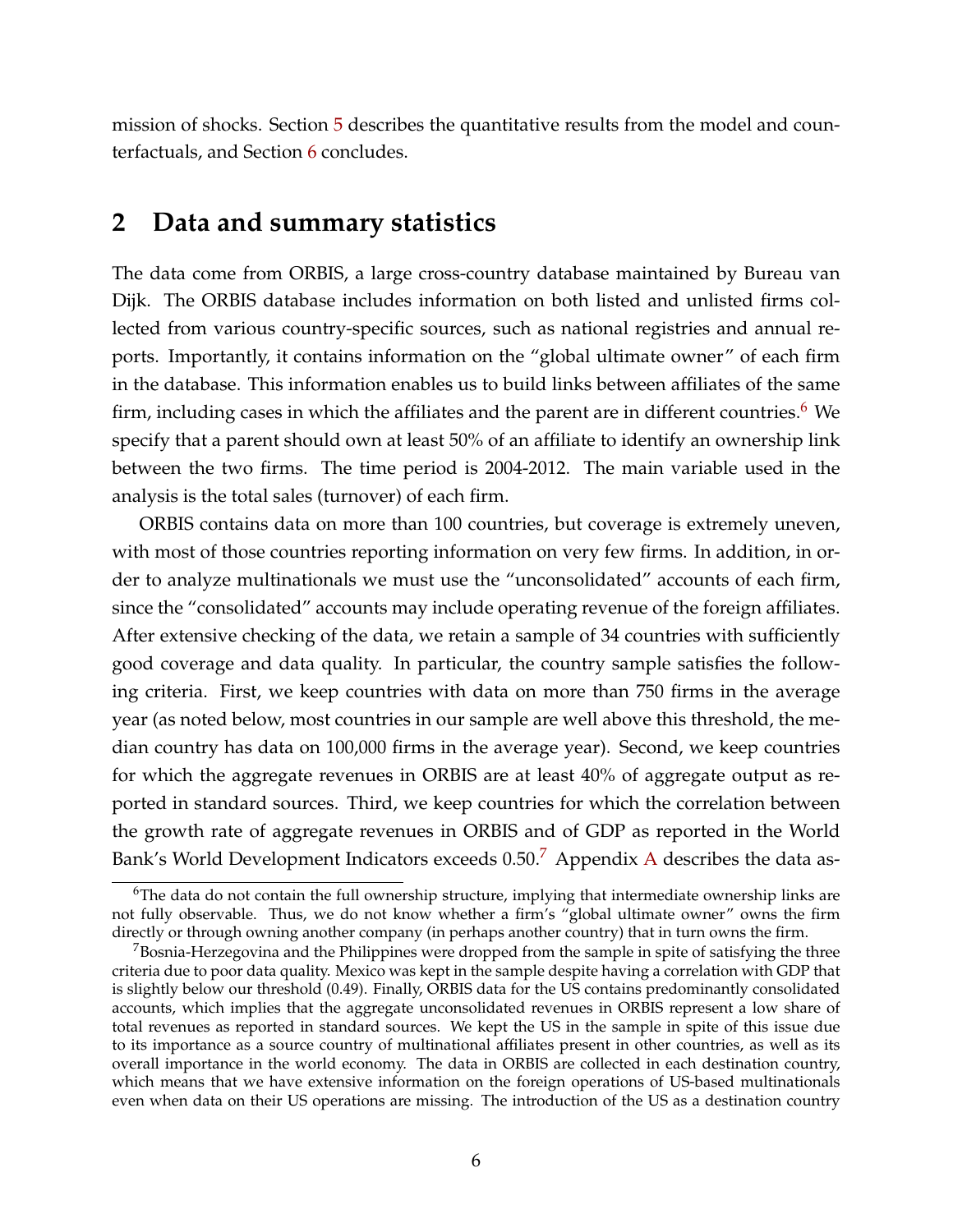sembly and cleaning steps in greater detail.

Table [1](#page-9-0) presents the resulting sample of countries along with some summary statistics and checks on the quality of the data. The sample is dominated by European countries, but includes both developed and developing countries, as well as countries outside of Europe. Column 1 reports the total number of firms in the average year for each country. The mean number of firms is about 180,000, and the median is about 100,000. There is a wide range of coverage even in our restricted sample of countries: the country with the smallest number of firms, Australia, has only 766 in an average year. Column 2 reports the number of foreign multinational affiliates in each country. In the median country there are about 2300 foreign multinational firms.

Column 3 presents the correlation between the country's GDP growth rate and the growth rate of aggregate sales of all the continuing firms in ORBIS. The aggregate growth rate implied by ORBIS mimics the GDP growth quite well: the mean correlation between aggregate growth in ORBIS and GDP growth from the national accounts is 0.81, and the median is 0.83. This suggests that business cycle features are well captured in the ORBIS data. Column 4 reports the ratio of the total sales of firms in ORBIS to the gross output as reported in other sources. We use two data sources for this consistency check. For EU countries, the best source of gross output data is EUROSTAT. For countries outside of the EU, we take gross output data from the UN System of National Accounts. In this sample of countries, the ORBIS data captures the bulk of aggregate output as reported by national statistical agencies.

does not affect our quantitative results in Section [5](#page-28-0) for the remaining countries.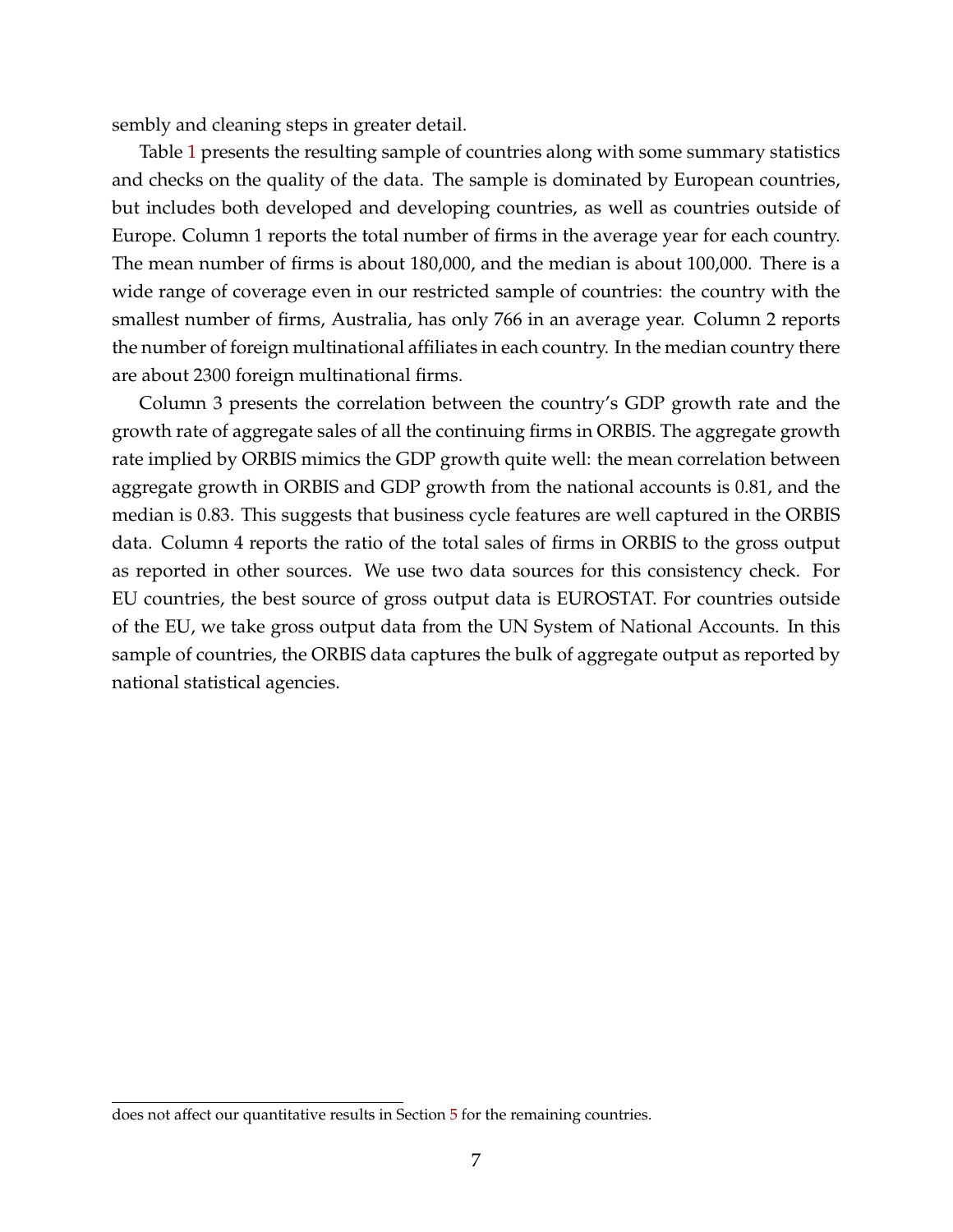| Country        | Number of | Number of      | Correlation  | Ratio of      | Country              | Number of | Number of    | Correlation  | Ratio of      |
|----------------|-----------|----------------|--------------|---------------|----------------------|-----------|--------------|--------------|---------------|
|                | Firms     | Foreign        | between      | <b>ORBIS</b>  |                      | Firms     | Foreign      | between      | <b>ORBIS</b>  |
|                |           | Multinationals | <b>ORBIS</b> | revenue to    |                      |           | Multination- | <b>ORBIS</b> | revenue to    |
|                |           |                | growth and   | total revenue |                      |           | als          | growth and   | total revenue |
|                |           |                | GDP growth   |               |                      |           |              | GDP growth   |               |
| Austria        | 15,300    | 2,202          | 0.83         | 0.63          | Lithuania            | 7,473     | 631          | 0.96         | 0.53          |
| Australia      | 766       | 208            | 0.60         |               | Latvia               | 43,887    | 1,093        | 0.91         | 0.59          |
| Belgium        | 18,362    | 3,606          | 0.91         | 0.70          | Mexico               | 6,102     | 485          | 0.49         | 0.93          |
| Bulgaria       | 120,520   | 1,444          | 0.92         | 0.71          | Netherlands          | 10,061    | 2,163        | 0.81         | 0.40          |
| Czech Republic | 85,422    | 7,007          | 0.86         | 0.81          | Norway               | 148,599   | 3,708        | 0.80         | 0.81          |
| Germany        | 224,395   | 10,010         | 0.89         | 0.69          | Poland               | 56,414    | 6,780        | 0.82         | 0.68          |
| Estonia        | 47,132    | 1,537          | 0.96         | 0.71          | Portugal             | 212,761   | 2,047        | 0.89         | 0.93          |
| Spain          | 519,129   | 9,034          | 0.82         | 1.07          | Romania              | 319,347   | 4,700        | 0.86         | 0.55          |
| Finland        | 106,222   | 2,301          | 0.93         | 0.93          | Serbia               | 48,083    | 2,428        | 0.62         | 0.74          |
| France         | 751,859   | 14,581         | 0.96         | 0.81          | Sweden               | 222,882   | 3,942        | 0.79         | 0.93          |
| United Kingdom | 194,711   | 22,459         | 0.59         | 0.69          | Singapore            | 1,249     | 351          | 0.64         |               |
| Greece         | 24,639    | 1,262          | 0.74         | 0.54          | Slovenia             | 29,868    | 559          | 0.90         | 0.77          |
| Croatia        | 60,527    | 2,293          | 0.96         | 0.75          | Slovak Rep.          | 30,377    | 3,004        | 0.75         | 0.88          |
| Hungary        | 174,795   | 822            | 0.99         | 0.76          | Turkey               | 7,975     | 286          | 0.77         |               |
| Ireland        | 14,131    | 2,579          | 0.56         | 1.03          | Ukraine              | 218,489   | 2,489        | 0.79         | 0.80          |
| Italy          | 556,874   | 12,640         | 0.96         | 0.79          | <b>United States</b> | 97,378    | 605          | 0.84         | 0.09          |
| Japan          | 217,024   | 282            | 0.81         | 0.84          | Mean                 | 179,273   | 5,270        | 0.83         | 0.78          |
| Korea, Rep.    | 95,112    | 598            | 0.68         | 0.78          | Median               | 100,667   | 2,297        | 0.87         | 0.76          |

### Table 1: Sample and summary statistics

<span id="page-9-0"></span>Notes: This table reports the sample of countries used in the analysis. It reports the total number of firms and total number of foreign multinational affiliates in each country, the correlation between the growth rates of aggregate sales in ORBIS and GDP growth over the period for which ORBIS data are available (2004-2012), and the ratio of combined sales in ORBIS to total gross output reported in EUROSTAT (for EU countries) or UN SNA data (for non-EU countries).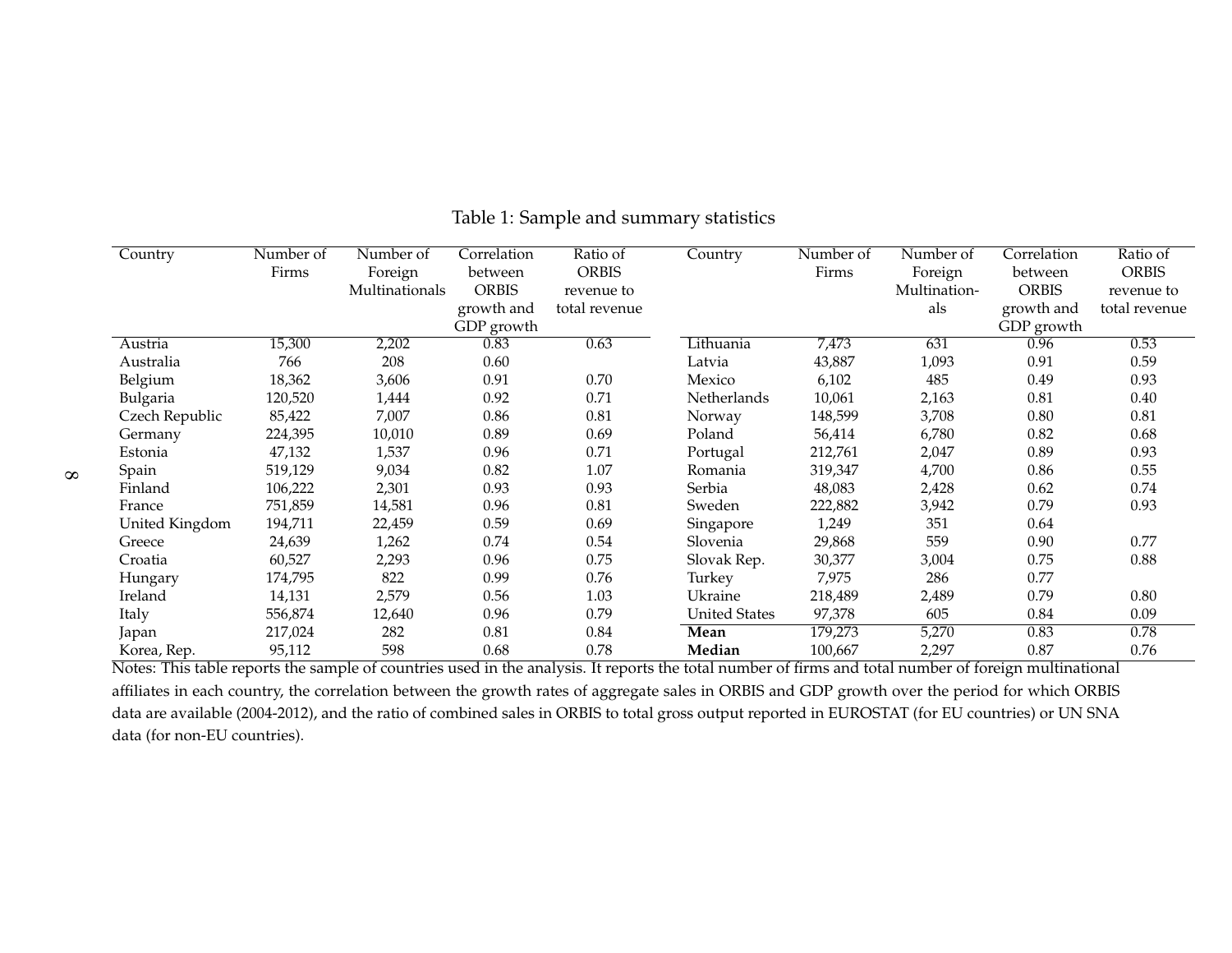<span id="page-10-0"></span>

Figure 1: The importance of foreign multinationals

Notes: This figure reports, for each country, the share of foreign multinational affiliates in total revenue (light bars) and the total number of firms (dark bars).

Figure [1](#page-10-0) shows the relative importance of foreign multinational affiliates in the countries in our sample for the average year. In the average country, about 7.5% of all firms are affiliates of foreign multinationals, ranging from 0.1% in Japan to 29% in Australia. Multinational affiliates tend to be larger than domestically-owned firms, so they comprise higher shares of total revenue, 29% on average. Once again there is a wide range, from 2% for Japan to 64% for Ireland. Indeed, in a number of countries – Belgium, Netherlands, Singapore, Slovakia, Czech Republic, Austria and the UK – multinational affiliates account for 40% or more of total sales in our data.

Appendix Figure [A1](#page-53-0) cross-checks the quality of our data on multinational revenue shares. It compares the share foreign multinationals in total output in each destination country in our data and in the aggregate data compiled by [Alviarez](#page-43-0) [\(2013\)](#page-43-0) from OECD Statistics, Eurostat, and UNCTAD. The foreign multinationals' output shares are remarkably similar in ORBIS and the [Alviarez](#page-43-0) [\(2013\)](#page-43-0) data, with the exception of some Eastern European countries for which multinationals are underrepresented in ORBIS. In the sample of 28 countries for which multinational shares are available in both datasets, the average ORBIS shares are somewhat lower (mean of 0.28 in ORBIS vs. 0.36 in aggregate data). To the extent that the overall multinational production shares are understated in our data, our results on the aggregate importance of multinationals for business cycles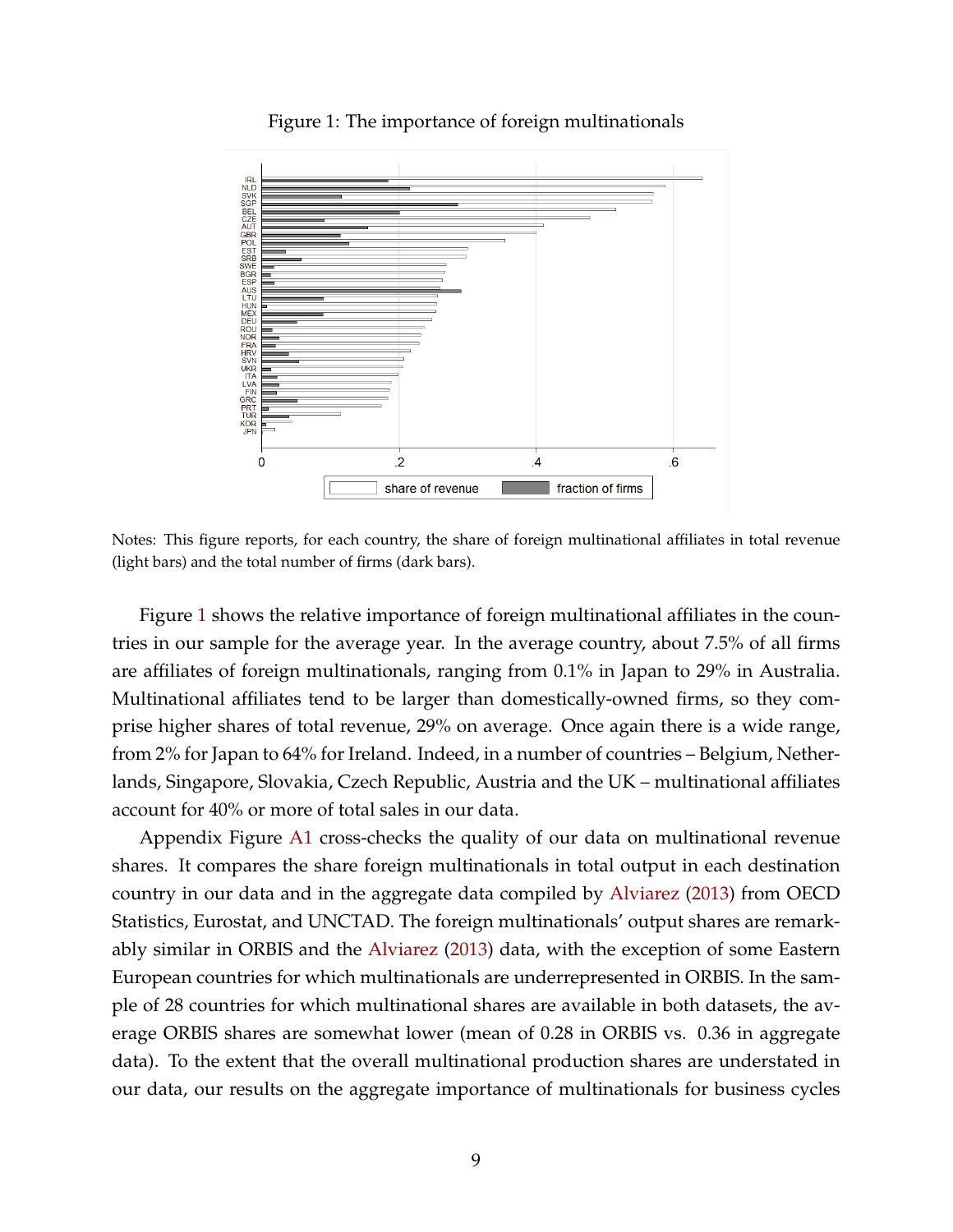<span id="page-11-0"></span>

Figure 2: Top foreign multinational firms

Notes: This figure reports, for each country, the share of largest 5 affiliates of foreign multinationals (light bars) and the share of the single largest foreign multinational affiliate (dark bars) in total sales in each country.

will be conservative.

It could be that multinational firms affect aggregate comovement through the "granular" channel [\(Gabaix,](#page-44-8) [2011\)](#page-44-8): idiosyncratic shocks to individual multinationals will appear in aggregate comovement if those multinationals are sufficiently large relative to the source and host economies. Figure [2](#page-11-0) reports the shares of the largest one and five affiliates of foreign multinationals in each country. As expected, multinationals are granular: the top foreign multinational affiliate accounts for 2.2% of total sales on average, and as much as 10.1%. Indeed, in 13 out of 34 countries, a foreign multinational affiliate is the single largest firm in the economy.

Appendix Table [A1](#page-54-0) presents the matrix of bilateral multinational shares. It displays, in percent, the share of aggregate revenue in the country in the row that is taken up by the firms owned by the country in the column. Thus the diagonal terms correspond to the share of aggregate revenue that is taken up by domestically-owned firms. The salient feature of the table, important for the results below, is that bilateral multinational shares are small. In the square matrix of 34 sources and destinations, the mean cross-border revenue share is 0.7%, and the median is 0.025%. These low averages are driven partly by the fact that many countries in the sample (such as the small peripheral European countries) do not have many of their own multinationals. However, even in the G-7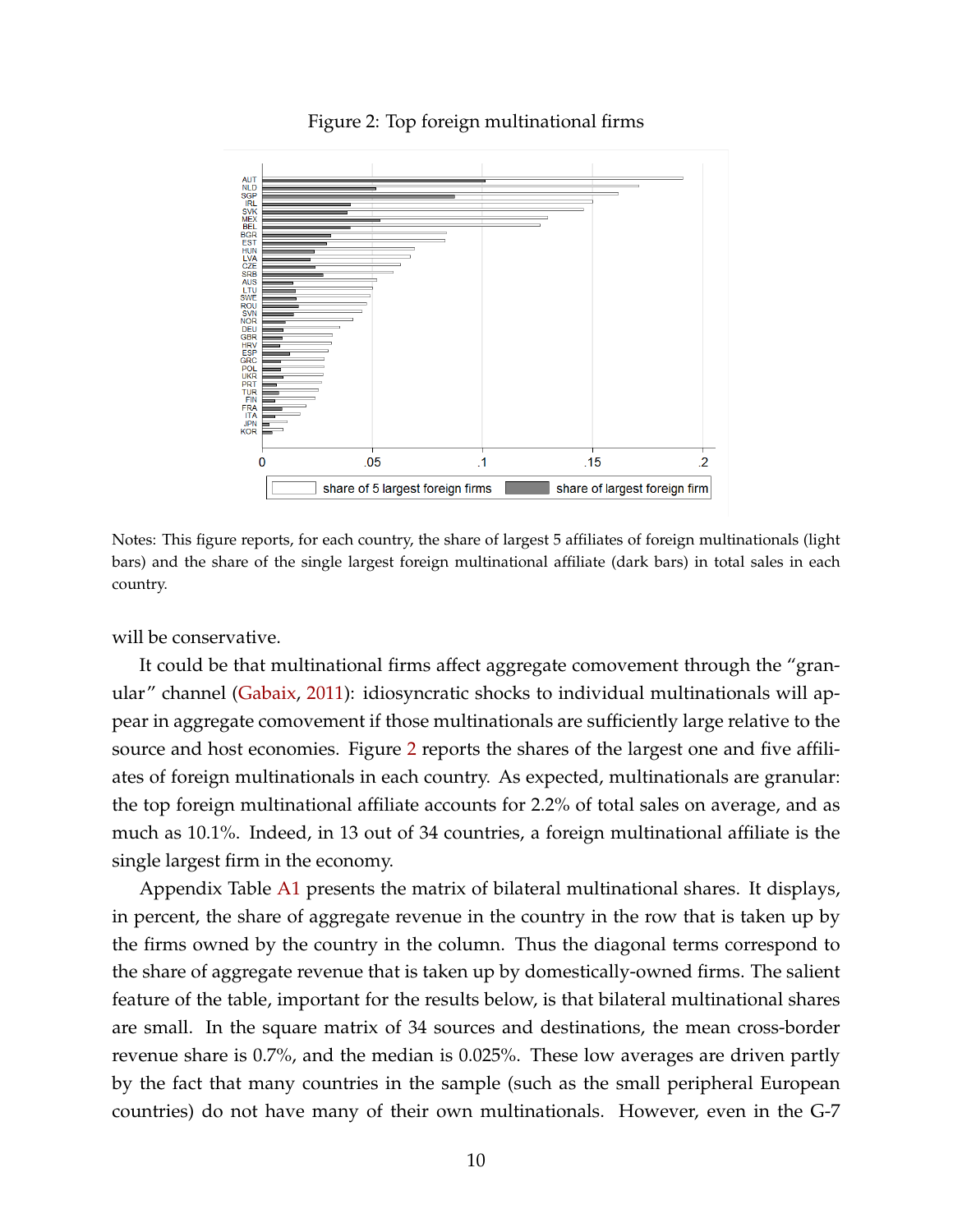economies, the average outward bilateral shares tend to be small. The largest source country, the US, accounts on average for 5.5% of revenue in a foreign destination country, followed by Germany (3.7%), the UK (2.9%), and France (2.3%). All of the other source countries have average foreign shares of under 1.5%.

Finally, Appendix Table [A2](#page-55-0) presents the distribution of firms and of foreign multinationals across 2-digit NACE sectors used in the empirical analysis below. The largest sectors in our sample are wholesale and retail trade respectively. The last column of the table shows that foreign multinationals represent an important share of revenues in various sectors, both within manufacturing and services categories.

## <span id="page-12-0"></span>**3 Empirical results**

<span id="page-12-4"></span>This section estimates how the growth rates of affiliates are related to the growth rates of parents, both at the firm level and at the source-destination level. Throughout the analysis below, we use growth rates and shares in the form suggested by [Davis et al.](#page-44-9) [\(1996\)](#page-44-9): for any variable  $x_j$  and time periods *t* and  $t-1$ , the growth rate is defined as  $\gamma_{j,t} \equiv 2\left(\frac{x_{j,t}-x_{j,t-1}}{x_{j,t}+x_{j,t-1}}\right)$  $x_{j,t} + x_{j,t-1}$ ⌘ . That is, the denominator is the average of the beginning and end period levels, rather than the beginning period level. [Davis et al.](#page-44-9) [\(1996\)](#page-44-9) recommend using this growth rate because it has a number of attractive properties: it is bounded between  $-2$  and 2, is symmetric around zero, and lends itself to aggregation. If  $x_t = \sum_j x_{j,t}$ , the aggregate growth of  $x_t$ ,  $\gamma_t$ , can be written as the weighted sum of the disaggregated growth rates,  $\gamma_t = \sum \omega_{j,t} \gamma_{j,t}$ , with weights that are defined as  $\omega_{j,t} = \frac{x_{j,t} + x_{j,t-1}}{\sum_j (x_{j,t} + x_{j,t-1})}$ .

#### <span id="page-12-3"></span>**3.1 Firm-level comovement**

We begin by documenting comovement at the firm level between parents and affiliates. In particular, we estimate the following specification:

<span id="page-12-2"></span>
$$
\gamma_{in,t}(f) = \phi \gamma_{ii,t}(f) + \bar{a}_{inss',t} + \epsilon_{in,t}(f). \tag{1}
$$

Here  $\gamma_{int}(f)$  is the sales growth rate of the firms in multinational group f from source country *i*, operating in destination country *n*,  $\gamma_{ii,t}$  (*f*) is the growth rate of multinational group  $f$ 's parent firm in the source country  $i$ <sup>[8](#page-12-1)</sup>. The specifications include source  $\times$  des-

<span id="page-12-1"></span><sup>&</sup>lt;sup>8</sup>To compute the growth rate of the multinational group in a (source or destination) country,  $\gamma_{in,t}(f)$ , we aggregate the sales of all the firms belonging to multinational *f* that operate in the country in the two consecutive years on which the growth rate is computed. This ensures that changes in the composition of the multinational group (i.e. by the acquisition of a new firm in a particular destination) are not reflected in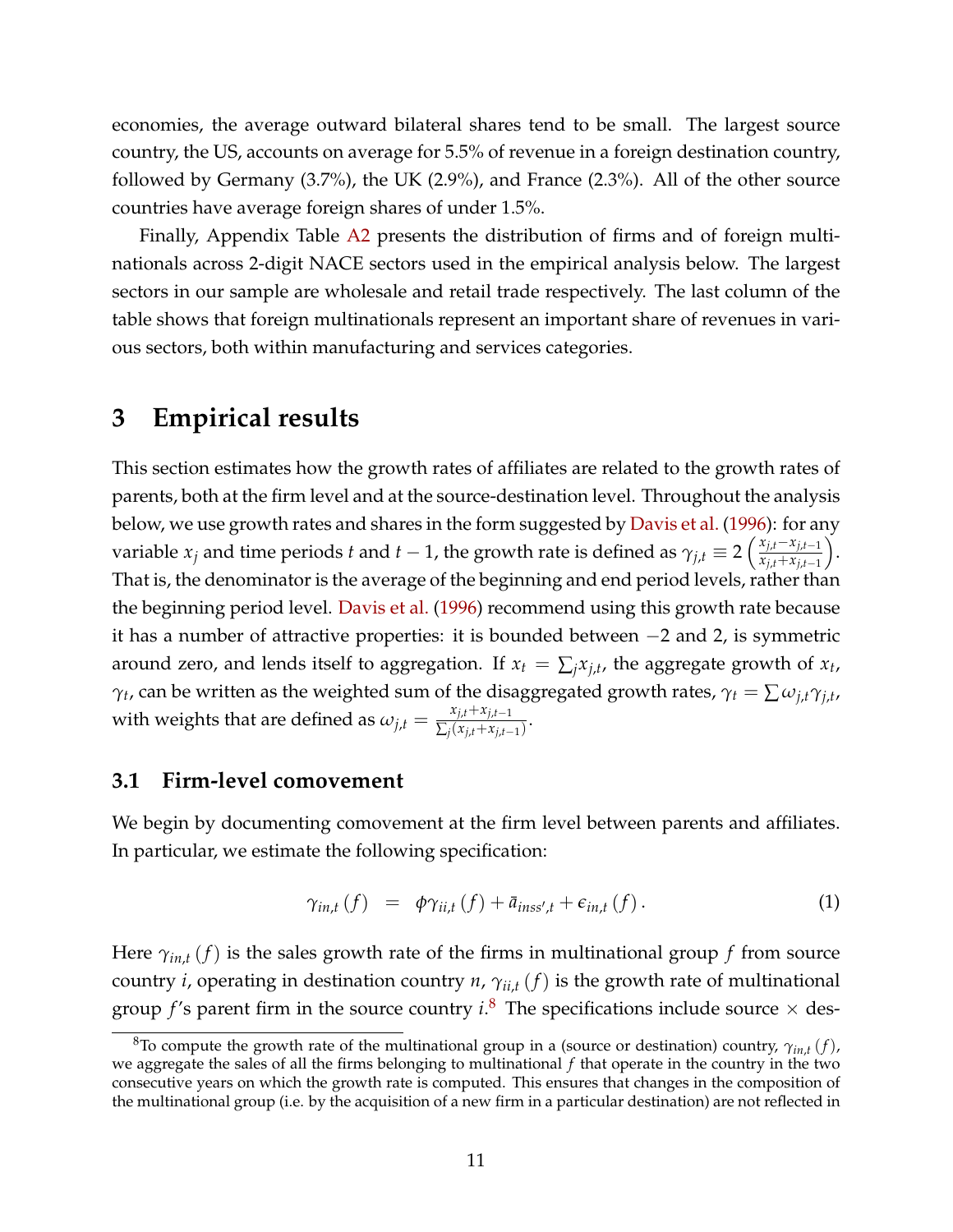<span id="page-13-0"></span>

|          | $\left( 1\right)$       | $\left( 2\right)$      | (3)                    | $\left( 4\right)$      | (5)                     | (6)                    |
|----------|-------------------------|------------------------|------------------------|------------------------|-------------------------|------------------------|
|          | A11                     |                        |                        | Manufacturing          | <b>Services</b>         |                        |
| φ        | $0.278***$<br>(0.00524) | $0.228***$<br>(0.0117) | $0.402***$<br>(0.0137) | $0.299***$<br>(0.0394) | $0.233***$<br>(0.00628) | $0.213***$<br>(0.0131) |
| Obs.     | 181978                  | 181978                 | 19756                  | 19756                  | 105774                  | 105774                 |
| N. mult. | 18881                   | 18881                  | 2470                   | 2470                   | 12419                   | 12419                  |
| $R^2$    | 0.047                   | 0.724                  | 0.102                  | 0.789                  | 0.032                   | 0.674                  |
| FE       | No                      | Yes                    | No                     | Yes                    | No                      | Yes                    |

Table 2: Affiliate-parent comovement

Notes: Standard errors clustered at the parent level in parentheses. \*\*\*: significant at the 1% level. This table presents the results of estimating equation [\(1\)](#page-12-2). "FE" refers to source  $\times$  destination  $\times$  affiliate sector  $\times$ parent sector  $\times$  year fixed effects. Sectors are defined at the 2 digit level of the NACE classification.

tination  $\times$  affiliate sector  $\times$  parent sector  $\times$  year fixed effects  $\bar{a}_{inss',t}$ , that control for comovement arising from country-specific sectoral and aggregate trends. We run equation [\(1\)](#page-12-2) on the sample of firms that are foreign affiliates (so that the growth rate of the parent  $\gamma_{ii,t}$  (*f*) exists), pooling observations across years. Standard errors are clustered at the parent level.

Table [2](#page-13-0) presents the results. It reports estimates of a simple bivariate regression with no fixed effects, as well as with the fixed effects. The first panel of the table shows the results for a sample consisting of all firms, while the next two panels focus on a sample of firms in which both the parent and the affiliate are either in the manufacturing or in the service sector. There is a strong positive and highly significant correlation between affiliates and parents across all the specifications. Our benchmark estimate of  $\phi$  using the full sample and controlling for fixed effects is 0.227. The estimated correlation is larger for firms in the manufacturing sector, although the last panel shows there is a strong positive correlation for service sector firms as well.

#### **3.1.1 Robustness**

We now conduct a series of robustness checks. In particular, Appendix Tables [A3-](#page-56-0)[A6](#page-59-0) evaluate whether our results are driven by vertical input linkages or spurious comovement, whether the observed correlations result from shocks transmitted from the parent to the affiliate or from the affiliate to the parent, and whether our results are robust to alternative aggregation procedures.

the growth rate.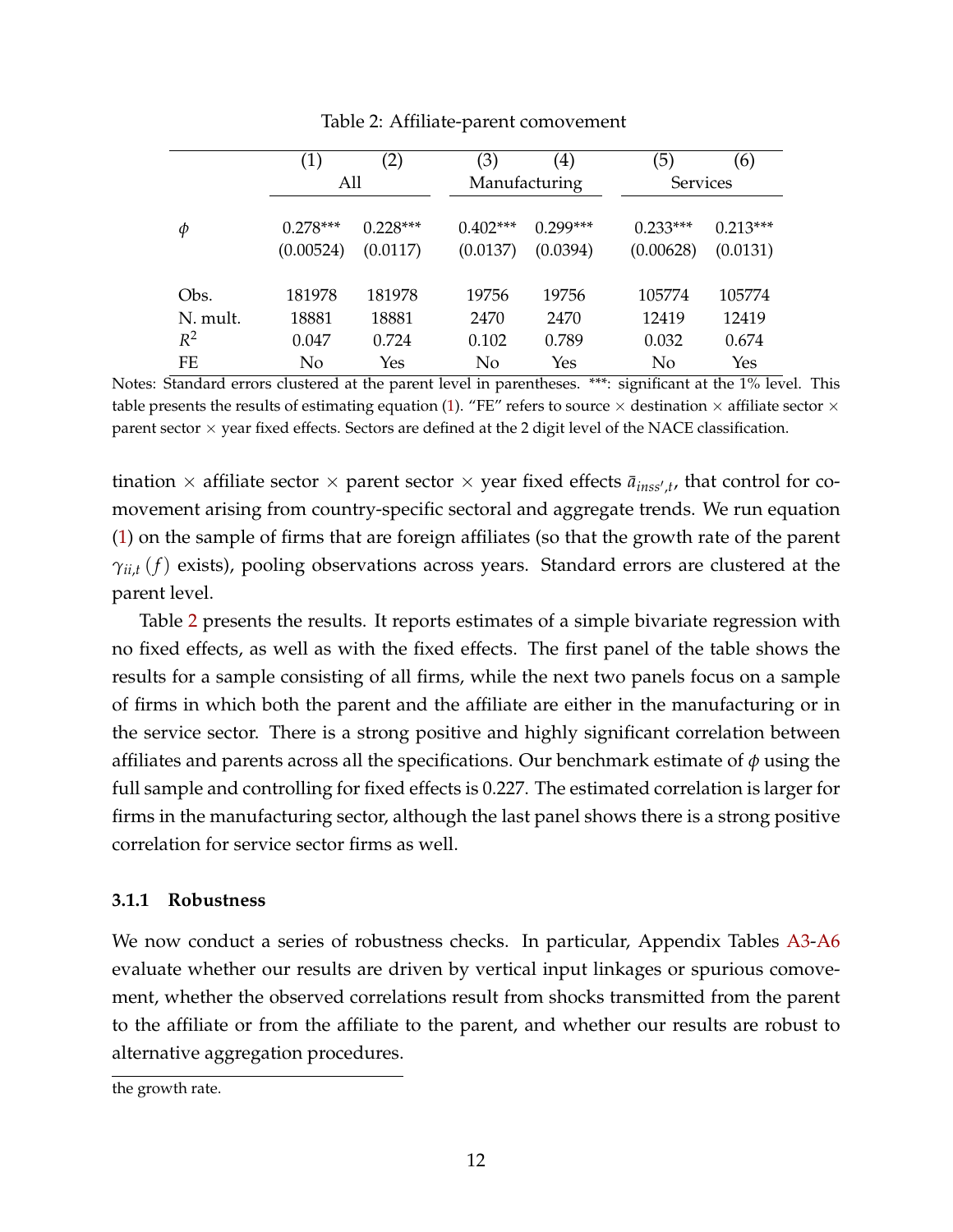**Vertical input linkages** Table [A3](#page-56-0) evaluates, in different ways, whether the results are driven by input linkages. To determine whether the estimated coefficients are driven exclusively by input-output linkages, in Table [2](#page-13-0) we already restricted attention to parentaffiliate pairs that operate in the service sector. However, it could be that many firms in the service sector sample in fact have manufacturing facilities. Column 1 in Table [A3](#page-56-0) reports the results of restricting the sample to cases in which both the parent firm(s) and all the affiliates are in the service sector, and are both in the same sector (thus ruling out manufacturing affiliates on both sides of the border). Columns 2 and 3 present the results excluding firms whose primary activity is listed as wholesale and retail trade respectively. These specifications verify that our results are not driven by firms that may be simply reselling the output of their foreign counterparts. Columns 4-6 and 7-9 repeat the baseline fixed effects regression, but using value added and employment rather than sales data to calculate the growth rates in equation [\(1\)](#page-12-2). Value added information is only available for less than half of the observations in the sample, while employment is available for about two thirds of the observations in our sample. There is a strong positive correlation both in the value added growth and in the employment growth of parents and affiliates. This robustness check rules out a mechanical relationship that can occur with sales, when the parent sells some products to the affiliate, and the affiliate resells them in the local market.

**Alternative sources of comovement** Table [A4](#page-57-0) investigates alternative mechanisms that can induce correlation between affiliate and parent sales growth. First, we check whether comovement in sales growth is driven mainly by multinational firms shifting profits across markets for tax purposes. Column 1 evaluates this hypothesis by repeating our baseline estimation excluding the two countries typically associated with tax sheltering behavior: Ireland and the Netherlands. The table shows that the result is unchanged when excluding these countries. Next, we check whether comovement in sales growth is a special consequence of the 2008 financial crisis. Column 2 shows that the estimates are similar when restricting the sample to non-crisis years. Columns 3 and 4 evaluate if the correlations between affiliate and parent sales growth are driven by aggregate trends that are not accounted for the fixed effects used in the baseline. Column 3 shows that we obtain a similar coefficient if the fixed effects are at the 4-digit (as opposed to 2-digit) level. Column 4 estimates a placebo regression in which we link affiliates to random parents (as opposed to linking them to the affiliates' true parents). In particular, we link affiliates to firms that are parents from the same source country and that operate in the same sector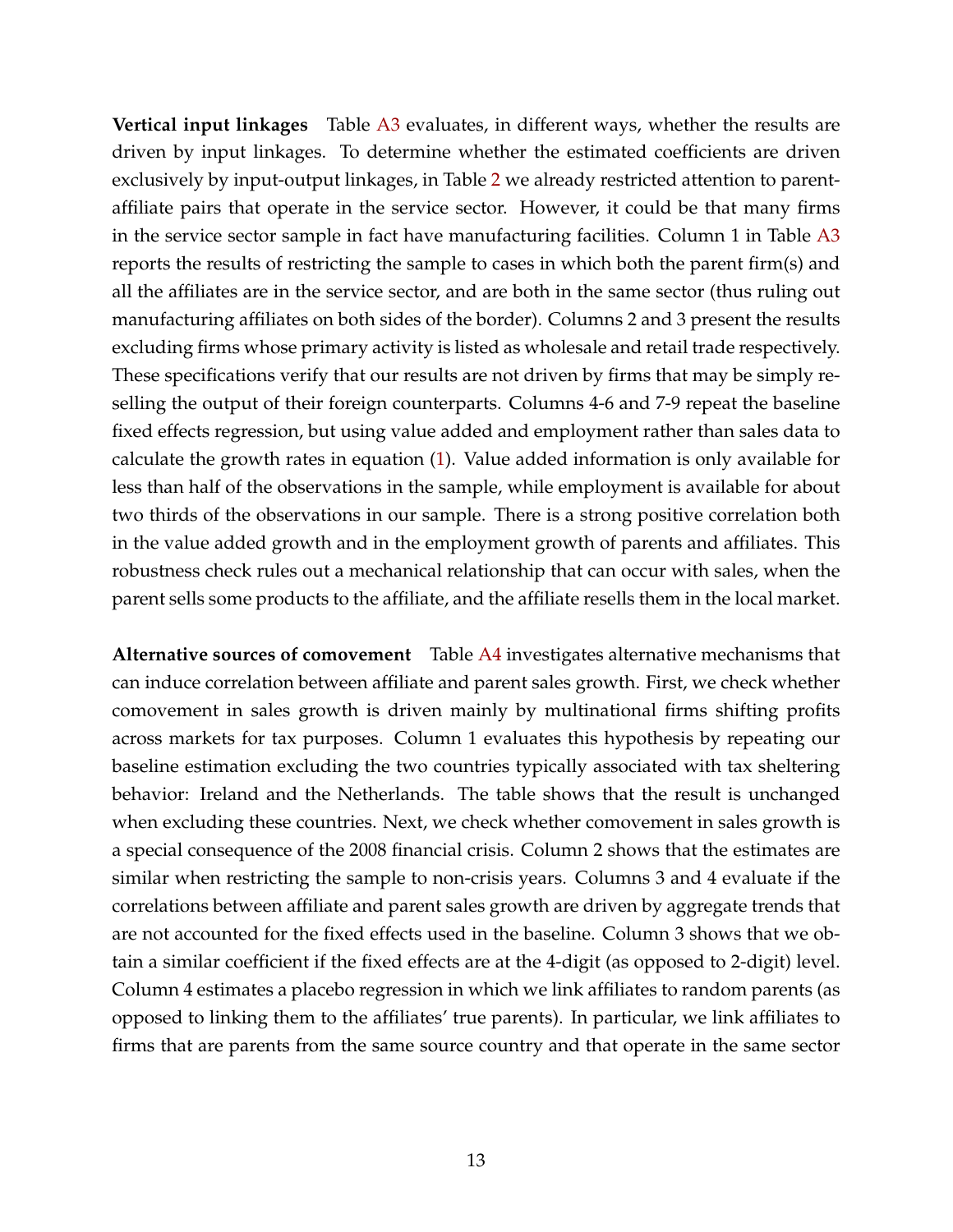as the true parent of the affiliate. The coefficient falls to zero and becomes insignificant.<sup>9</sup> Finally, it may be that the transmission of shocks is only confined to high-income destination countries. For instance, this could be because multinationals are more reluctant to transfer technology to countries with weaker intellectual property rights [\(Javorcik,](#page-45-10) [2004a;](#page-45-10) [Branstetter et al.,](#page-43-8) [2006\)](#page-43-8). Column 5 includes an interaction between the regressor of interest and a dummy variable indicating whether the destination country is a high-income country, to evaluate the extent to which the correlation arises exclusively between parents and affiliates operating in high-income countries. The table shows that there is a strongly significant, although lower, positive correlation between parents and affiliates even when affiliates are not in high-income countries.

**Direction of shock transmission** An important question is whether it is possible to establish that the observed correlation between firms of the same multinational group is driven by shocks that are transmitted from the parent to the affiliates. We address this question by evaluating whether shocks are transmitted from the large to the small firms in the multinational group, irrespective of whether the large firms are the parent or one of the affiliates in the group. With this in mind, we reestimate a version of equation [\(1\)](#page-12-2) in which, instead having the growth of the parent as the independent variable and the growth of the affiliate as the dependent variable, we use the growth of whichever firm is larger as the independent variable. Appendix Table [A5](#page-58-0) reports the estimates of  $\phi$  in this model for different samples of firms. The first two columns show that when the affiliate is smaller than the parent there is a positive correlation between parents and affiliates, if anything the estimated  $\phi$ 's tend to get larger as the affiliate gets relatively smaller. In contrast, the last two columns show that in cases where the parent is smaller than the affiliate there is no significant correlation between the firms. Our interpretation of these results is that the data reject the notion that the shocks are transmitted from the largest to the smallest firm in the group, since this seems to hold only in cases in which the large party is also the parent.

**Alternative aggregation methods** All of the above results were on the combined sales of the parent and affiliates in each country. That is, the parent observation was the growth rate of the combined sales of all the firms that the parent owns in the home country, and the affiliate observation was the combined sales of all the firms that the parent owns in

<span id="page-15-0"></span> $9$ We implemented several different placebo specifications in which firms are shuffled randomly within different size bins, from pure random shuffling across the entire sample to a shuffling of firms within the same source-destination-sector pair (reported). In all the placebo experiments the coefficients were close to zero and insignificant.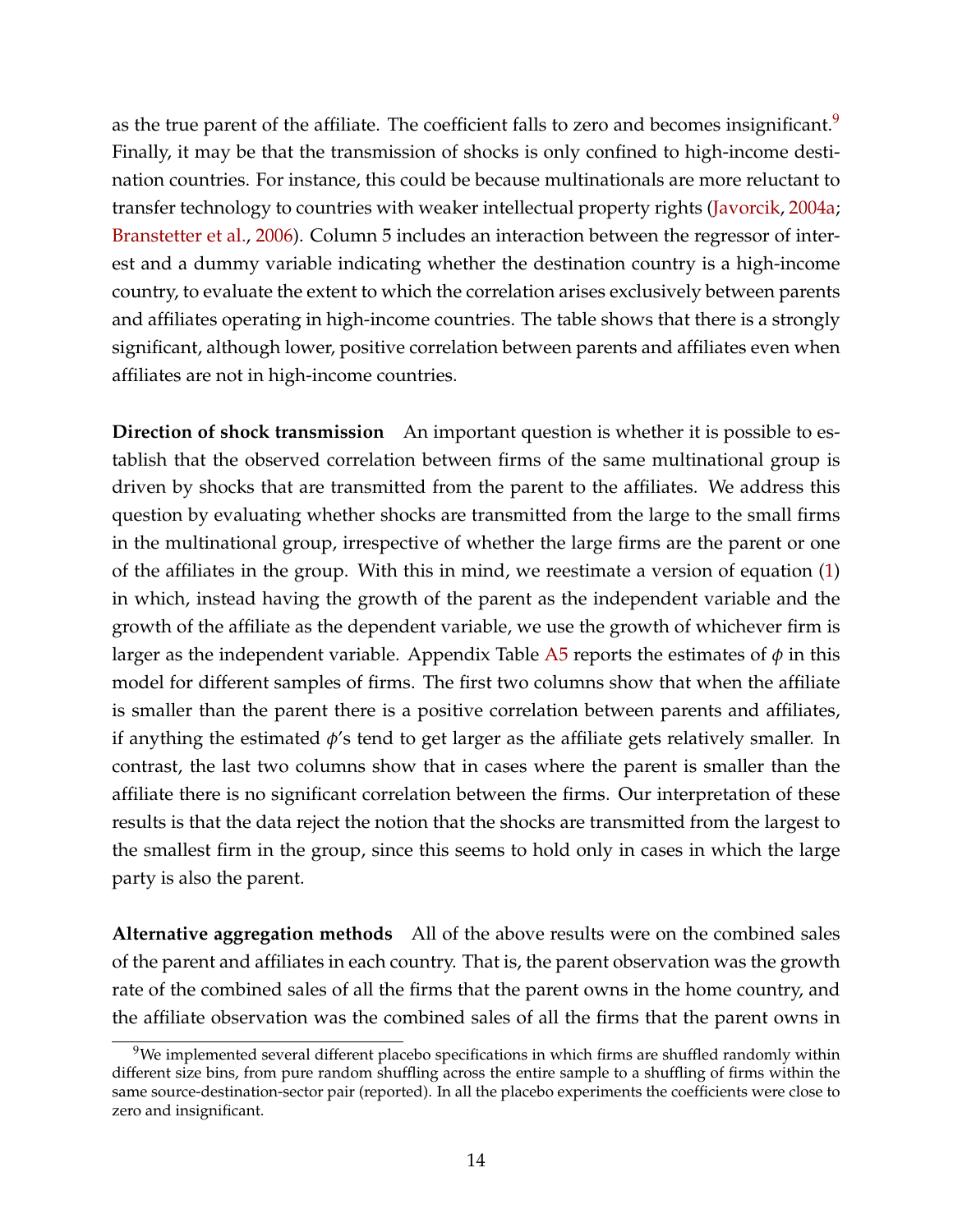a particular destination country. To establish that the results are not driven by this approach, Table [A6](#page-59-0) repeats the exercise on individual firms, rather than combined sales. In this specification, domestic affiliates of the parent firm are also included in the sample.<sup>10</sup> Column 1 shows the estimates based on the entire sample, column 2 for manufacturing, and column 3 for services. The last six columns estimate the relationship using value added and employment data, respectively. Throughout, we continue to find a strong positive and significant correlation between affiliates' and parents' growth.

We prefer the specifications that aggregate affiliate sales of the same firm in each country for two reasons. First, the source country shock need not originate in the headquarter firm only: some shocks may be transmitted directly from the source country affiliates to the destination country affiliates. Combining all the affiliates of a given firm in the source country yields a composite of all the shocks affecting the home operations of a multinational. Second, combining the sales of firms in each country averages out some of the noise in the sales growth data, especially in cases with small constituent firms.

Finally, the finding of strong positive comovement between parent and affiliate growth is robust to a variety of additional checks: estimation year-by-year instead of pooling years, including and excluding domestic affiliates, excluding parent-affiliate pairs in which the parent operates in the financial sector, and different configurations of fixed effects. We do not report those robustness checks to conserve space, but they are available upon request.

#### <span id="page-16-2"></span>**3.2 Bilateral comovement**

The results above reveal strong interdependence at the firm level. It may be that this interdependence is driven by transmission of idiosyncratic shocks within firms, that averages out in the aggregate. Figure [2](#page-11-0) provides an indication that even these idiosyncratic shocks are unlikely to average out, given the granular nature of multinational activity. Nonetheless, we would like to establish that there is a common component to the combined overall sales of multinationals from a particular country. We thus estimate the contribution of source- and destination-specific shocks to the variation in the bilateral growth rates:

<span id="page-16-1"></span>
$$
\gamma_{in,t} = s_{i,t} + d_{n,t} + a_{in,t}.\tag{2}
$$

Equation [\(2\)](#page-16-1) writes the growth rate  $\gamma_{in,t}$  of total sales of firms owned by country *i* operating in country *n* (e.g., the growth rate of the total sales of all  $i = US$  multinationals

<span id="page-16-0"></span> $10$ We checked whether the coefficient of interest is different between the parent and a domestic affiliate compared to a foreign affiliate. There was no economically meaningful or statistically significant difference.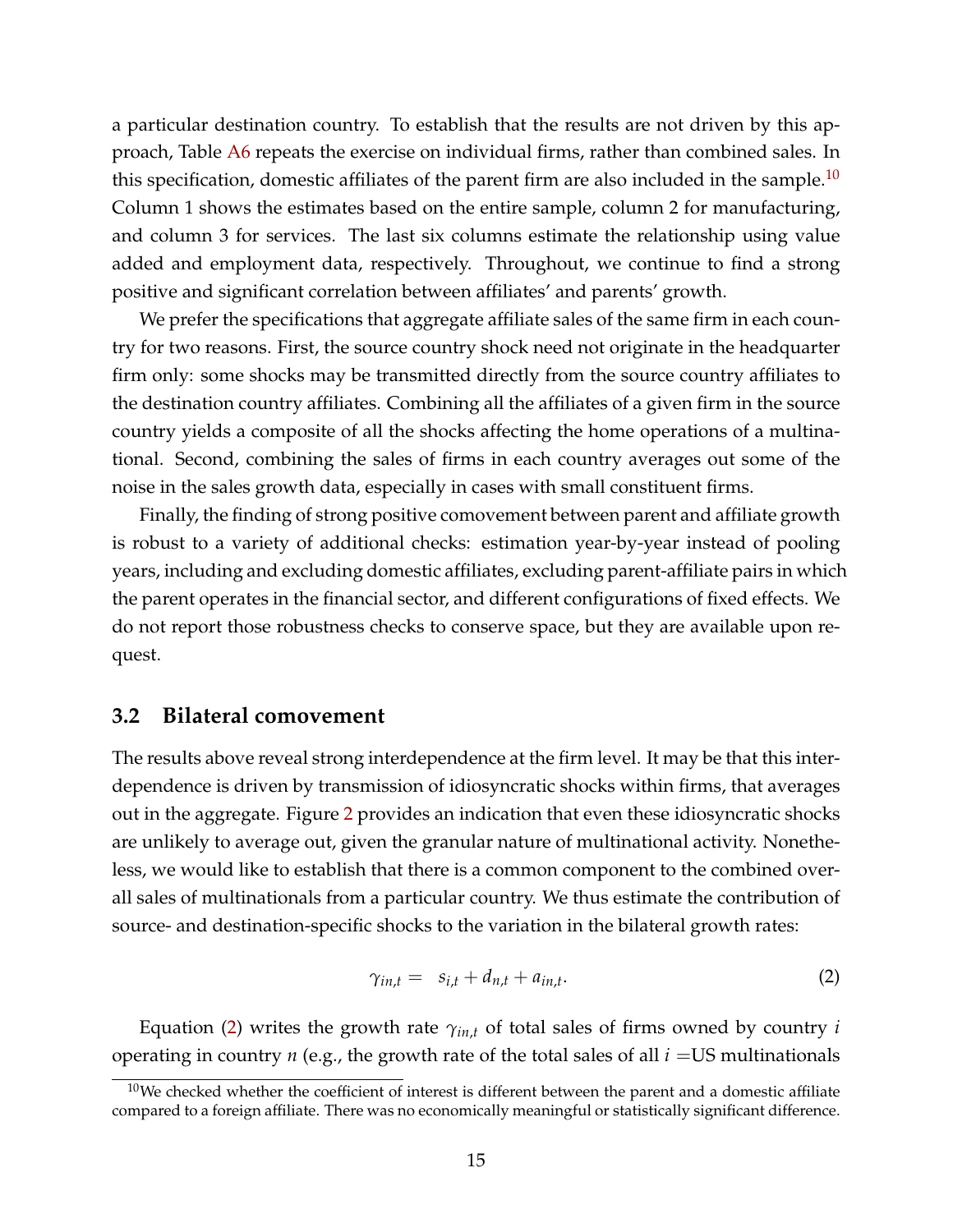operating in  $n = UK$ ) as a sum of the source effect  $s_{i,t}$  common to all firms owned by *i* worldwide, the destination effect *dn*,*<sup>t</sup>* common to all firms from all countries selling in market *n*, and an idiosyncratic term  $a_{int}$ . This decomposition of a cross-section of data into different types of shocks draws on a standard approach in macroeconomics (see, e.g., [Stockman,](#page-46-7) [1988,](#page-46-7) and the literature that followed), but to our knowledge has never been applied to foreign multinational operations to establish the existence of a source country shock. $11$ 

The empirical model [\(2\)](#page-16-1) is estimated by regressing observed growth rates  $\gamma_{int}$  on source and destination fixed effects (when carried out year-by-year), or source-year and destination-year effects (when carried out in a pooled sample of years). The regression for the pooled sample of years also includes non-time-varying source-destination fixed effects. There is a large amount of variation in the size of source-destination pairs. Smaller *in* pairs tend to have fewer firms and thus tend to be more volatile. To account for this fact, we employ a Generalized Least Squares estimation in which the observations are weighted by the inverse of the Herfindahl index of firm-level sales shares in an *in* pair[.12](#page-17-1) This approach underscores the usefulness of firm-level data even for the estimation of source- or destination-level outcomes, as firm-level information helps capture the heteroskedasticity in the source-destination data.

Table [3](#page-18-0) reports the results. Source effects account for about 10% of the variation in the cross-section of source-destination growth rates, compared to 19% for the destination shocks. The table reports the *F*-statistics and *p*-values associated with the hypothesis that the source effects as a group are zero. The source effects are jointly highly significant in accounting for the variation in the data.

<span id="page-17-0"></span> $11$ Note that while our sample is comprised by 34 destination countries, every country in the world is a potential source. In this section and in the remainder of the paper, we include all countries (and not just the ones in our sample) as sources. We estimate source country dummies for the 34 countries in our sample and for the following countries that are relatively important as sources for multinational firms: Canada, China, Switzerland, Russia, Brazil, UAE, Bahamas, Luxembourg, the Philippines, Cyprus, South Africa, and Bosnia-Herzegovina. The remaining countries in the world are lumped into a "rest of the world" category.

<span id="page-17-1"></span><sup>&</sup>lt;sup>12</sup>Let the variance of the residual of an individual firm's growth rate be  $\sigma^2(f)$ , and let  $\tilde{\omega}_{in,t}(f)$  be the share of firm *f* in the total sales of firms from source *i* in destination *n*. Assuming that  $\sigma^2(f)$  does not differ by firm, the variance of the residual of the source-destination level observation is equal to  $Var(a_{in,t})$  =  $\sigma^2(f) \sum_{f \in \Omega_{in}} \tilde{\omega}_{in,t}^2(f) \equiv \sigma^2(f) Herf_{in,t}$ , where  $\Omega_{in}$  is the set of firms from *i* selling in *n*. The GLS estimator weights the observations by the inverse of the variance of the error term, which in this case is proportional to the Herfindahl index of firm sales shares.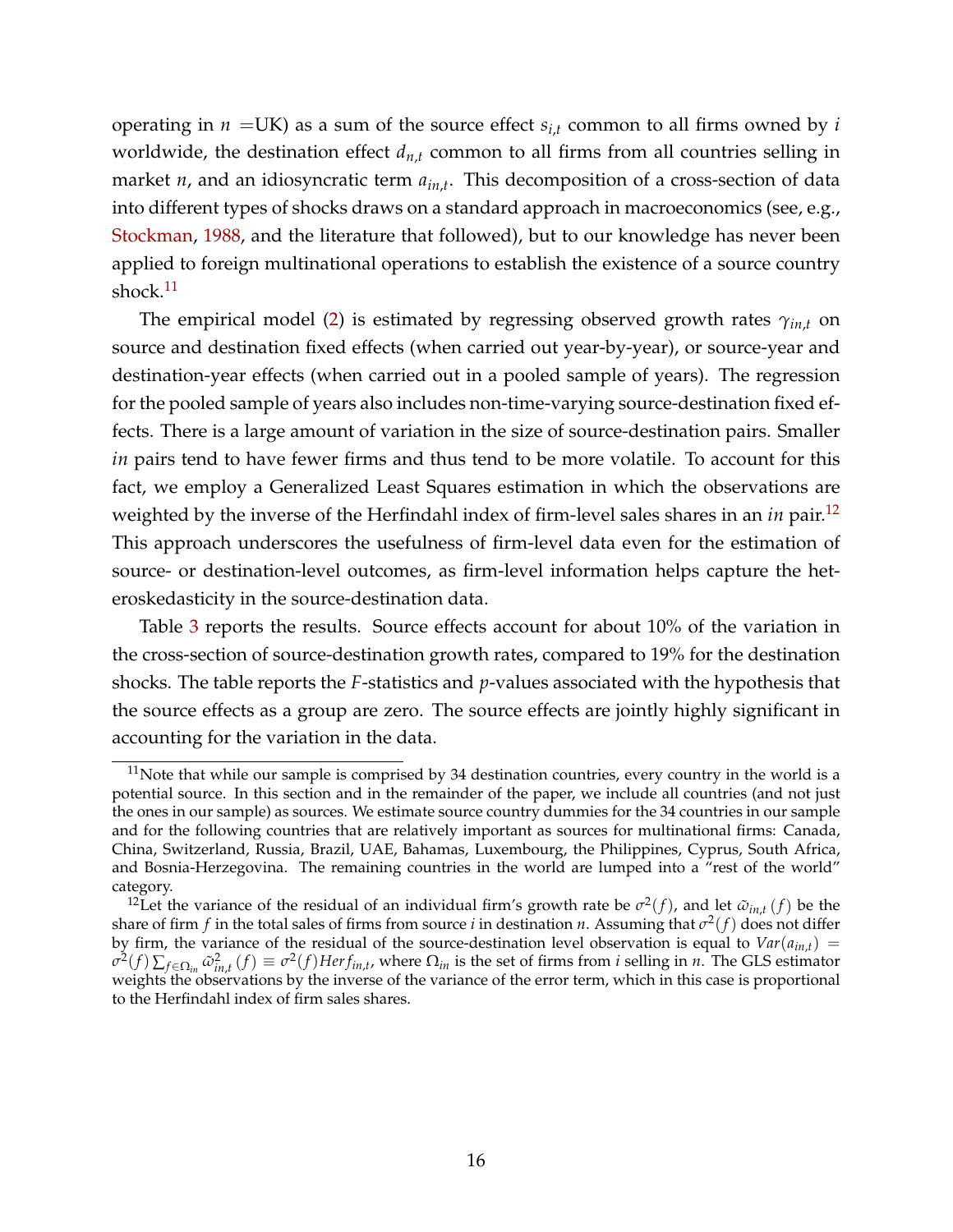<span id="page-18-0"></span>

|        | (1)         | (2)     | (3)       | (4)         | (5)         | (6)            |
|--------|-------------|---------|-----------|-------------|-------------|----------------|
|        |             | Source  |           |             | Destination |                |
|        | Part. $R^2$ | F-stat. | $p$ -val. | Part. $R^2$ | F-stat      | <i>p</i> -val. |
|        |             |         |           |             |             |                |
| 2005   | 0.09        | 2.02    | 0.000     | 0.14        | 4.83        | 0.000          |
| 2006   | 0.08        | 2.02    | 0.000     | 0.14        | 4.99        | 0.000          |
| 2007   | 0.06        | 1.55    | 0.012     | 0.14        | 5.16        | 0.000          |
| 2008   | 0.15        | 4.09    | 0.000     | 0.24        | 10.29       | 0.000          |
| 2009   | 0.08        | 2.20    | 0.000     | 0.19        | 7.62        | 0.000          |
| 2010   | 0.12        | 3.41    | 0.000     | 0.23        | 9.91        | 0.000          |
| 2011   | 0.10        | 2.70    | 0.000     | 0.19        | 7.52        | 0.000          |
| 2012   | 0.09        | 2.36    | 0.000     | 0.23        | 8.96        | 0.000          |
|        |             |         |           |             |             |                |
| Mean   | 0.10        | 2.54    | 0.002     | 0.19        | 7.41        | 0.000          |
| Median | 0.09        | 2.28    | 0.000     | 0.19        | 7.57        | 0.000          |
|        |             |         |           |             |             |                |
| Pooled | 0.10        | 6.82    | 0.000     | 0.17        | 8.40        | 0.000          |

Table 3: Importance of source and destination effects

Notes: This table reports the results of estimating equation [\(2\)](#page-16-1). The first column reports the partial *R*<sup>2</sup> associated with the source and destination effects. The second column reports the *F*-statistic associated with the hypothesis that all of the source/destination effects are zero, and the third column reports the *p*-value associated with that hypothesis test. The results are reported year-by-year as well as pooled across years. The pooled estimation uses source-year and destination-year effects.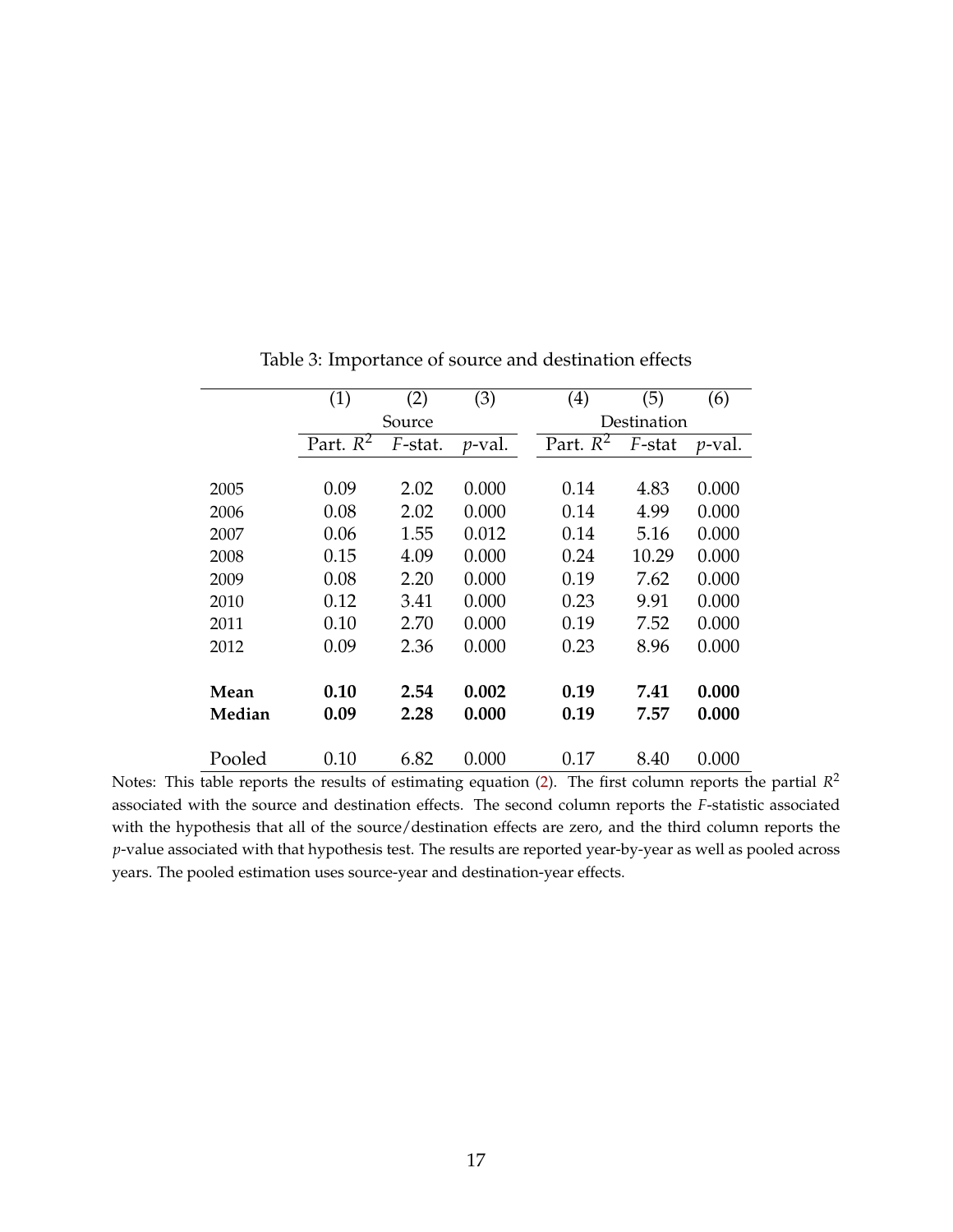# <span id="page-19-0"></span>**4 A structural framework for interpreting the data**

The preceding empirical results underscore two key features of the data. First, there is significant comovement between multinational parents and their foreign affiliates. This comovement is detectable in overall source-destination sales. Second, there is a large amount of heterogeneity across sources, destinations, and country pairs in the extent of multinational presence. This suggests that the impact of multinational firms on business cycle comovement may differ significantly across country pairs. These two features of the data inform the design of the quantitative multi-country model that we use to study the implications of the empirical findings for aggregate cross-country comovement. After setting up the theoretical framework, we circle back to the empirical results in Section [3](#page-12-0) and interpret them through the lens of the model.

### **4.1 Model**

**Preliminaries** The world economy consists of multiple countries indexed by *i* and *n*. Each country is populated by differentiated intermediate good producers potentially owned by firms from different countries. The output of the intermediate producers cannot be traded internationally. In each country, intermediates are aggregated into a final good by competitive final goods producers. We assume that the final good is homogeneous across countries and can be freely traded.<sup>[13](#page-19-1)</sup> The final good is the numeraire of the world economy and its price is set to one. We focus on the model's predictions for productivity and aggregate output. As discussed below, these assumptions coupled with a standard functional form for agent preferences imply that production allocations are independent of the international asset market structure.

**Technologies and market structure** The production function of the final good in each country *n* is given by:

$$
Q_{n,t} = \left[ \sum_{i} A_{in,t}^{\frac{1}{\rho}} Q_{in,t}^{\frac{\rho-1}{\rho}} \right]^{\frac{\rho}{\rho-1}}, \qquad (3)
$$

where *Qin*,*<sup>t</sup>* is a bundle of the output produced by firms from source country *i* that operate in country  $n$ , and  $\rho$  denotes the elasticity of substitution across goods produced by

<span id="page-19-1"></span><sup>&</sup>lt;sup>13</sup>The assumption that the final good is homogeneous is not crucial. Appendix  $\overline{B}$  $\overline{B}$  $\overline{B}$  derives the equations under the assumption that country-specific goods are imperfect substitutes, and shows that the results still hold.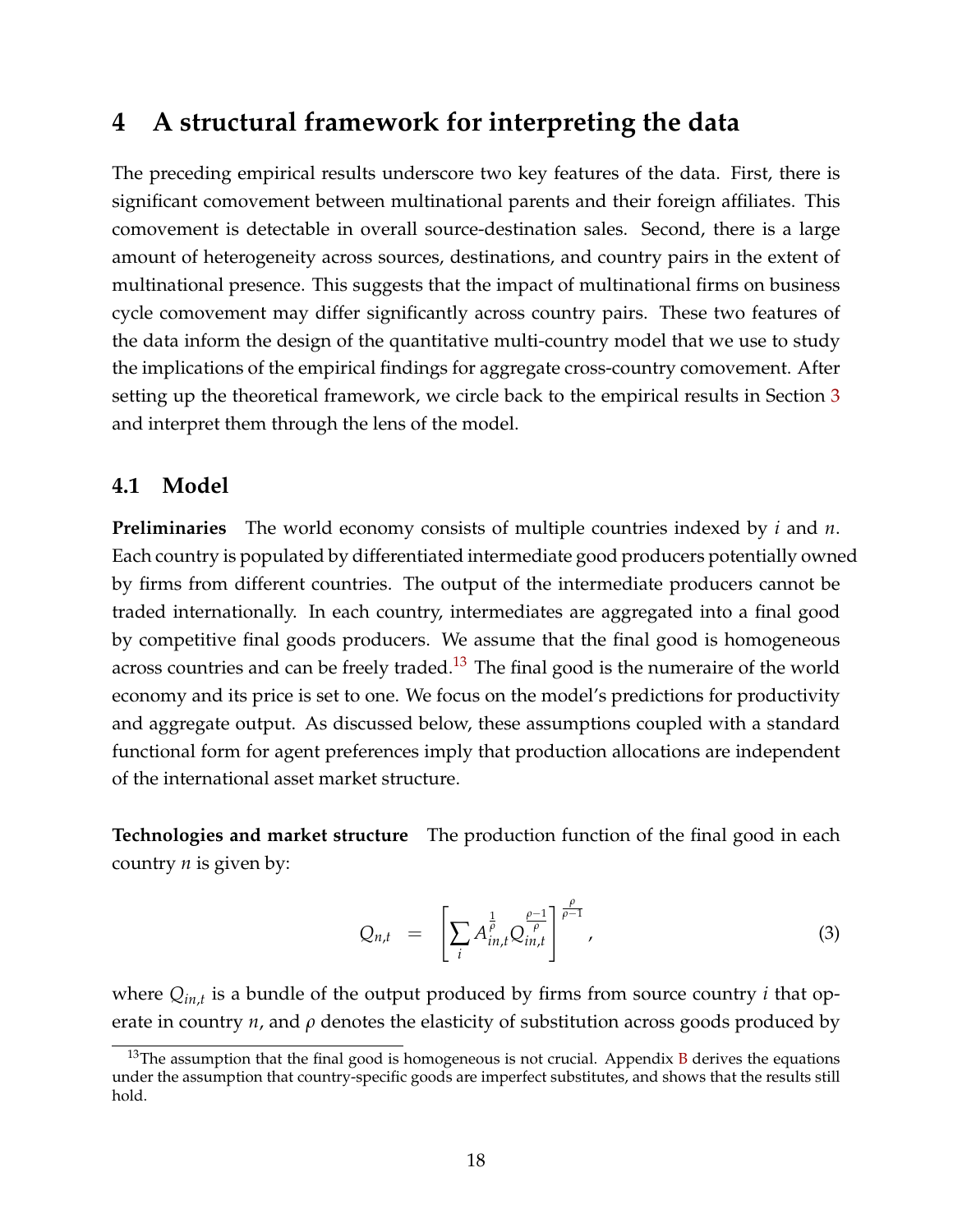firms from different source countries. *Ain*,*<sup>t</sup>* is a source-destination specific productivity parameter, normalized such that  $\sum_i A_{in,t} = 1$  for each *n*. Thus, the production function is an Armington aggregator of goods produced by firms owned by various countries, including domestically owned and operated firms.

In turn, the intermediate output bundle *Qin*,*<sup>t</sup>* aggregates the output of all the firms from source country *i* operating in *n*:

<span id="page-20-3"></span>
$$
Q_{in,t} = \left[ \sum_{f \in \Omega_i} Q_{in,t} (f)^{\frac{\rho-1}{\rho}} \right]^{\frac{\rho}{\rho-1}}, \tag{4}
$$

where  $\Omega_i$  is the set of firms from country *i* and  $Q_{in,t}(f)$  is the output of firm *f* from country *i* in the destination country *n*.

As in [Melitz](#page-46-8) [\(2003\)](#page-46-8), firms are monopolistically competitive and differ in productivity. Each firm operates a linear technology that uses labor in the destination country as the only input in production. Following the literature on multinational production and technology transfers, we assume that the multinational's technology can be partially shared across all destination countries.<sup>14</sup> In particular, the output of the firm is given by:

<span id="page-20-1"></span>
$$
Q_{in,t}(f) = Z_{in,t}(f) L_{in,t}(f) = Z_{i,t}^{\phi}(f) Z_{n,t}^{1-\phi}(f) L_{in,t}(f),
$$
\n(5)

where  $L_{in,t}(f)$  is the firm-specific labor input, and  $Z_{in,t}(f)$  is a firm-destination specific productivity component.

The second equality in [\(5\)](#page-20-1) states the key assumption in our framework. Productivity of an affiliate of firm *f* selling in *n* and whose parent is from *i* is a Cobb-Douglas aggregate of the parent's productivity  $Z_{i,t} \left( f \right)$  and a local productivity component  $Z_{n,t} (f).^{15}$  $Z_{n,t} (f).^{15}$  $Z_{n,t} (f).^{15}$ The parent thus transfers productivity to the affiliate, with the share  $\phi$  of the affiliate's productivity coming from the parent. This is the only potential endogenous source of aggregate comovement in the model. It is worth noting that, while formally technology transfers are the drivers of comovement between parent and affiliate firms, our model is isomorphic to a setup in which comovement is driven by shocks to demand for the firms' product. In this alternative setup, the term *Zin*,*<sup>t</sup>* (*f*) would come out of equation [\(5\)](#page-20-1), and demand shifters for the firm's product would enter as  $Z_{in,t}\left(f\right)^{\frac{1}{\rho}}$  in equation [\(4\)](#page-20-3). In addition, our setup can be reinterpreted in a version of the model in which the transmission of

<span id="page-20-0"></span><sup>&</sup>lt;sup>14</sup>See for example [McGrattan and Prescott](#page-45-3) [\(2009,](#page-45-3) [2010\)](#page-46-0), [Ramondo and Rappoport](#page-46-9) [\(2010\)](#page-46-9), [Keller and](#page-45-4) [Yeaple](#page-45-4) [\(2013\)](#page-45-4), [Ramondo](#page-46-2) [\(2014\)](#page-46-2), [Antràs and Yeaple](#page-43-1) [\(2014\)](#page-43-1).

<span id="page-20-2"></span> $15$ The assumption that the productivity in the source and destination are combined by a Cobb-Douglas aggregator is not crucial. Appendix  $B$  derives the equations under CES aggregation of productivities, and shows they are the same to a first-order approximation.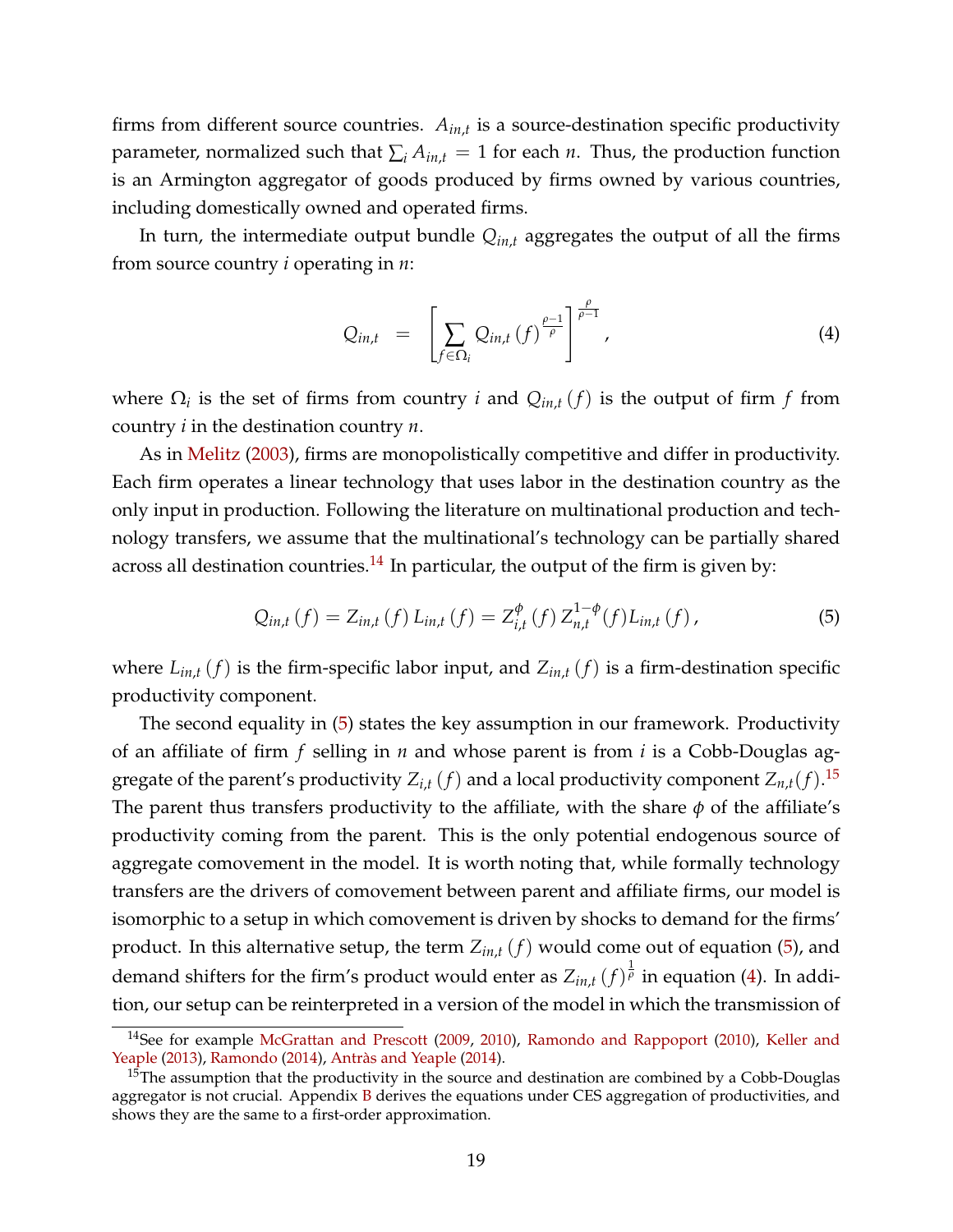shocks is driven by intermediate input linkages. Appendix [B.3](#page-50-0) presents this alternative model.

**Preferences** Consumers in country *n* experience utility from consumption of the final good and disutility from supplying labor according to the GHH preferences [\(Greenwood](#page-44-10) [et al.,](#page-44-10) [1988\)](#page-44-10):

$$
u\left(C_{n,t},L_{n,t}\right) = \sum_{t} \delta^t v\left(C_{n,t} - \frac{\psi_0}{\bar{\psi}} L_{n,t}^{\bar{\psi}}\right),
$$

where  $C_{n,t}$  is consumption and  $L_{n,t}$  the labor supply.

**Equilibrium** Let  $W_{n,t}$  denote the wage earned by labor in *n*, and  $P_{in,t}(f)$  denote the price charged by firm *f* from country *i* operating in *n*. A *monopolistically competitive equilibrium* at time *t* is a set of prices  $\left\{ W_{n,t}, \left\{ P_{in,t}(f) \right\}_{i,f} \right\}$ and resource allocations  $\left\{ C_{n,t}, L_{n,t}, \left\{ L_{in,t}(f) \right\}_{i,f} \right\}$ such that (i) consumers maximize utility; (ii) firms maximize profits, and (iii) all goods and factor markets clear.

Profit maximization implies a constant markup over marginal cost:

<span id="page-21-0"></span>
$$
P_{in,t}(f) = \frac{\rho}{\rho - 1} \frac{W_{n,t}}{Z_{in,t}(f)}.
$$
\n(6)

The demand for firm's *f* product is given by:

<span id="page-21-2"></span>
$$
Q_{in,t}(f) = \frac{P_{in,t}^{-\rho}(f)}{P_{in,t}^{-\rho}} Q_{in,t},
$$
\n(7)

where the price index of the country *i* product aggregate is

<span id="page-21-1"></span>
$$
P_{in,t} = \left[ \sum_{f \in \Omega_i} P_{in,t}^{1-\rho}(f) \right]^{\frac{1}{1-\rho}}.
$$
\n(8)

Cost minimization by final good producers implies:

<span id="page-21-3"></span>
$$
Q_{in,t} = \frac{A_{in,t} P_{in,t}^{-\rho}}{P_{n,t}^{-\rho}} Q_{n,t}, \qquad (9)
$$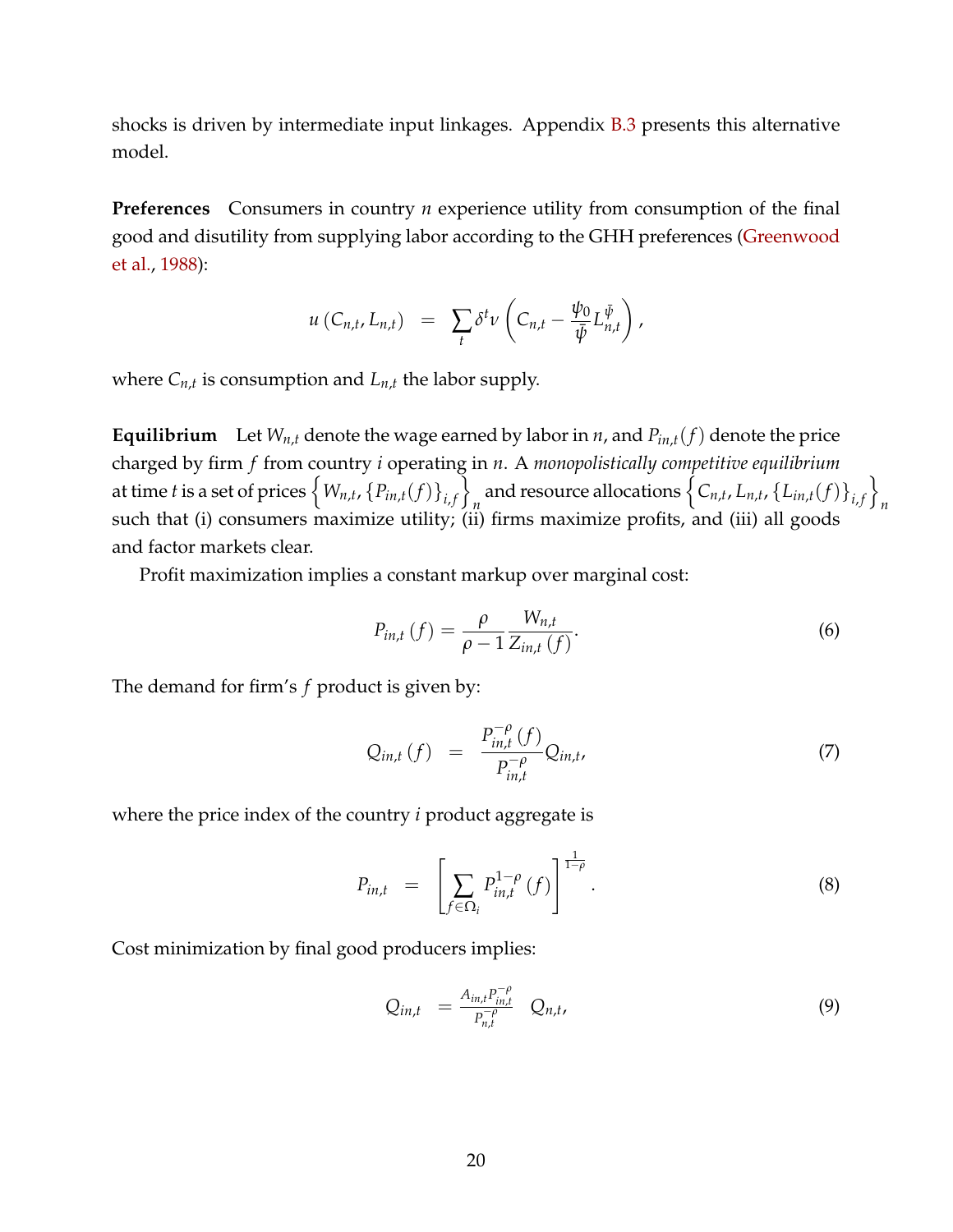where

<span id="page-22-5"></span>
$$
P_{n,t} = \left[ \sum_{i} A_{in,t} P_{in,t}^{1-\rho} \right]^{\frac{1}{1-\rho}} = 1 \tag{10}
$$

is the aggregate price index in country *n*. The second equality follows from the choice of the numeraire.

Utility maximization implies the following labor supply:

<span id="page-22-1"></span>
$$
L_{n,t} = W_{n,t}^{\frac{1}{\psi-1}}.
$$
 (11)

As is well known, under GHH preferences the labor supply is independent of wealth effects. We exploit this property to derive predictions for output that are independent of the international asset market structure.<sup>16</sup>

Combining equations [\(6\)](#page-21-0) and [\(8\)](#page-21-1) we can write the real wage as:

<span id="page-22-2"></span>
$$
W_{n,t} = \frac{\rho - 1}{\rho} \left[ \sum_{i} \sum_{f \in \Omega_i} A_{in,t} Z_{in,t} (f)^{\rho - 1} \right]^{\frac{1}{\rho - 1}}, \qquad (12)
$$

where  $\Omega_i$  is the set of firms that are active in country *i*. Profit maximization implies that aggregate revenues are proportional to total labor payments:

$$
\sum_{i} P_{in,t} Q_{in,t} = Q_{n,t} = \frac{\rho}{\rho - 1} W_{n,t} L_{n,t},
$$
\n(13)

which in combination with [\(11\)](#page-22-1) and [\(12\)](#page-22-2) permits expressing the aggregate output as:

<span id="page-22-3"></span>
$$
Q_{n,t} = \left[ \sum_{i} A_{in,t} Z_{in,t} (f)^{\rho-1} \right]^{\frac{\psi}{\rho-1}}, \qquad (14)
$$

where  $\psi \equiv \frac{\bar{\psi}}{\bar{\psi}-1} > 1$ .

Equation [\(14\)](#page-22-3) implies that aggregate growth in country *n* is given by:

<span id="page-22-4"></span>
$$
\gamma_{n,t} = \psi \sum_{i} \sum_{f \in \Omega_i} \omega_{in,t} (f) \left[ \frac{a_{in,t}}{\rho - 1} + z_{in,t} (f) \right], \qquad (15)
$$

<span id="page-22-0"></span><sup>&</sup>lt;sup>16</sup>The assumption of GHH preferences makes the model highly tractable. Some of the quantitative results do not rely on this assumption, conditional on the parameter  $\phi$ . We discuss how this assumption affects the results in the following section.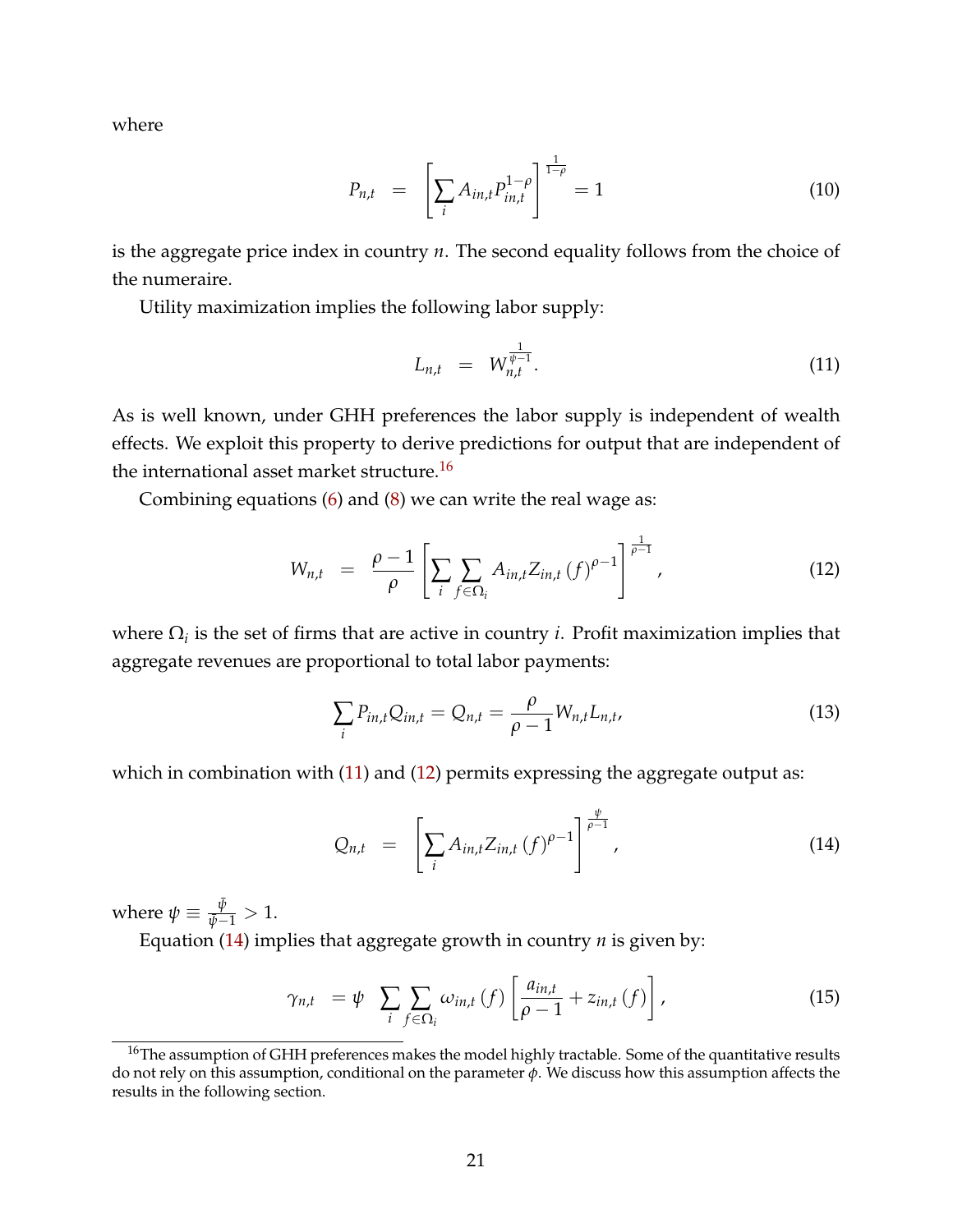where lower-case variables to denote growth rates, and  $\omega_{in,t}(f) \equiv \frac{P_{in,t}(f)Q_{in,t}(f)}{P_{n,t}Q_{n,t}} = \frac{A_{in,t}Z_{in,t}(f)^{(\rho-1)}}{\sum_{i}A_{in,t}Z_{in,t}(f)^{(\rho-1)}}$  $\sum_{i} A_{in,t} Z_{in,t}(f)^{(\rho-1)}$ denotes the share of country *n's* revenues generated by firm *f* from source country *i*. In the special case where the destination shock is common across firms,  $z_{n,t}$  ( $f$ ) =  $z_{n,t}$ , equation [\(15\)](#page-22-4) becomes:

<span id="page-23-0"></span>
$$
\gamma_{n,t} = \frac{\psi}{\rho - 1} \sum_{i} \omega_{in,t} [a_{in,t} + \phi (\rho - 1) z_{i,t}] + \psi (1 - \phi) z_{n,t}, \qquad (16)
$$

where  $z_{i,t} = \sum_{f \in \Omega_i} \frac{\omega_{in,t}(f)}{\omega_{in,t}}$  $\frac{m_t(f)}{\omega_{in,t}} z_{i,t} (f)$ , and  $\omega_{in,t} \equiv \frac{P_{in,t}Q_{in,t}}{P_{n,t}Q_{n,t}}$  denotes the share of country *n's* revenues generated by firms from source country *i*.

**Discussion** Equation [\(16\)](#page-23-0) encapsulates the role of multinationals in business cycle comovement. It states that growth in country *n* depends on its own productivity shock, *zn*,*t*, and a weighted average of the productivity shocks *zi*,*<sup>t</sup>* to all countries that have firms operating in country *n*. Because foreign multinational affiliates inherit part of the shock to the parent *zi*,*t*, their presence implies that productivity and output of countries will be positively correlated even if the primitive productivity shocks *zn*,*<sup>t</sup>* are not. This equation connects our framework to the international business cycle literature in the tradition of [Backus et al.](#page-43-9) [\(1995,](#page-43-9) henceforth BKK). The canonical BKK model has no multinationals, but it typically must assume that TFP shocks across countries are correlated. Equation [\(16\)](#page-23-0) provides a possible micro foundation for this correlation.

The equation illuminates the key parameters and quantities that determine the strength of the shock transmission through multinationals. The first is the share of the affiliate productivity shock that originates in the source country, *f*. The more foreign affiliates inherit the source country productivity, the more comovement there will be in the aggregate. The second is the multinational shares,  $\omega_{in,t}$ . Larger shares will imply more comovement, since more of the shocks are shared. Finally, the combination of parameters  $\frac{\psi}{\rho-1}$ captures the strength of general equilibrium effects that occur in response to a particular productivity shock *zi*,*t*. It regulates how the rest of the economy responds to a shock in a particular country.

Note that output in the model is determined independently of the structure of international asset markets and of how multinational firms' profits are distributed across countries. While these factors will determine how countries split the consumption of the final good, under GHH preferences the labor supply is independent of the level of consumption. As long as firms maximize profits, output growth is solely determined by productivity growth in each country. In this sense, our model is closely related to a stan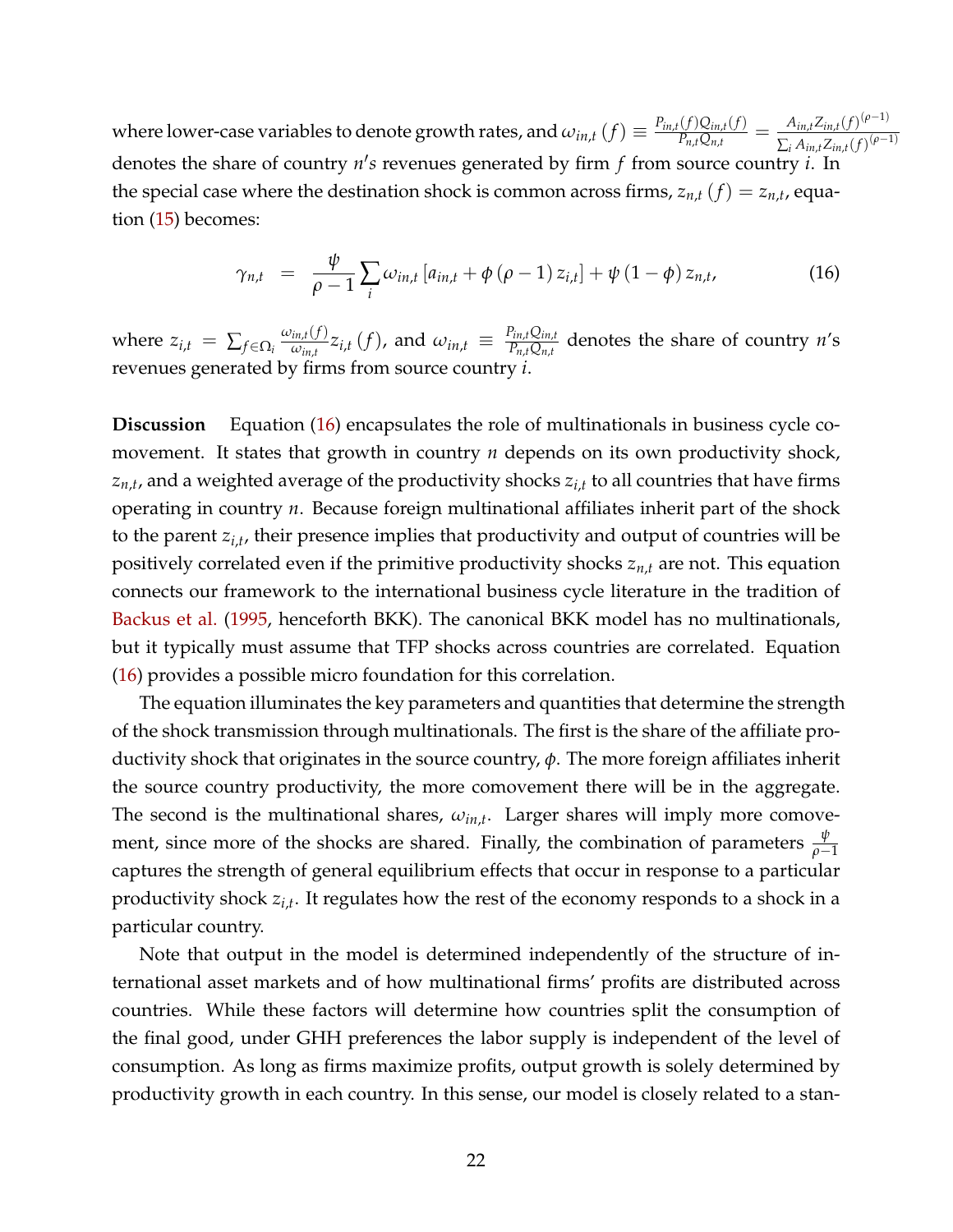dard international business cycle model with one good and no capital. The assumption of a homogeneous final good thus allows us to isolate the comovement arising from the transmission of shocks within multinational firms, while abstracting from the transmission arising from factor supply and relative price movements that are emphasized in the international business cycle literature.

We now interpret the empirical results from Section [3](#page-12-0) in light of this conceptual framework, and use these results to disentangle the different shocks and discipline the model.

### <span id="page-24-1"></span>**4.2 Interpreting affiliate-parent comovement**

The empirical results in Section [3.1](#page-12-3) can be given a structural interpretation and used to estimate the share of the firm's technology that gets transferred across destinations, *f*. Using equations [\(6\)](#page-21-0) and [\(7\)](#page-21-2), firm *f* sales in destination *n* can be written as:

$$
P_{in,t}(f) Q_{in,t}(f) = \bar{A}_{in,t} Z_{in,t}^{\rho-1}(f),
$$

where  $\bar{A}_{in,t} \equiv W_{n,t}^{1-\rho} P_{in,t}^{\rho} Q_{in,t} \left[ \frac{\rho}{\rho - \rho} \right]$  $\rho$ <sup>-1</sup>  $\int_0^{1-\rho}$ . Using the functional form for  $Z_{in,t}(f)$  we can write this in growth rates as:

<span id="page-24-2"></span>
$$
\gamma_{in,t}(f) = \bar{a}_{in,t} + (\rho - 1) \phi z_{i,t}(f) + (\rho - 1) (1 - \phi) z_{n,t}(f). \tag{17}
$$

The growth rate of the firm in its home country is:

<span id="page-24-3"></span>
$$
\gamma_{ii,t}(f) = \bar{a}_{ii,t} + (\rho - 1) z_{i,t}(f). \tag{18}
$$

Substituting we obtain:

<span id="page-24-0"></span>
$$
\gamma_{in,t}(f) = \tilde{a}_{in,t} + \phi \gamma_{ii,t}(f) + \epsilon_{in,t}(f), \qquad (19)
$$

where  $\tilde{a}_{in,t} \equiv \bar{a}_{in,t} - \phi \bar{a}_{it,t}$  and  $\epsilon_{in,t} (f) \equiv (\rho - 1) (1 - \phi) z_{n,t} (f)$ .

Equation [\(19\)](#page-24-0) states that, after controlling for source-destination-year effects, the coefficient on the parent's growth rate can be interpreted as  $\phi$ . Hence, the empirical results in Table [2](#page-13-0) imply that the share of a firm's productivity that is transferred across countries is approximately 20% ( $\phi \approx 0.2$ ).

An identifying assumption required for the structural interpretation of the regression coefficients is that the idiosyncratic component of the destination-specific shock  $z_{n,t}$  (*f*) is orthogonal to the idiosyncratic component of the source shock *zi*,*<sup>t</sup>* (*f*). A sufficient condi-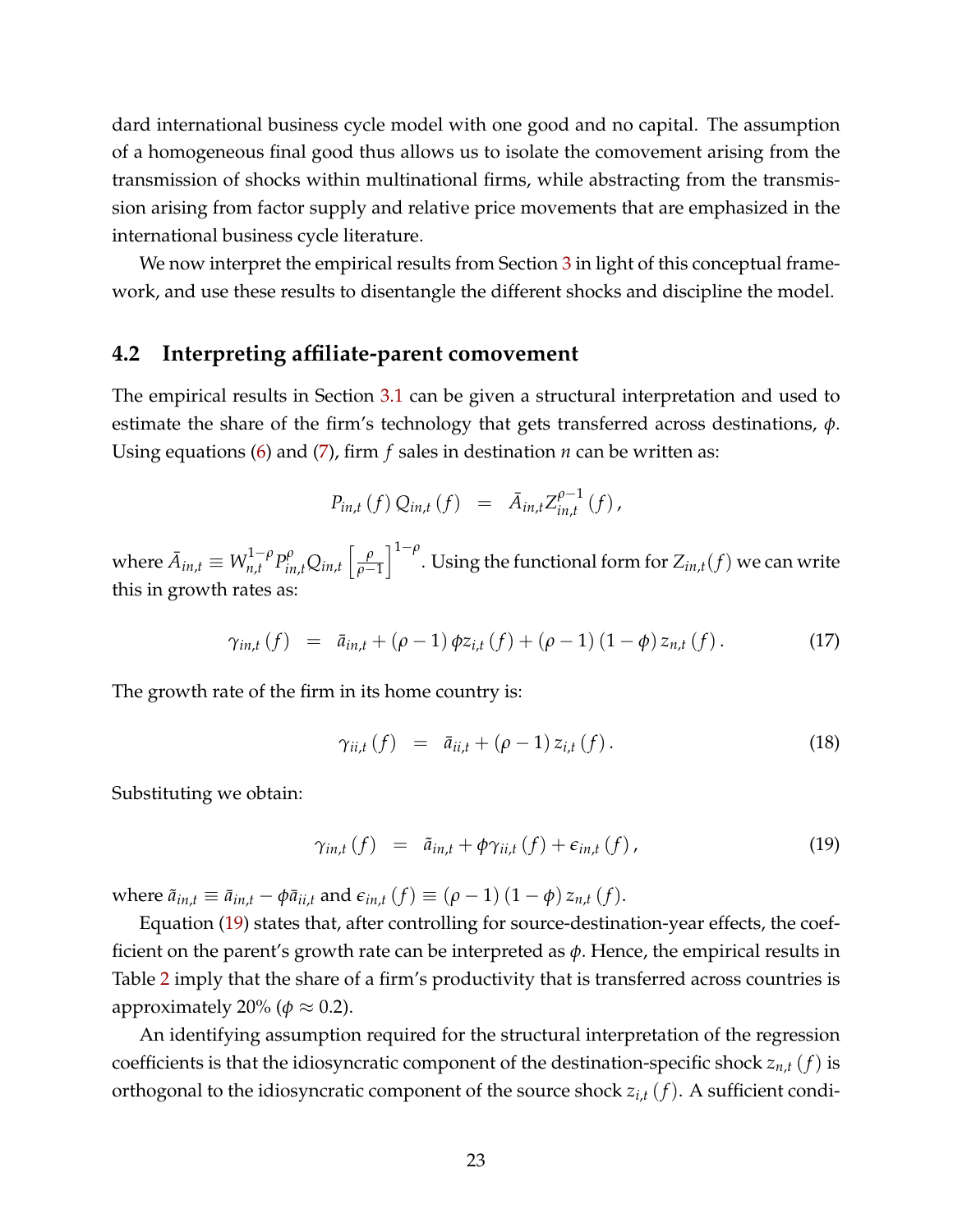tion for the assumption to hold is that  $z_{n,t}$  (*f*) is orthogonal to  $z_{i,t}$  (*f*). More generally, if the firm-level shock can be expressed as a combination of a country component and an idiosyncratic firm component:  $z_{i,t}(f) = \tilde{z}_{i,t} + \tilde{z}_{i,t}(f)$ , then we require that the idiosyncratic components  $\tilde{z}_{i,t}(f)$  and  $\tilde{z}_{n,t}(f)$  are uncorrelated, while the common components  $\tilde{z}_{i,t}$  and  $\tilde{z}_{n,t}$  can be correlated as they are absorbed by the fixed effect. Since the actual estimation in Section [3.1](#page-12-3) includes source-destination effects by sector, the discussion above applies to the idiosyncratic components relative to a common country-sector shock, rather than a country shock.

Note that [\(19\)](#page-24-0) can be thought of as a purely cross-sectional specification, in spite of the variables being indexed by *t*. Indeed, as mentioned in Section [3.1,](#page-12-3) the empirical results are unchanged when we estimate the specification separately for each year. Under the assumption that affiliate productivity is a function of only the contemporaneous (and not lagged) parent's productivity, [\(19\)](#page-24-0) is the correct specification even if there is time dependence in the underlying productivity shocks  $z_{n,t}(f)$  and  $z_{i,t}(f)$ . Indeed, since the idiosyncratic component of the destination-specific productivity  $\tilde{z}_{n,t}(f)$  is part of the error term, time dependence in it does not bias coefficient estimates, and clustering at the parent level adjusts for the autocorrelated error structure.

### **4.3 Interpreting source- and destination-specific shocks**

We now use the model's implications for aggregate source-destination growth rates  $\gamma_{in,t}$ to interpret the empirical results in Section [3.2](#page-16-2) under the assumption that destination shocks are common across firms (i.e.  $z_{n,t}(f) = z_{n,t}$ ). Combining expressions [\(6\)](#page-21-0), [\(9\)](#page-21-3), [\(10\)](#page-22-5), and [\(14\)](#page-22-3) we can write the total revenues by multinationals from source country *i* operating in country *n* as:

$$
P_{in,t}Q_{in,t} = A_{in,t}S_{i,t}D_{n,t},
$$

where  $S_{i,t} = Z_{i,t}^{\phi(\rho-1)}$  is a term common to all firms from source country *i* and  $D_{n,t} =$  $\left[ \sum_i A_{in,t} Z_{i,t}^{\phi(\rho-1)} \right]$  $\int_{0}^{\frac{\psi-\rho+1}{\rho-1}} Z_{n,t}^{\psi(1-\phi)}$  is a term common to all firms operating in destination country *n*. Expressed in growth rates, this becomes:

<span id="page-25-0"></span>
$$
\gamma_{in,t} = s_{i,t} + d_{n,t} + a_{in,t}, \qquad (20)
$$

which is identical to the decomposition [\(2\)](#page-16-1) estimated in Section [3.2.](#page-16-2)

Equation [\(20\)](#page-25-0) provides a structural interpretation for the source and destination dummies estimated in Section [3.2.](#page-16-2) The fact that a significant fraction of the variation of the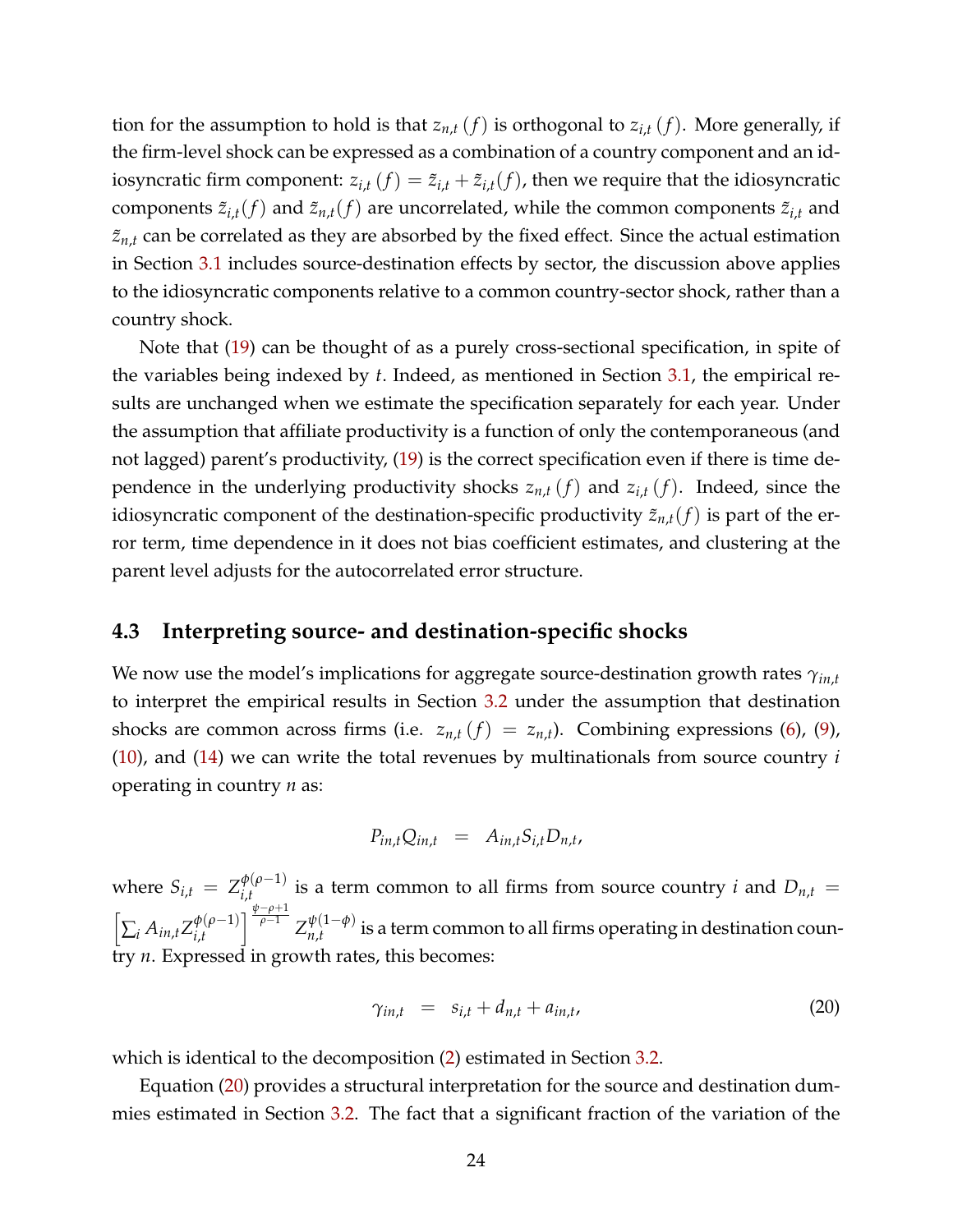bilateral growth rates is accounted for by the source dummies, as reported in Table [3,](#page-18-0) implies a role for the transmission of technology from the source country,  $\phi > 0$ .

### <span id="page-26-2"></span>**4.4 Calibrating the comovement parameter with source-destination data**

We now use these structural equations together with the estimates for the source- and destination-specific shocks to pin down the technology transfer parameter *f*. In particular, the model structure implies the destination components have the form:

<span id="page-26-0"></span>
$$
d_{n,t} = \left[ \frac{\psi}{\rho - 1} - 1 \right] \sum_{i} \omega_{in,t} \left[ a_{in,t} + s_{i,t} \right] + \frac{\psi}{\rho - 1} \frac{1 - \phi}{\phi} s_{n,t}.
$$
 (21)

Foreign productivity shocks *zi*,*<sup>t</sup>* affect the destination effect in country *n* through two different channels. On the one hand, these changes affect competitiveness in country *n* through  $\left[ \sum_i A_{in,t} Z^{\phi(\rho-1)}_{i,t} \right]$  $\int_{0}^{-1}$  (i.e. in response to an increase in  $Z_{i,t}$ , firms from all other source countries *i*' will sell less in country *n* due to increased competition). On the other hand, these shocks affect the real wage (and real aggregate output) in country *i* through  $\left[ \sum_i A_{in,t} Z_{i,t}^{\phi(\rho-1)} \right]$  $\int_{0}^{\frac{\psi}{\rho-1}}$  (i.e. in response to an increase in  $Z_{i,t}$ , aggregate demand in country  $n$ will increase, increasing the sales of all firms operating in country *n*). In the case of  $\rho - 1 =$ *y* these two effects exactly offset each other, and the destination effect is independent of changes in foreign technologies.

Rearranging  $(21)$ , taking variances of both sides, and solving for  $\phi$  yields an estimate of  $\phi$  based on observed variabilities of the source and destination effects:

<span id="page-26-1"></span>
$$
\phi = \frac{\sigma_{s,t}}{\sigma_{s,t} + \sigma_{\Phi,t}},\tag{22}
$$

where  $\sigma_{s,t}^2 \equiv \frac{1}{N-1} \sum_n \left( s_{n,t} - \frac{1}{N} \sum_m s_{m,t} \right)$  $\int_0^2$  is the cross-sectional variance of  $s_{n,t}$  at time *t*, and  $\sigma_{\Phi,t}^2 \equiv \frac{1}{N-1} \sum_n \left[ \frac{\rho-1}{\psi} \right]$  $\left(d_{,t} - \frac{\psi + 1 - \rho}{\rho - 1} \sum_i \omega_{in,t} [a_{in,t} + s_{i,t}] \right) - \frac{\rho - 1}{\psi}$  $\frac{1}{N} \sum_{m} \left( d_{m,t} - \frac{\psi + 1 - \rho}{\rho - 1} \sum_{i} \omega_{im,t} \left[ a_{im,t} + s_{i,t} \right] \right) \right]^{2}$ is the variance of the destination effect adjusted for the general equilibrium impact of foreign shocks. Note that in the special case of  $\rho - 1 = \psi$ ,  $\sigma_{\Phi,t}^2 = \sigma_{d,t}^2 = \frac{1}{N-1} \sum_n \left( d_{n,t} - \frac{1}{N} \sum_m d_{m,t} \right)$  $\chi^2$ is simply the cross-sectional variance of the destination effects at time *t*.

Equations [\(21\)](#page-26-0) and [\(22\)](#page-26-1) use the model structure to connect observables  $-s_{i,t}$ ,  $d_{n,t}$ , and  $a_{in,t}$  estimated in Section [3.2](#page-16-2) – to the two key model parameters,  $\psi/(\rho - 1)$  and  $\phi$ . For each value of  $\psi/(\rho - 1)$  we can thus use [\(21\)](#page-26-0) and [\(22\)](#page-26-1) and the estimated  $s_{i,t}$ ,  $d_{n,t}$ , and  $a_{in,t}$ to pin down  $\phi$ .

The basic intuition for this approach can be gleaned from [\(22\)](#page-26-1) and the fact that the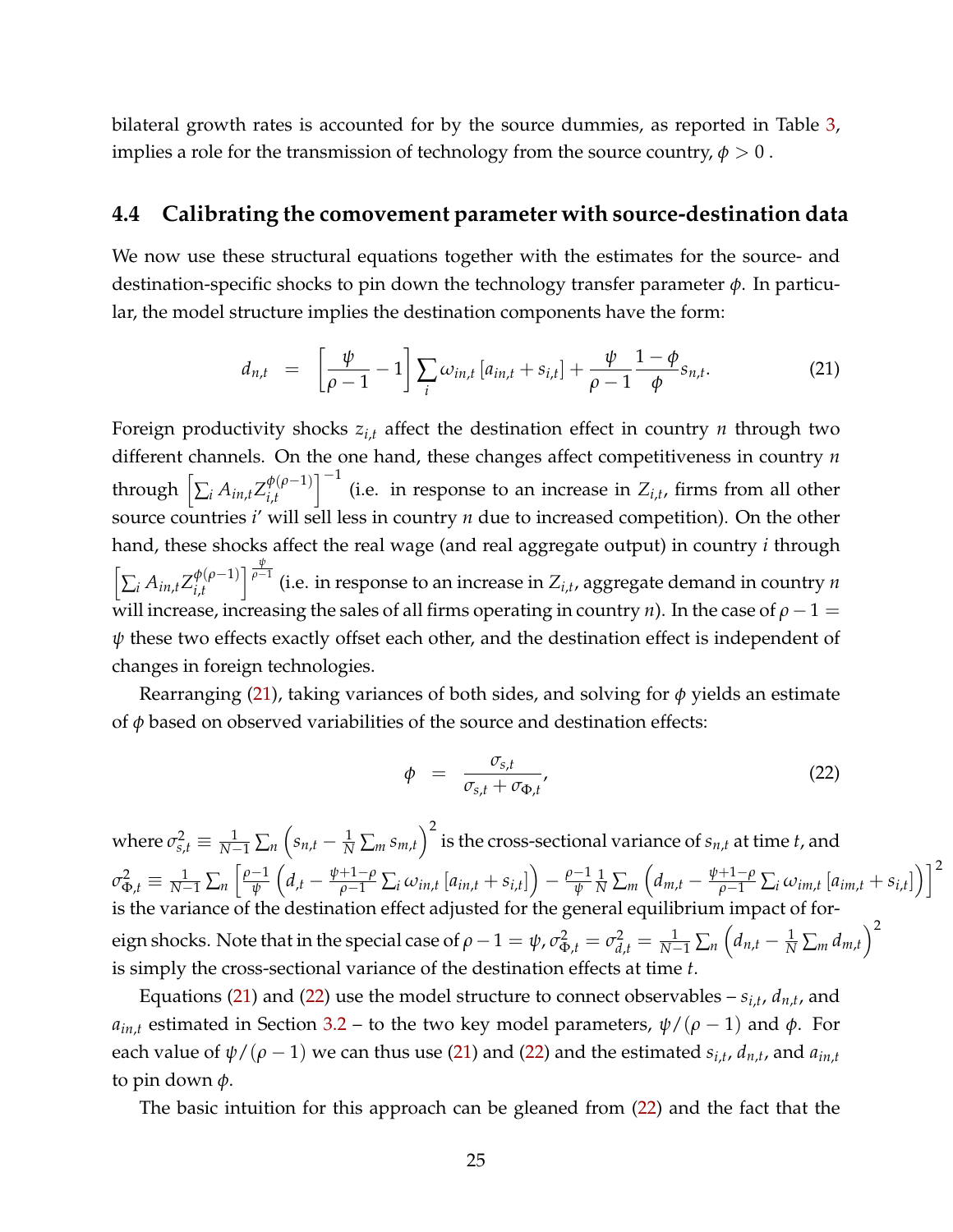| Year   | $=1$  | $=2$  |       |
|--------|-------|-------|-------|
| 2005   | 0.470 | 0.552 | 0.375 |
| 2006   | 0.449 | 0.531 | 0.373 |
| 2007   | 0.390 | 0.472 | 0.319 |
| 2008   | 0.373 | 0.482 | 0.286 |
| 2009   | 0.395 | 0.532 | 0.294 |
| 2010   | 0.400 | 0.518 | 0.308 |
| 2011   | 0.379 | 0.491 | 0.289 |
| 2012   | 0.357 | 0.444 | 0.289 |
| Mean   | 0.401 | 0.503 | 0.317 |
| Median | 0.392 | 0.505 | 0.301 |

<span id="page-27-0"></span>Table 4: Estimated  $\phi$  based on source-destination data

Notes: This table reports estimates of  $\phi$  using bilateral data following equation [\(22\)](#page-26-1). Each column represents the estimate under an alternative value of the GE parameter  $\frac{\psi}{\rho-1}$ .

source effect is a scaled productivity shock:  $s_{n,t} = \phi(\rho - 1) z_{n,t}$ . Ignoring the general equilibrium effects,  $(22)$  says that  $\phi$  determines the relative variances of the estimated source and destination effects. In the world of no spillovers from source countries ( $\phi = 0$ ), shocks to the source country do not affect bilateral growth rates, so that the variance of the source effects is zero. By contrast, high  $\phi$  would manifest itself in a high variability of the source effects. The variance of the source effects is benchmarked by the variance of the destination effects, since those are driven by the same productivity shock process as the source effects, but affect all the firms operating in each market.

Table [4](#page-27-0) presents the implied  $\phi$  for different values of  $\frac{\psi}{\rho-1}$ . We focus on the special case of  $\frac{\psi}{\rho - 1} = 1$ , in which the general equilibrium effects cancel out, and the alternative cases of  $\frac{\psi}{\rho-1}$  = 2 (the effect of a positive foreign shocks on domestic income dominates the effects on increased competition) and  $\frac{\psi}{\rho - 1} = 2/3$  (the increase in competition dominates the effect of increased income).<sup>[17](#page-27-1)</sup> The estimates of  $\phi$  range from 0.3 to 0.5, with a central tendency of about 0.4. This is higher than, but not too dissimilar from, the firm-level estimates in Section [4.2.](#page-24-1)

What are the relative merits of the firm-level based estimates of  $\phi$  from Section [4.2](#page-24-1)

<span id="page-27-1"></span><sup>&</sup>lt;sup>17</sup>The special case of  $\psi = \rho - 1$  is consistent with empirical estimates of the Frisch elasticity of labor supply and the elasticities of substitution across intermediate varieties used in the trade literature. In particular, estimates of the aggregate labor supply elasticity put it at about 0.5 (see [Chetty et al.,](#page-44-11) [2013\)](#page-44-11), which implies a  $\bar{\psi}$  = 3 and  $\psi$  = 1.5. This implies that  $\rho$  = 2.5 – well within the range of estimates in [Broda and Weinstein](#page-43-10) [\(2006\)](#page-43-10) – is consistent with  $\frac{\psi}{\rho-1} = 1$ . Under an aggregate labor supply elasticity of about 0.5,  $\frac{\psi}{\rho-1} = 2$  (resp.,  $\frac{2}{3}$ ) implies an elasticity of substitution of  $\rho = \frac{7}{4}$  (resp., 3.25).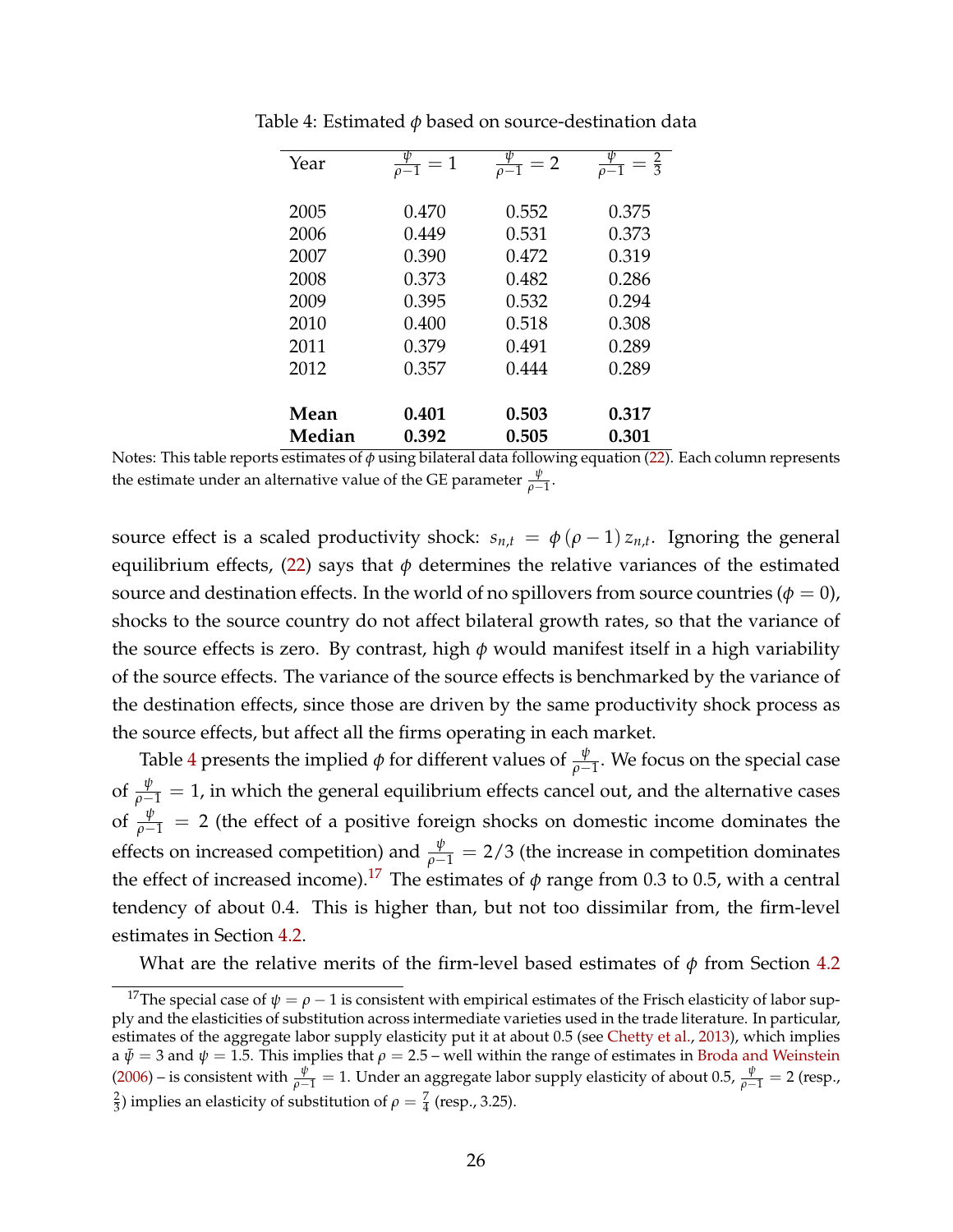compared to the source-destination level estimates in this section? The firm-level estimates use stringent fixed effects, and thus represent the most convincing evidence that the correlation between parents and affiliates captures within-firm transmission of shocks rather than simply common shocks across countries and/or sectors. On the other hand, precisely because it nets out common shocks at the source-sector-destination-sector-year level, the firm-level estimation will omit the within-firm transmission of aggregate shocks. A shock that hits all the firms in the Chemicals sector in France may be transmitted from the French parent operating in the Chemicals sector to its subsidiaries in Spain. But the fixed effects in the firm-level specification net out the aggregate/sectoral shocks, and thus identify only the transmission of the idiosyncratic shock hitting the French Chemicals parent. The firm-level estimate will shed light on this channel to the extent that common shocks are transmitted with the same intensity as purely idiosyncratic shocks. Alternatively, one can focus on the source-destination level estimates, since the source and destination effects will capture not only the transmission of firm-level, but also of aggregate shocks in the parent country to the foreign destinations.

# <span id="page-28-0"></span>**5 Quantitative results**

We now have the theoretical structure, the estimates of the key parameter, and the data to carry out a quantitative assessment of multinationals' role in the international business cycle transmission. This section performs three exercises. The first is an "impulse response" exercise designed to answer the question, how much does a productivity shock in one country affect output in another? The second is a counterfactual correlation exercise, that answers the question, if all the countries' productivity shocks were uncorrelated, how much correlation would the business cycles exhibit across countries under the current levels of multinational activity? And third, how much do multinationals contribute to observed dispersion in cross-country growth rates, and how much would that dispersion fall if integration increased further? The exercises in the next two subsections do not require time subscripts, and thus we suppress them to streamline notation.

## **5.1 Transmission of shocks across countries**

We start by assessing the total impact of all foreign productivity shocks on a country's productivity. One way to gauge the importance of all foreign shocks combined is to consider the impact of a 1% change in all foreign productivities simultaneously. The change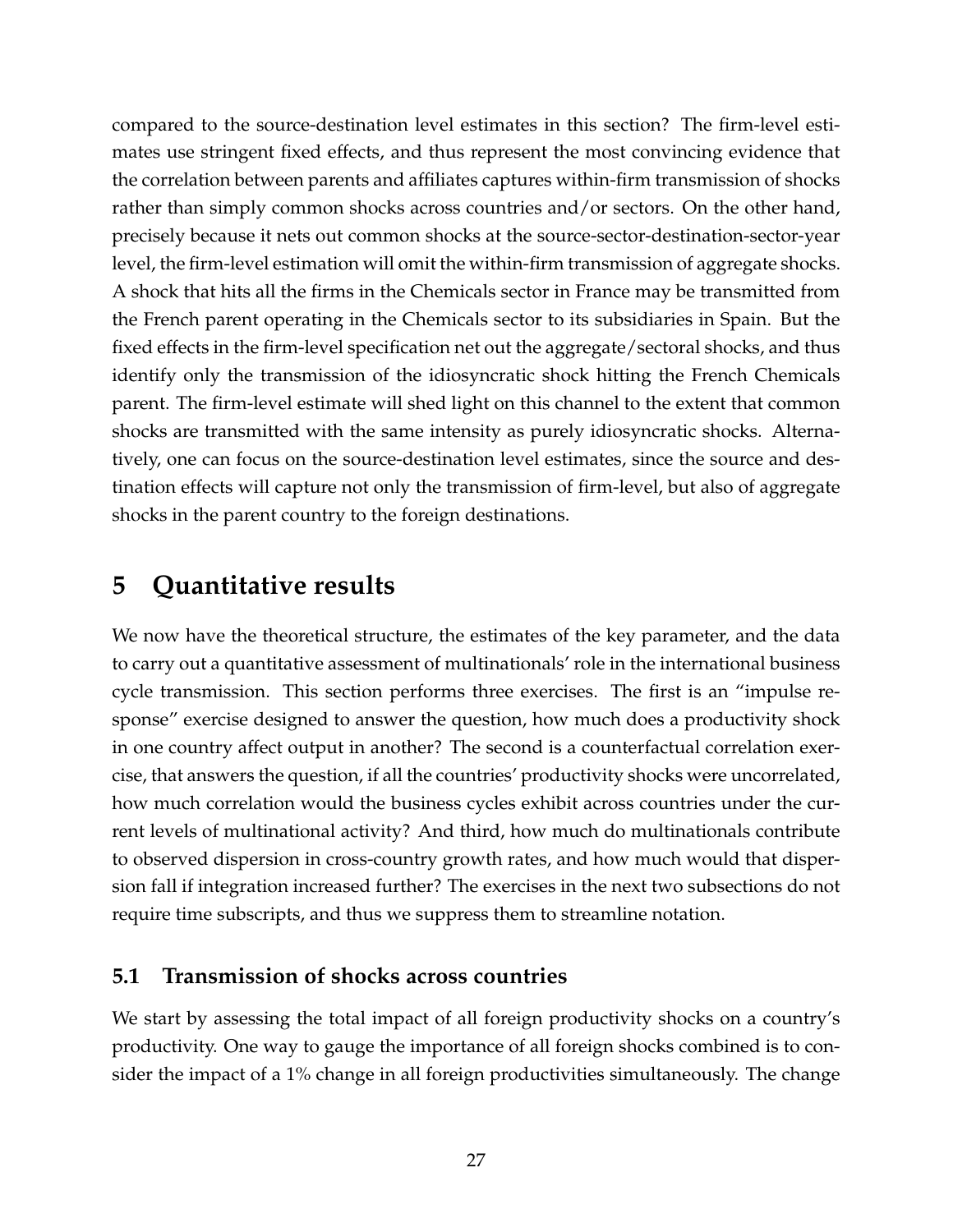<span id="page-29-0"></span>

|                      |           |             | Destination |             |            |
|----------------------|-----------|-------------|-------------|-------------|------------|
|                      | All       | High-Income | Emerging    | High-Income | Emerging   |
| Source               | Countries | Europe      | Europe      | <b>ROW</b>  | <b>ROW</b> |
|                      |           |             |             |             |            |
| World                | 0.121     | 0.140       | 0.073       | 0.126       | 0.078      |
|                      |           |             |             |             |            |
| <b>United States</b> | 0.022     | 0.036       | 0.009       | 0.018       | 0.019      |
| Germany              | 0.013     | 0.013       | 0.019       | 0.003       | 0.005      |
| United Kingdom       | 0.013     | 0.019       | 0.006       | 0.017       | 0.004      |
| France               | 0.009     | 0.013       | 0.009       | 0.002       | 0.003      |
|                      |           |             |             |             |            |

Table 5: Impulse responses for top source countries and the world

Notes: This table reports averages of the impulse responses [\(24\)](#page-31-0) in the entire sample of countries and 4 regions for the top 4 most important source countries, and the average impulse responses to a world shock.

in destination *n*'s productivity in this experiment is given by

$$
\phi(1-\omega_{nn}).
$$

This expression has a clear and intuitive interpretation. The combined importance of foreign shocks in country *n* is the product of the total presence of multinationals,  $1 \omega_{nn}$ , and the strength of the productivity transmission from foreign parents to the local affiliates,  $\phi$ .

The top row of Table [5](#page-29-0) and Figure [3](#page-30-0) report the results, under the assumption that  $\phi = 0.4$ . In our sample of 34 countries, the mean value of this combination of parameters is 0.12, with the median of 0.11. This suggests that loosely speaking, foreign shocks can account for 12% of productivity shocks in the average country, or alternatively, foreign shocks are about one-ninth as important as domestic productivity shocks. Foreign shocks are most important on average in the high-income countries in Europe (14%) and outside  $(12.6\%)$ , and less important in emerging markets.<sup>[18](#page-29-1)</sup> In some countries foreign shocks are more significant. At the extreme, the value of this combination of parameters is 0.35 in Ireland, 0.25 in the Netherlands, and 0.22 in Slovakia.

We next evaluate how productivity shocks to any individual source country spread internationally. From  $(16)$ , the response of output in *n* to a productivity shock in any

<span id="page-29-1"></span><sup>&</sup>lt;sup>18</sup>Country groups are defined as follows. High-Income Europe: Austria, Belgium, Germany, Spain, Finland, France, UK, Greece, Ireland, Italy, Netherlands, Norway, Portugal, Sweden; Emerging Europe: Bulgaria, Czech Republic, Estonia, Croatia, Hungary, Lithuania, Latvia, Poland, Romania, Serbia, Slovenia, Slovakia, Ukraine; High-Income Rest of the World (ROW): Australia, Japan, South Korea, Singapore, USA; Emerging ROW: Mexico, Turkey.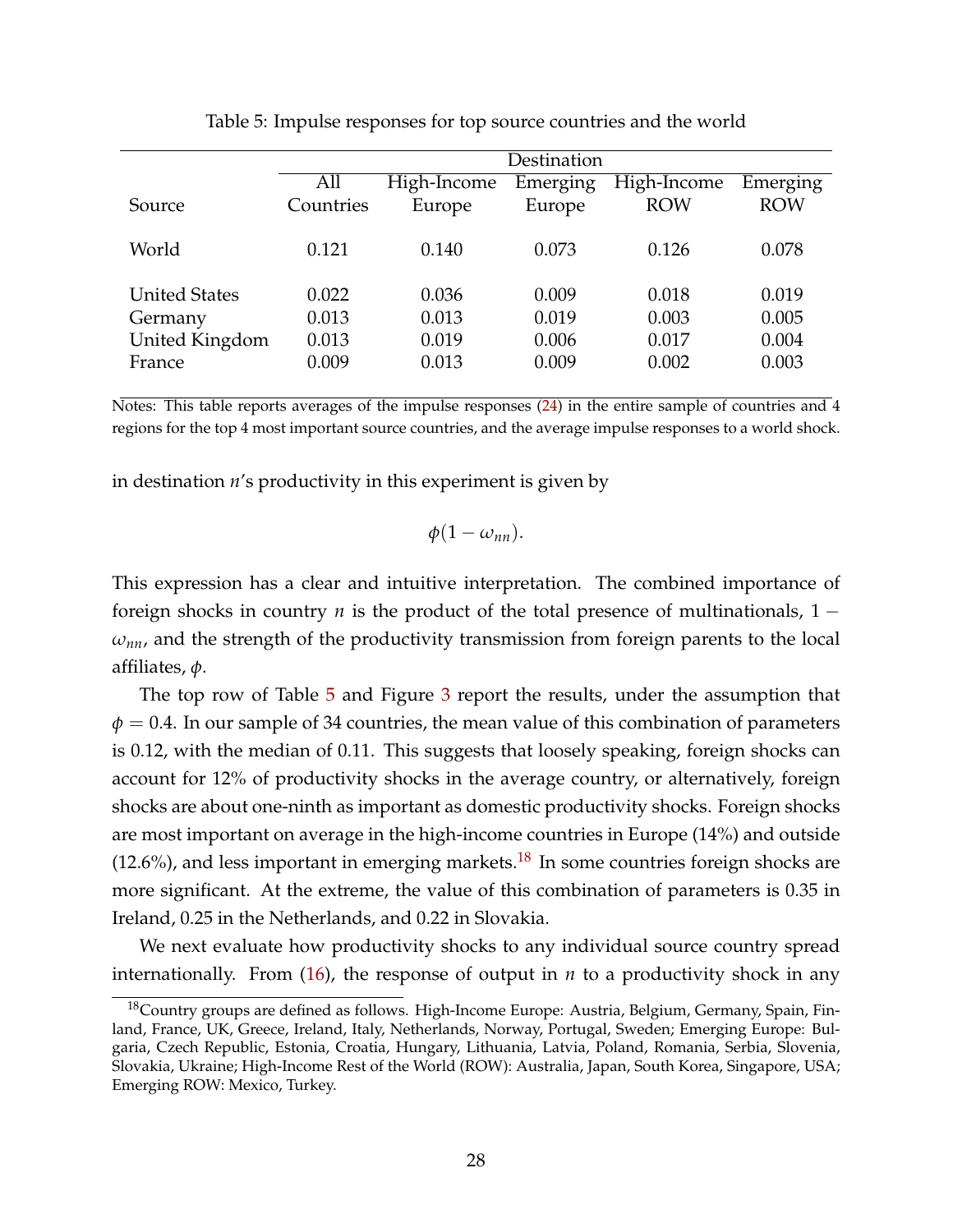

<span id="page-30-0"></span>Figure 3: Response (in %) to a 1% shock in all foreign countries simultaneously

Notes: This figure displays the change in productivity in each destination that accompanies a change in productivity in every foreign source country (i.e.  $i \neq n$ ) equal to 1.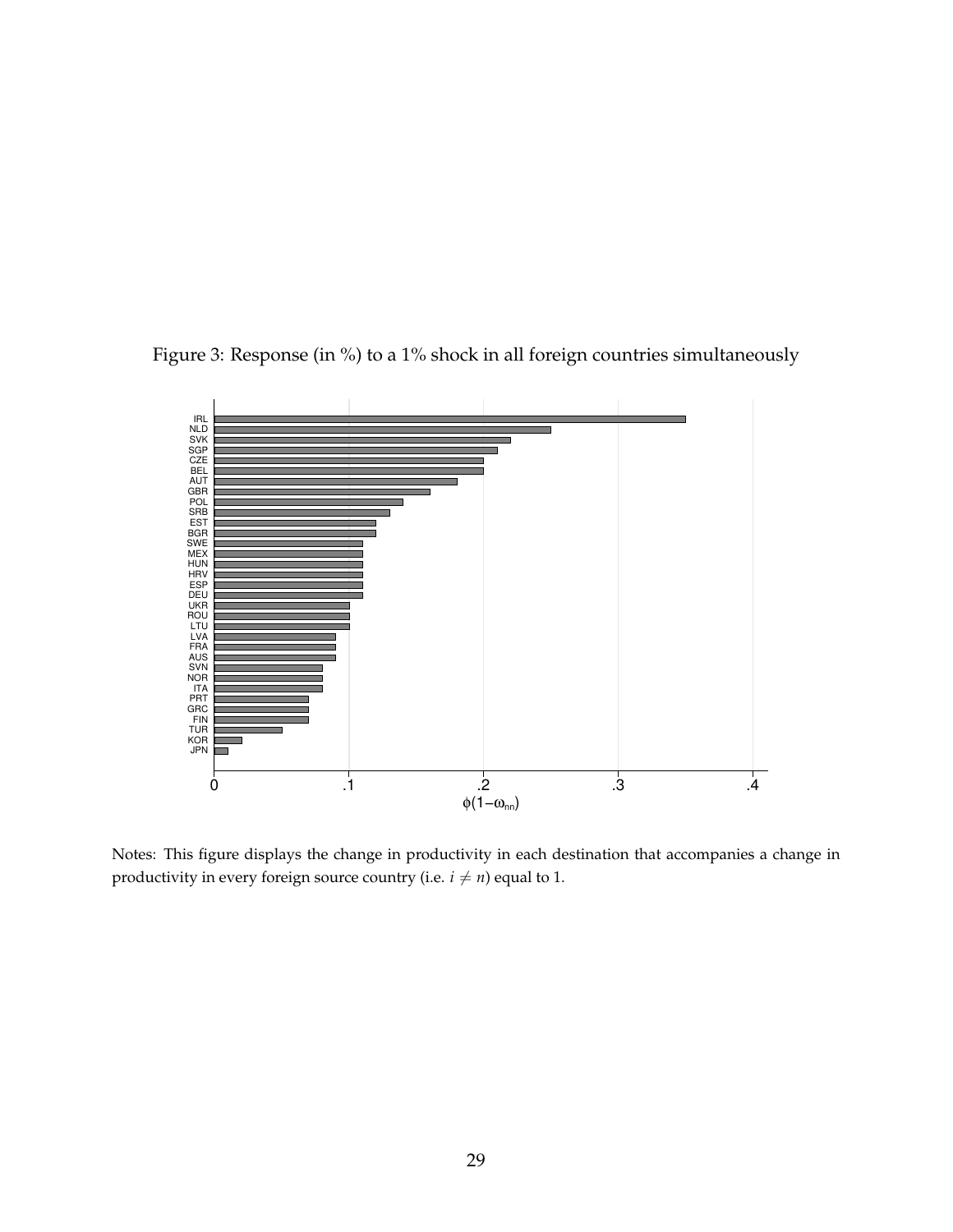source country *i* is given by:

$$
\frac{\partial \gamma_n}{\partial z_i} = \psi \left[ \omega_{in} \phi + (1 - \phi) \mathbb{I}_{i=n} \right], \tag{23}
$$

where  $\mathbb{I}_{i=n}$  is an indicator function that equals 1 if  $i = n$  and 0 otherwise. We can express the response in country *n* as a fraction of the effect of the shock in the source country *i* as:

<span id="page-31-0"></span>
$$
\frac{\partial \gamma_n}{\partial z_i} / \frac{\partial \gamma_i}{\partial z_i} = \frac{\omega_{in} \phi}{\omega_{ii} \phi + (1 - \phi)} \quad n \neq i. \tag{24}
$$

Equation [\(24\)](#page-31-0) answers the question, how much does aggregate output in country *n* change when output in country *i* goes up by 1? It is immediate that the answer depends on two key quantities: the magnitude of the spillover  $\phi$ , and the extent of country *i*'s multinational presence in  $n$ ,  $\omega_{in}$ . If either of these is large, there will be more interdependence between *i* and *n*. In contrast, note that given these parameters, the impulse response does not depend on the value of the general equilibrium parameter  $\frac{\psi}{\rho-1}$ . There is no simulation required to compute these impulse responses. Instead, they are computed directly from the data on  $\omega_{in}$  and estimated  $\phi$ . Since there are 34 countries in the sample, there are  $34\times33$  cross-border impulse responses.

Figure [4](#page-33-0) shows the impulse responses to source-specific shocks for all possible country pairs. We use  $\phi = 0.4$  and  $\omega_{in}$ 's for 2011 to construct the figure. Each square in the figure represents the impulse response in destination *n* to a productivity shock in source country  $i, z_i$ , relative to the response in the source country, as in  $(24)$ . We can interpret each square of the figure as the percent change in country *n* GDP in response to a shock that increases GDP in country *i* by one percent. We rank countries on the x- and y-axes according to their importance as a source or as a destination, respectively. We omit the *ii* entries (they are all tautologically 1) to facilitate the presentation.

The figure shows that shocks to the productivity of most source countries do not have big aggregate consequence in most destinations. This reflects the fact that the bilateral shares  $\omega_{in}$  in equation [\(24\)](#page-31-0) are small for most country pairs. In more than half of all source-destination pairs, the impact is exactly zero, reflecting the absence of multinationals from most sources in most destinations. Among the nonzero pairs, the mean and median impact is about 0.006, that is, an increase in a source country output of 1% changes foreign output by less than one-hundredth of that amount. However, this low amount of transmission is in part a consequence of the fact that most countries are not quantitatively important sources of multinationals. Table [5](#page-29-0) reports the average impulse responses to shocks in the top 4 most important source countries: the US, Germany, the UK, and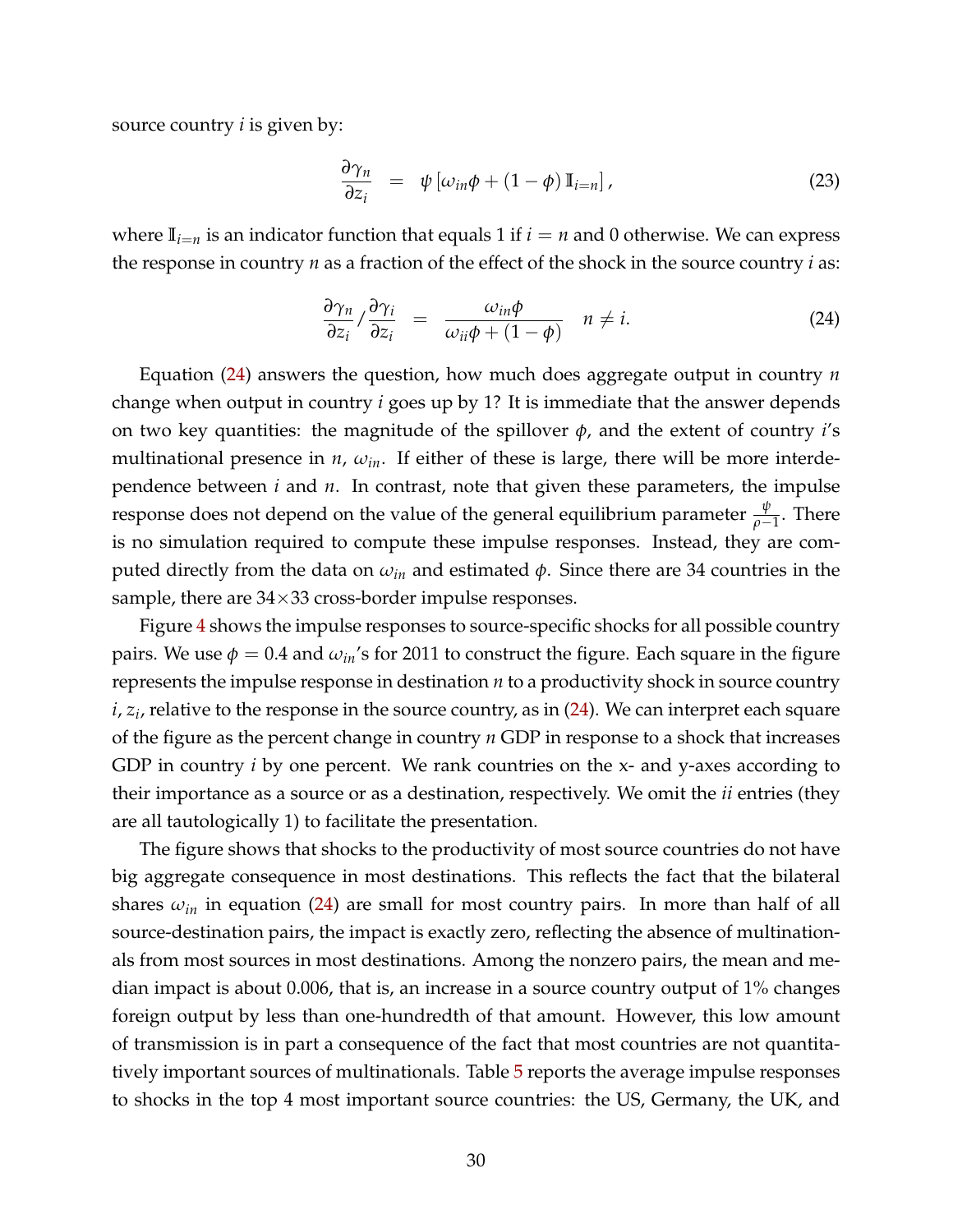France. In the entire sample, the average outward impact of these 4 countries ranges from just under 1 to over 2 percent. The next four columns report averages by destination country regions. There is some heterogeneity in the regional impact: the shock to the US affects most strongly high-income Europe, a 3.6% average impulse response. By contrast, a shock to Germany has the largest effect in emerging Europe, 1.9%. In total, 16 country pairs have impulse response coefficients of above 0.03, with the maximum coefficient of 0.17 between US and Ireland.

### **5.2 Country-pair growth correlations and multinational shares**

This section derives how much comovement in aggregate output would be generated by the presence of multinationals in a world where the only shocks are shocks to countrylevel productivities *zi*. Consider a setting in which country productivity shocks have variance  $\sigma_z^2$  and covariance  $\sigma_{z,z'}$ , common across *z* and *z'*. Under these conditions, the covariance between countries  $n$  and  $n'$  is:

<span id="page-32-0"></span>
$$
cov(\gamma_n, \gamma_{n'}) = \left[\frac{\psi}{\rho - 1}\right]^2 \sigma_z^2 \left[\left[\phi(1 - \phi)\left[\omega_{n'n} + \omega_{nn'}\right] + \phi^2 \sum_i \omega_{in} \omega_{in'}\right]\right]
$$
(25)

$$
+\rho_{z,z'}\left[\phi\left(1-\phi\right)\left(2-\omega_{n'n}-\omega_{nn'}\right)+\phi^2\left(1-\sum_i\omega_{in}\omega_{in'}\right)+(1-\phi)^2\right]\right],
$$

where  $\rho_{z,z'} \equiv \frac{\sigma_{z,z'}}{\sigma_z^2}$  $\frac{z_iz'}{\sigma_z^2}$  is the correlation of productivity shocks. Under the same assumptions, we can write the variance of  $\gamma_n$  as:

$$
var(\gamma_n) = \left[\frac{\psi}{\rho-1}\right]^2 \sigma_z^2 \bar{\Theta}_n^2,
$$

where  $\bar{\Theta}_n^2 \equiv$  $\left[2\phi(1-\phi)\omega_{nn} + \phi^2\sum_i \omega_{in}^2 + (1-\phi)^2\right][1-\rho_{z,z'}]+\rho_{z,z'}.$ The correlation between any pair of countries is then:

<span id="page-32-1"></span>
$$
\rho_{n,n'} = \frac{\left[\phi\left(1-\phi\right)\left[\omega_{n'n}+\omega_{nn'}\right]+\phi^2\sum_i\omega_{in}\omega_{in'}\right]\left[1-\rho_{z,z'}\right]}{\bar{\Theta}_n\bar{\Theta}_{n'}} + \frac{\rho_{z,z'}}{\bar{\Theta}_n\bar{\Theta}_{n'}}.
$$
(26)

Note that while the covariance in equation [\(25\)](#page-32-0) depends on the size of the general equilibrium effects (captured by  $(\psi/(\rho-1))^2$ ), the correlation  $\rho_{n,n'}$  is a function only of the correlation in firm-level growth  $\phi$ , the multinational shares  $\omega_{in}$ , and the correlation of the shocks  $\rho_{z,z'}$ . Given a value of  $\phi$ , the size of the general equilibrium effects does not affect the results in this section.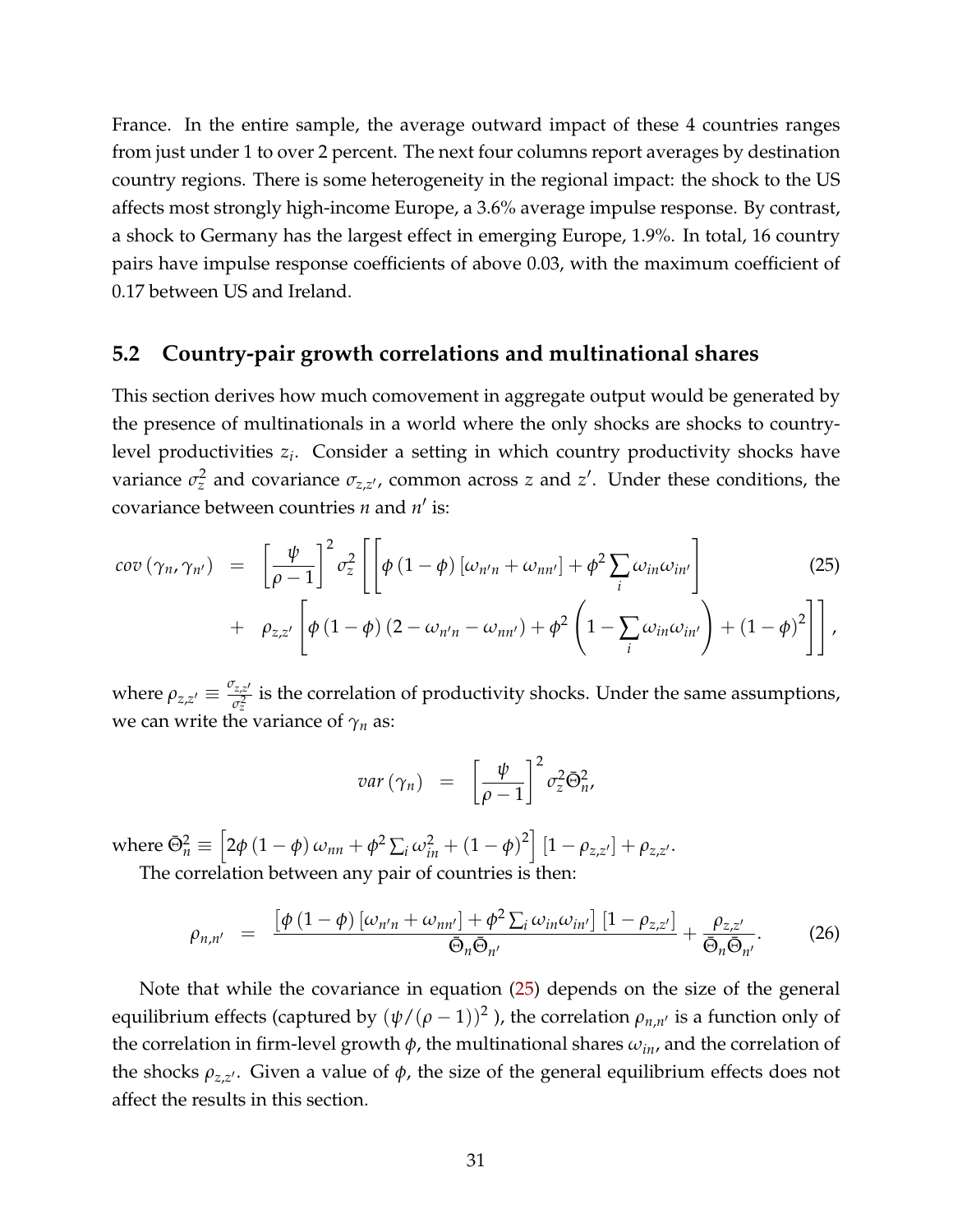

<span id="page-33-0"></span>Figure 4: Response (in %) to a source shock that raises source country output by 1%

Notes: This figure displays the change in aggregate output of each destination that accompanies a change in source output equal to 1.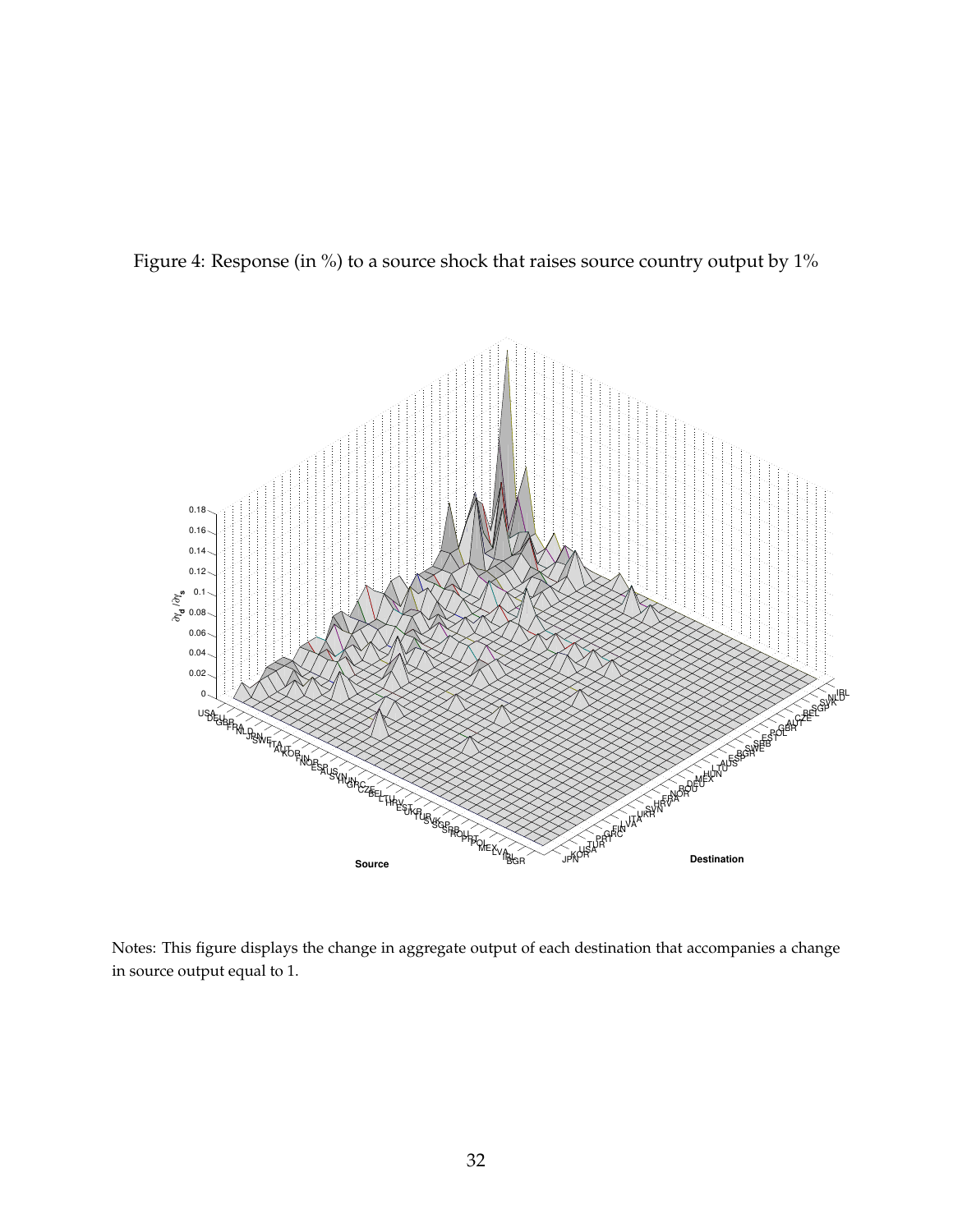Equation [\(26\)](#page-32-1) illustrates how the parameters affect the correlation of growth rates across countries. First, if the primitive shocks are uncorrelated ( $\rho_{zz} = 0$ ), and there are no multinational firms ( $\omega_{in} = 0$  for  $i \neq n$ ), then countries growth rates are uncorrelated,  $\rho_{n,n'}=0$ . Other things equal, the correlation increases for country pairs that share more multinational links, as captured by the terms  $\omega_{n'n} + \omega_{nn'}$  and  $\sum_i \omega_{in} \omega_{in'}$ . Second, the scope for multinational firms to induce cross-country correlations falls as the correlation of the primitive shocks increases. In the limit, if  $\rho_{z,z'} = 1$ , output is perfectly correlated across countries,  $\rho_{n,n'} = 1$ , irrespective of the multinational shares  $\omega_{in}$ .

With this in mind, Table [6](#page-35-0) evaluates the model's ability to generate positive crosscountry growth correlations. The row labeled "Data" presents the summary statistics for the correlations of GDP growth over the period 1994-2007. The row labeled "Model" presents the correlations implied by the model when  $\rho_{z,z'} = 0$ . Consistent with our results from the previous section, on average in the whole sample the predicted correlations tend so be small. The mean is only 0.01, and 95% of all the bilateral correlations are below 0.03. However, this is partly a consequence of small multinational shares for most pairs of countries. The bottom two panels of the Table report the correlations for country pairs in which one country is a large source of multinational firms (such as the US, the UK, or Germany), and for country pairs in which one country is an important destination for multinationals (such as Ireland, Netherlands, or Slovakia). Not surprisingly, the predictions of the model come much closer to the data for these country pairs. At the extreme, the model generates about a quarter of the observed correlation for country pairs in which one of the countries is either the US or Ireland.

Second, in the spirit of the literature on international trade and comovement (see, e.g., [Johnson,](#page-45-7) [2014\)](#page-45-7), we compare the correlations predicted by the model to those observed in the data.[19](#page-34-0) Figure [5](#page-37-0) plots the partial correlation between the GDP correlation in the data (y-axis) against the correlation implied by the model under uncorrelated shocks (x-axis), after controlling for source and destination country effects. There is a positive and highly significant conditional correlation between the model-implied correlations and the correlations in the data. $20$  This is remarkable given that the model correlations are computed under the assumption of uncorrelated shocks, and the only source of variation across country pairs in the model is due to differences in multinational shares. The model also

<span id="page-34-0"></span> $19A$  challenge in empirically demonstrating a causal link between multinational presence and business cycle comovement is that multinational firms may locate in countries that for other reasons have more synchronized shocks. By imposing that the primitive shocks are uncorrelated and the same across country pairs, we can isolate the role of multinationals as a source of transmission from other factors that may induce comovement.

<span id="page-34-1"></span> $20$ The relationship is equally pronounced and significant unconditionally, without controlling for any fixed effects.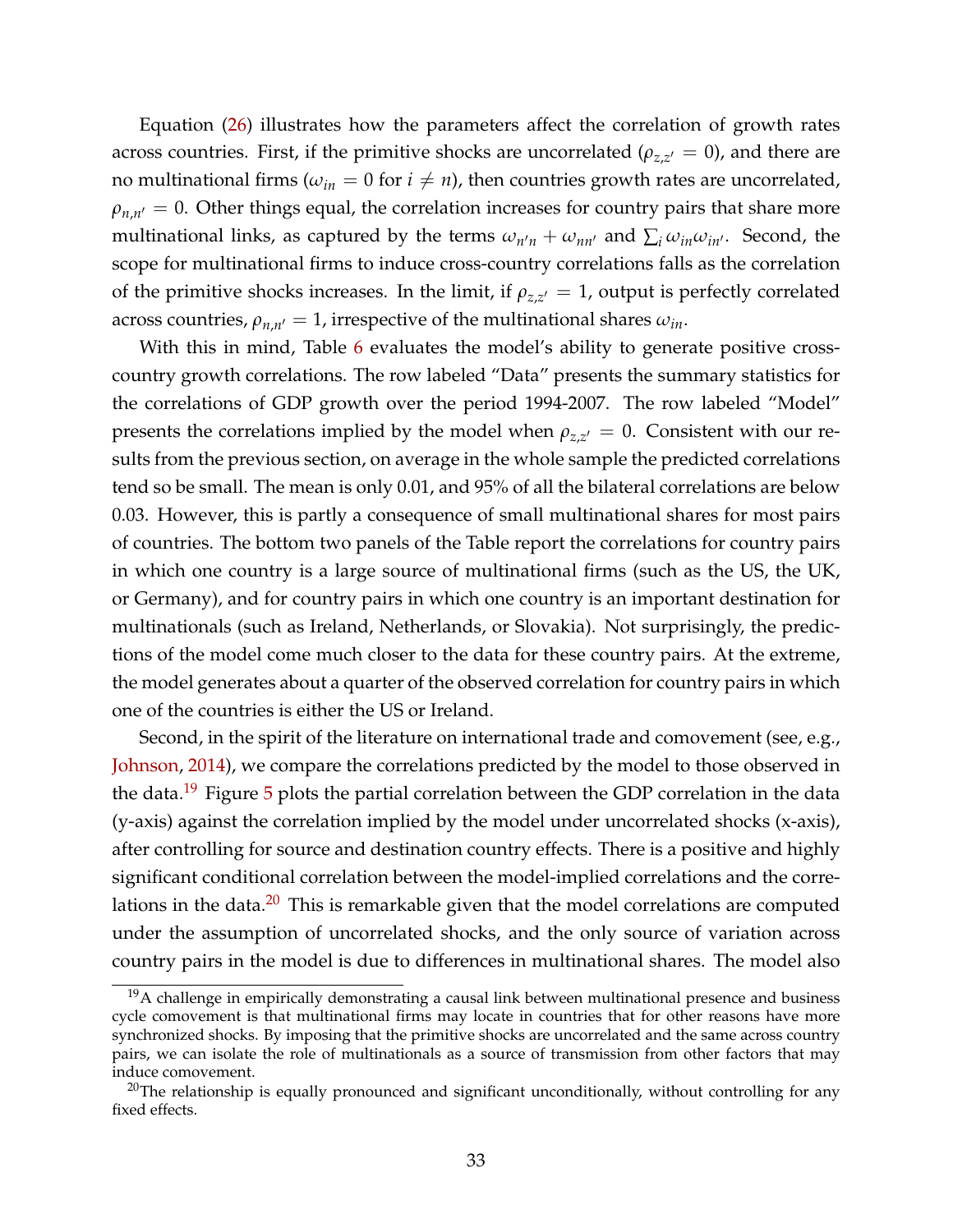<span id="page-35-0"></span>

|                          |                                    | Mean  | St.Dev.                       | Min      | Max   |  |  |  |  |  |  |  |
|--------------------------|------------------------------------|-------|-------------------------------|----------|-------|--|--|--|--|--|--|--|
| Across all country pairs |                                    |       |                               |          |       |  |  |  |  |  |  |  |
|                          | Data                               | 0.133 | 0.352                         | $-0.680$ | 0.870 |  |  |  |  |  |  |  |
|                          | Model                              | 0.009 | 0.017                         | 0.000    | 0.254 |  |  |  |  |  |  |  |
|                          |                                    |       | Pairs involving large sources |          |       |  |  |  |  |  |  |  |
| US                       | Data                               | 0.131 | 0.404                         | $-0.620$ | 0.750 |  |  |  |  |  |  |  |
|                          | Model                              | 0.027 | 0.048                         | 0.001    | 0.254 |  |  |  |  |  |  |  |
| UK                       | Data                               | 0.127 | 0.304                         | $-0.550$ | 0.590 |  |  |  |  |  |  |  |
|                          | Model                              | 0.024 | 0.029                         | 0.002    | 0.119 |  |  |  |  |  |  |  |
| Germany                  | Data                               | 0.255 | 0.304                         | $-0.240$ | 0.750 |  |  |  |  |  |  |  |
|                          | Model                              | 0.021 | 0.017                         | 0.005    | 0.077 |  |  |  |  |  |  |  |
|                          | Pairs involving large destinations |       |                               |          |       |  |  |  |  |  |  |  |

Table 6: Predicted and actual correlations

| Ireland            | Data  | 0.098 | 0.412 | $-0.680$ | 0.870 |
|--------------------|-------|-------|-------|----------|-------|
|                    | Model | 0.024 | 0.047 | 0.002    | 0.254 |
| <b>Netherlands</b> | Data  | 0.232 | 0.430 | $-0.480$ | 0.850 |
|                    | Model | 0.020 | 0.023 | 0.004    | 0.119 |
| Slovakia           | Data  | 0.050 | 0.327 | $-0.510$ | 0.620 |
|                    | Model |       | 0.014 | 0.001    | 0.065 |

Notes: This table reports summary statistics for aggregate correlations. The row labeled "Data" reports the actual correlations of aggregate GDP growth sourced from World Development Indicators over the period 1994-2007. The row labeled "Model" reports the results for correlations computed using equation [\(26\)](#page-32-1) under the assumption that  $\sigma_{z,z'}=0$  for all country pairs.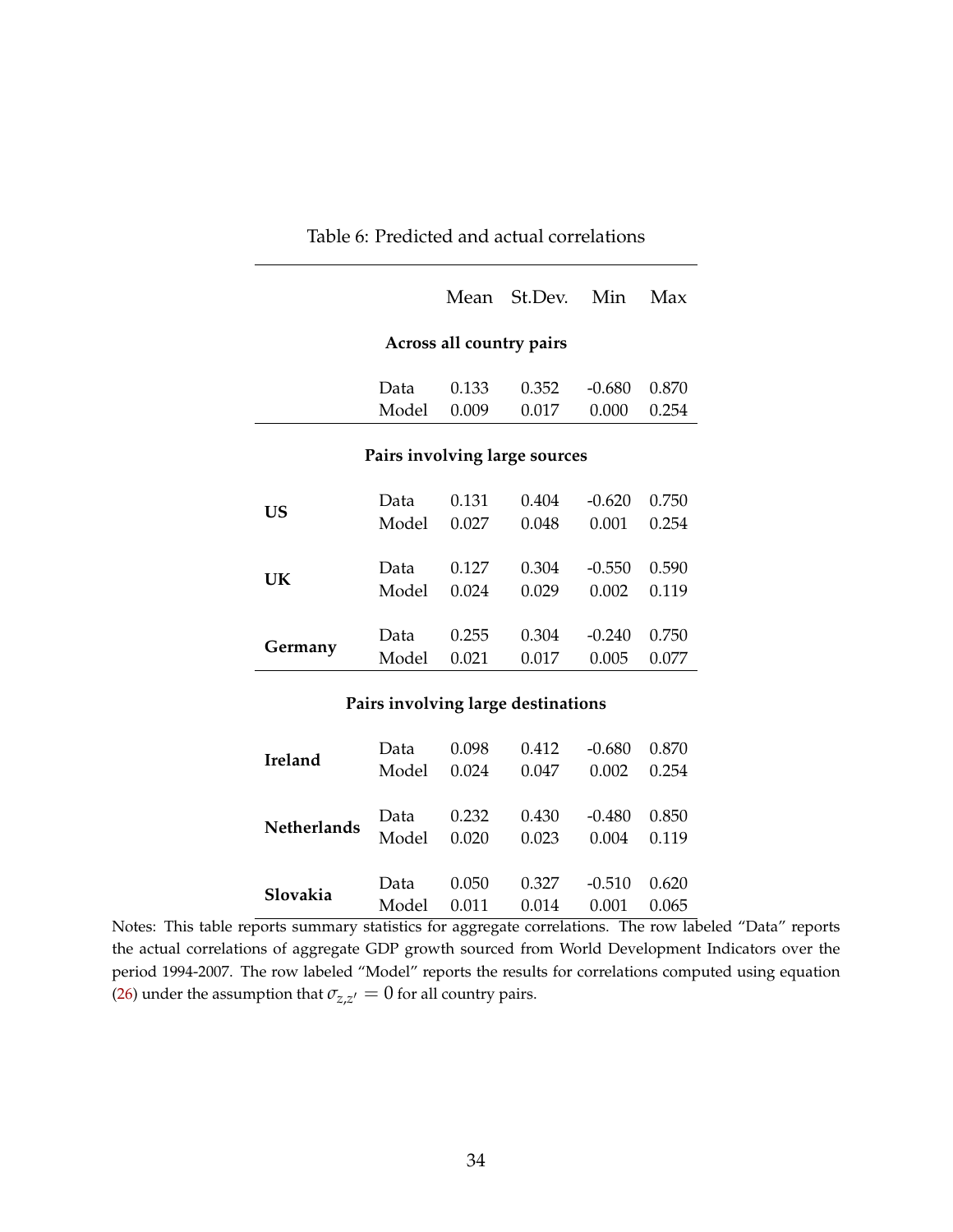cannot yield negative correlation coefficients, which are observed in the data. As a result, relative to the data, the model generates substantially less variation in the cross-country correlations than observed in the data.

To underscore the way the model generates correlations, the figure labels the "integrated" and "non-integrated" country pairs differently (though the regression is run on all the data). We label a country pair integrated if its combined bilateral multinational shares  $\omega_{n'n} + \omega_{nn'}$  are above the median, and non-integrated if they are below the median. The model generates little to no dispersion in predicted correlation among the non-integrated pairs (hollow dots), and as a result in this subsample the model has no predictive power over the data correlations, which range (in deviations from the country means) from large positive to large negative. On the other hand, for integrated pairs (solid dots) there is a clear positive relationship between the model-implied correlations and those in the data. Indeed, in the subsample of integrated pairs, the model correlations have a greater explanatory power than in the full sample.

Our main takeaway from these exercises is that in most country pairs, transmission of shocks through multinationals in and of itself cannot generate anything close to observed output correlations. This is unsurprising since in most country pairs bilateral multinational shares are small. However, among the more closely integrated country pairs, the model generates both non-negligible correlations, and a significantly positive relationship between model-implied and observed correlations.

### **5.3 Predicted and counterfactual comovement**

This section studies how business cycle synchronization would change under different scenarios for multinational presence. Rather than assuming an exogenous parsimonious shock correlation structure as in the previous section, here we use the estimated *ain*,*<sup>t</sup>* and *si*,*<sup>t</sup>* from Section [3.2](#page-16-2) to compute aggregate growth rates using model-implied relationships [\(16\)](#page-23-0) and [\(21\)](#page-26-0). We then conduct two sets of counterfactual exercises to investigate how multinationals contribute to business cycle synchronization. Our metric of synchronization is the cross-sectional dispersion in country-level growth rates (see [Kalemli-Ozcan](#page-45-11) [et al.,](#page-45-11) [2013,](#page-45-11) for a closely related metric of comovement). We exploit the cross-sectional dimension as the available time series is quite short.

**Notation** The aggregate growth rate in country *n* is:

$$
\gamma_{n,t} = \sum_{i} \omega_{in,t} \gamma_{in,t} = \sum_{i} \omega_{in,t} [a_{in,t} + s_{i,t}] + d_{n,t}, \qquad (27)
$$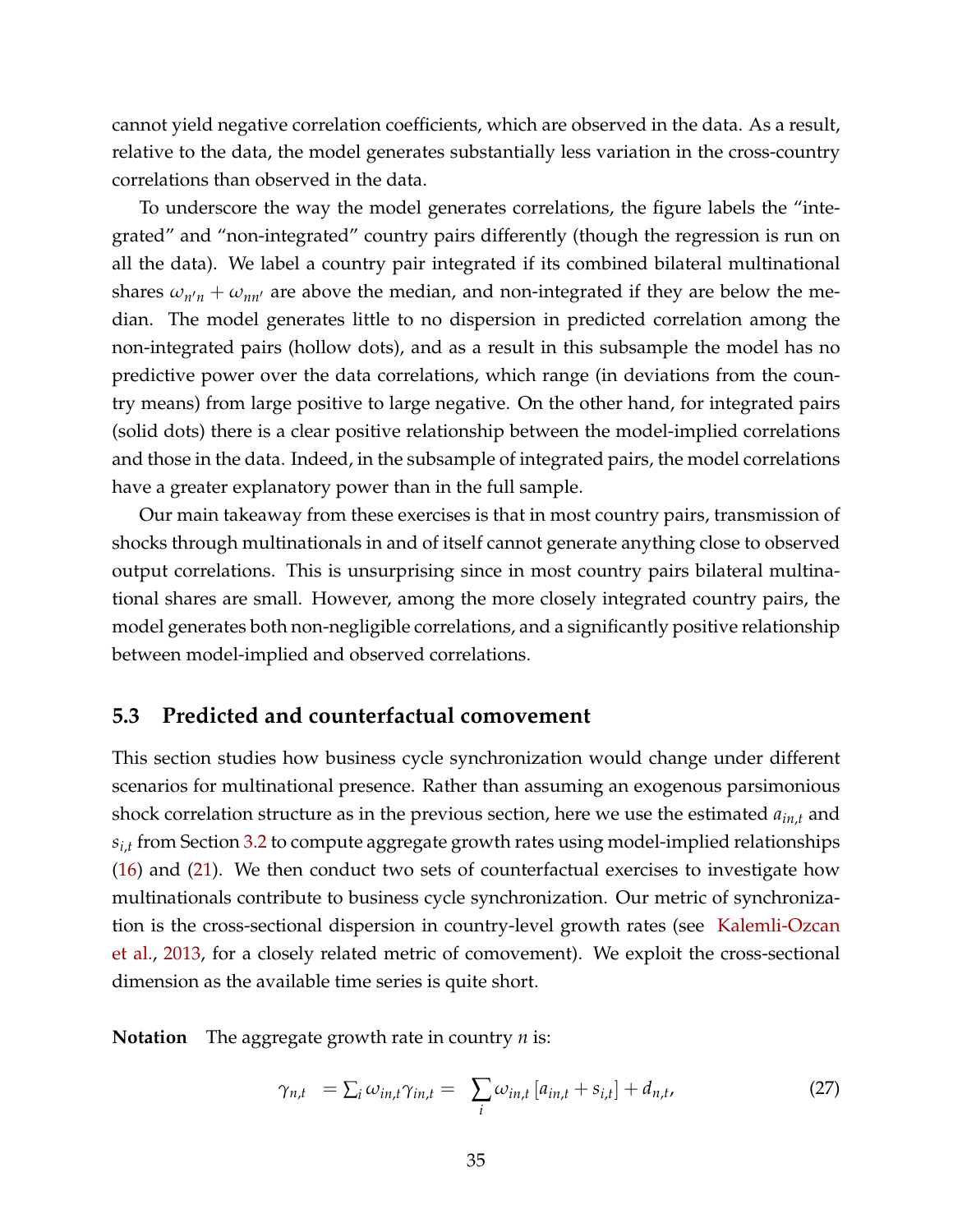<span id="page-37-0"></span>

Figure 5: Actual and predicted correlations

Notes: This figure plots the partial correlation between the GDP correlation in the data and the aggregate correlation implied by the model, after controlling for source and destination country effects. Dots labeled "Integrated" depict the country pairs with higher than the median combined bilateral multinational shares  $(\omega_{n'n} + \omega_{nn'})$ . Dots labeled "Non-Integrated" depict country pairs with the combined bilateral multinational shares below the median.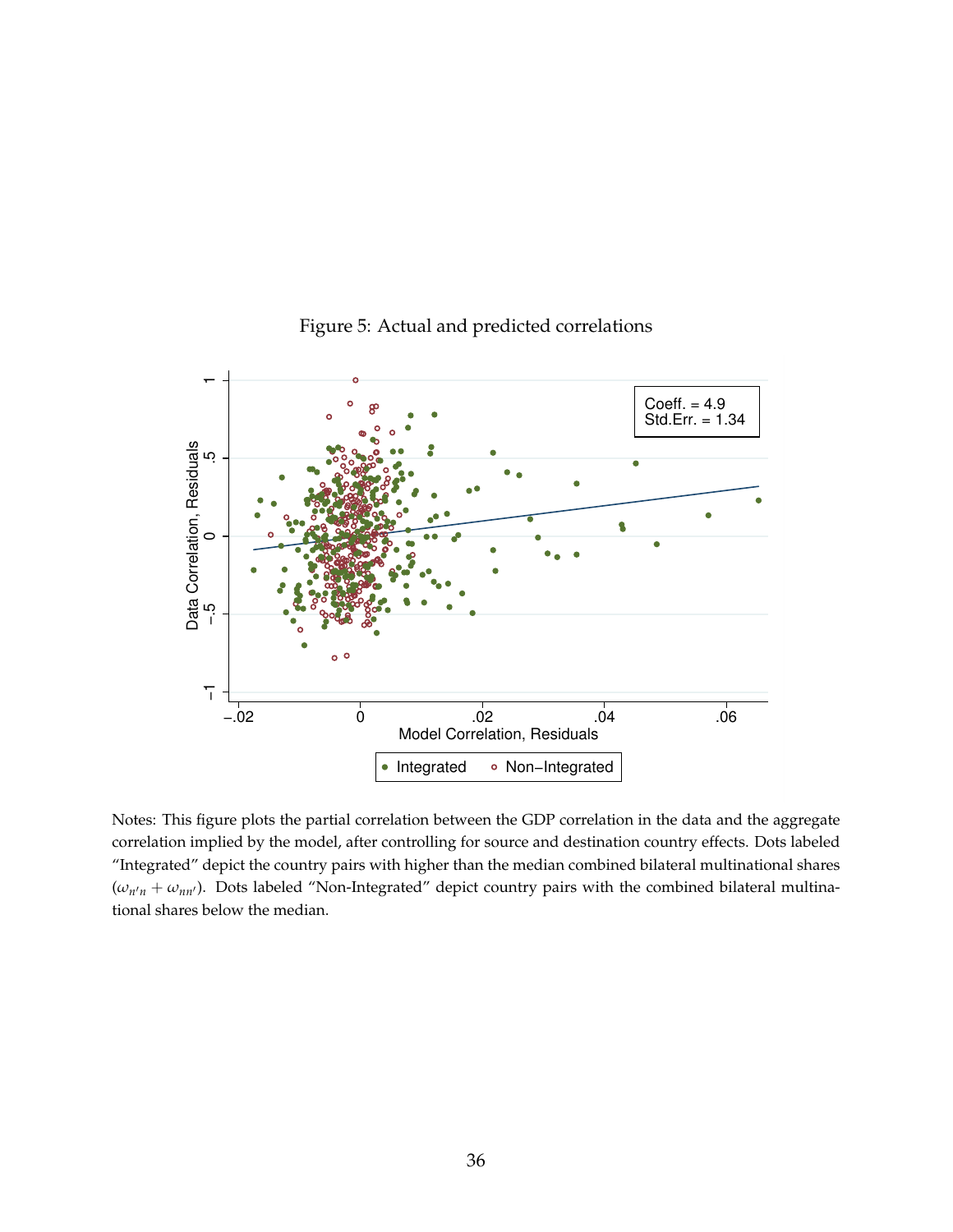We can express country *n*'s growth rate relative to the cross-sectional average growth rate at time *t* as:

<span id="page-38-2"></span>
$$
\gamma_{n,t} - \bar{\gamma}_t = \mathcal{A}_{n,t} + \mathcal{S}_{n,t} + \mathcal{D}_{n,t} \tag{28}
$$

where  $A_{n,t} \equiv \sum_i \omega_{in,t}a_{in,t} - \frac{1}{N}\sum_n\sum_i \omega_{in,t}a_{in,t}$  is the aggregation of all the idiosyncratic shocks;  $S_{n,t} \equiv \sum_i \omega_{in,t} [s_{i,t} - \bar{s}_{i,t}] - \frac{1}{N_n} \sum_n \sum_i \omega_{in,t} [s_{i,t} - \bar{s}_{i,t}]$  is the aggregation of all the source shocks, and  $\mathcal{D}_{n,t} \equiv d_{n,t} - \bar{d}_t$  is the demeaned destination effect. In these expressions  $\bar{x}_t \equiv \frac{1}{N} \sum x_{n,t}$  denotes the average of a variable across all destinations.

**Changing multinational shares** In the first set of counterfactuals, we ask what the cross-country dispersion in growth rates would look like if multinational shares were different. We focus on two polar opposite counterfactuals: (i) "No multinationals" and (ii) "Full Integration." Under "No Multinationals," we change the values of the  $\omega_{in}$ 's so that  $\omega_{in,t}^{NM} = 1$  if  $i = n$ ,  $\omega_{in,t}^{NM} = 0$  if  $i \neq n$ . That is, the only firms producing in country *i* are country *i* firms. Under "Full Integration" we change the *win*'s so that  $\omega^{FI}_{in,t} = \bar{\omega}^{FI}_{i,t} = \frac{1}{N} \sum_{n}^{N} \omega_{in,t}.$ <sup>[21](#page-38-0)</sup> That is, the production shares of firms of all source countries is the same in every country, and equal to the average share of each country *i* across destinations observed in the data.

In each of the counterfactual exercises indexed by  $c = \{NM, FI\}$ , we compute the counterfactual components  $\mathcal{S}^c_{n,t}$ ,  $\mathcal{A}^c_{n,t}$ ,  $\mathcal{D}^c_{n,t}$  using estimated  $s_{i,t}$  and  $a_{in,t}$  as:

<span id="page-38-1"></span>
$$
\mathcal{S}_{n,t}^c = \sum_i \omega_{in,t}^c s_{i,t} - \frac{1}{N} \sum_n \sum_i \omega_{in,t}^c s_{i,t}
$$
\n(29)

$$
\mathcal{A}_{n,t}^c = \sum_i \omega_{in,t}^c a_{in,t} - \frac{1}{N} \sum_n \sum_i \omega_{in,t}^c a_{in,t}
$$
\n(30)

$$
\mathcal{D}_{n,t}^c = \frac{\psi + 1 - \rho}{\rho - 1} \left[ \mathcal{A}_{n,t}^c + \mathcal{S}_{n,t}^c \right] + \frac{\psi}{\rho - 1} \frac{1 - \phi}{\phi} \mathcal{S}_{n,t}^{own}, \tag{31}
$$

where  $\mathcal{S}^{own}_{n,t} \equiv$  $\left[s_{n,t} - \frac{1}{N} \sum_{n} s_{n,t}\right]$  captures the deviation of country *n*'s productivity shock from the world average. We use [\(29\)](#page-38-1)-[\(31\)](#page-38-1) to compute the counterfactual growth rates  $\gamma_{n,t}^c$ as in equation [\(28\)](#page-38-2) and then report the standard deviations  $\sigma_{\gamma_{n,t}}^c =$  $\sqrt{\frac{1}{N-1}\sum_n\left(\gamma_{n,t}^c-\bar{\gamma}_t^c\right)}$  $\big)^2$ . Our baseline results adopt the assumption that  $\frac{\psi}{\rho-1} = 1$  (the destination shocks are independent of the general equilibrium effects).

<span id="page-38-0"></span>The top panel of Table [7](#page-40-0) reports the average baseline and counterfactual dispersions <sup>21</sup>Note that  $\sum_i \bar{\omega}_{i,t} = \frac{1}{N} \sum_n \sum_i \omega_{in,t} = 1$ .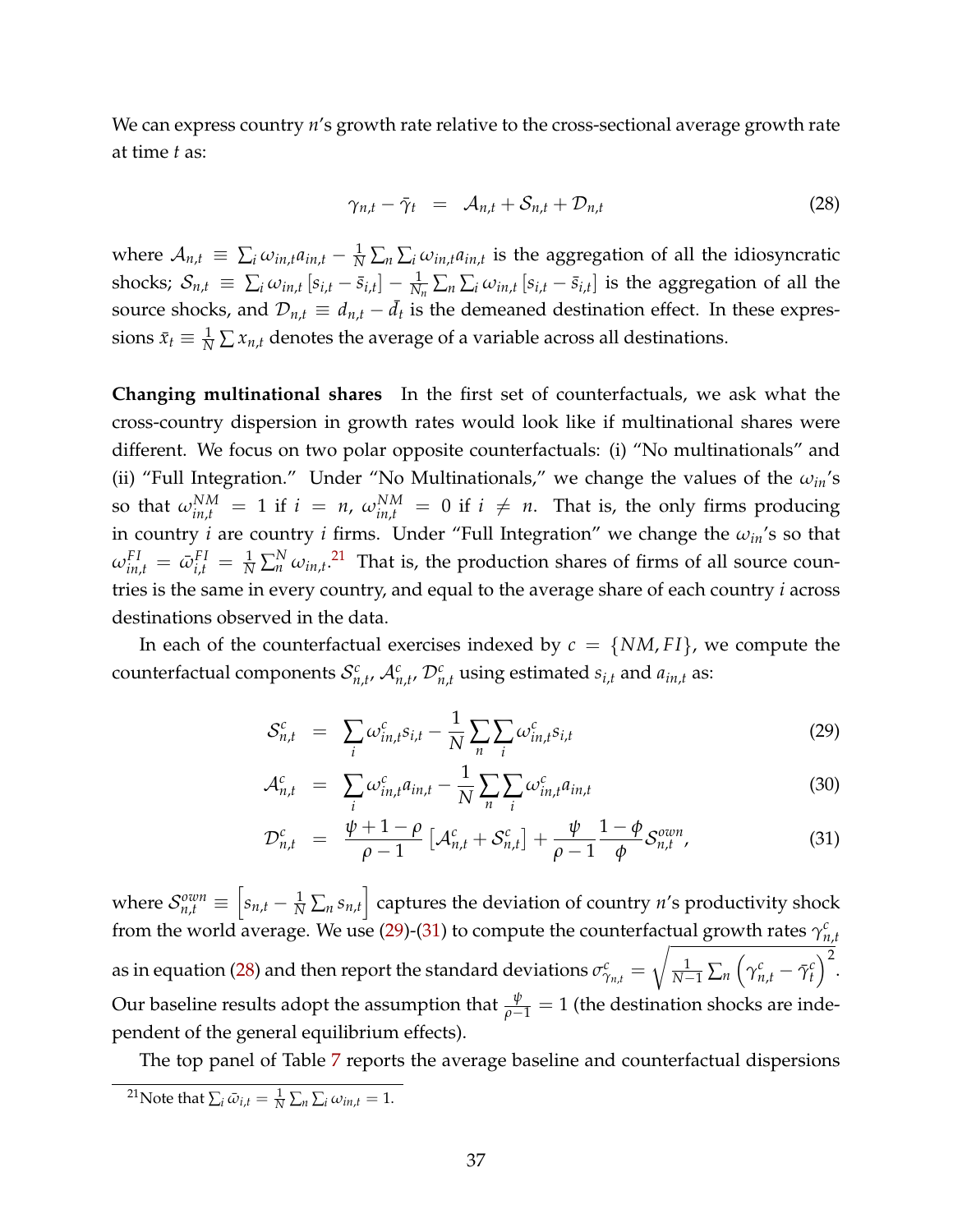of growth rates across the years in our sample. To facilitate comparison, the second panel of the table reports the average ratios of the counterfactual  $\sigma_{\gamma_{n,t}}^c$ 's relative to the baseline. The standard deviation of growth rates under the "No multinationals" counterfactual is nearly 10% higher compared to the baseline. Note from equation [\(29\)](#page-38-1) that the dispersion of  $\mathcal{S}^c_{n,t}$  is higher under this scenario, since multinationals are not there to spread the source shocks across countries.

The table also reports the average standard deviations of growth rates under the "Full Integration" counterfactual. Note from equation [\(29\)](#page-38-1) that in this case  $\mathcal{S}^c_{n,t} = 0$  (since  $\omega_{in,t}$ is constant across destinations). Source shocks are completely shared across destinations under full integration, hence differences do not contribute to the dispersion in growth rates. As a consequence, the dispersion in growth rates is significantly smaller under this scenario. For the median year, the standard deviation of growth rates would increase by 35% if all barriers to multinationals are eliminated.

The bottom two panels of Table [7](#page-40-0) report a sensitivity analysis to alternative values of the general equilibrium parameter  $\frac{\psi}{\rho-1}$ . We focus on the cases of  $\frac{\psi}{\rho-1} = 2$  and  $\frac{\psi}{\rho-1} = 2/3$ discussed in Section [4.4.](#page-26-2) Under each alternative parameterization, we re-calibrate the parameter  $\phi$  according to equation [\(22\)](#page-26-1). The table shows that the case  $\frac{\psi}{\rho-1} = 2$  is associated with slightly larger counterfactual changes in the cross-sectional variance of growth rates, while the opposite is true for the case of  $\frac{\psi}{\rho-1} = 2/3$ . However, the alternative parameterizations do not change the order of magnitude of the results.

**Changing the correlation in firm-level growth** In the second set of counterfactuals, we maintain the observed multinational shares and change the correlation between parents and affiliates  $\phi^c$ . In this case we can compute the counterfactual components as:

$$
\begin{array}{rcl}\n\mathcal{S}_{n,t}^{c\phi} & = & \frac{\phi^c}{\phi} \mathcal{S}_{n,t}, \\
\mathcal{A}_{n,t}^{c\phi} & = & \mathcal{A}_{n,t} \\
\mathcal{D}_{n,t}^{c\phi} & = & \left[ \frac{\psi}{\rho - 1} - 1 \right] \left[ \mathcal{A}_{n,t} + \mathcal{S}_{n,t}^{c\phi} \right] + \frac{\psi}{\rho - 1} \frac{1 - \phi^c}{\phi} \mathcal{S}_{n,t}^{own}.\n\end{array}
$$

Figure [6](#page-41-1) shows the resulting standard deviation in growth rates for alternative values for counterfactual  $\phi$ . As  $\phi$  get closer to zero, there is no transmission of shocks between multinational firms and their foreign affiliates, and the standard deviation in growth rates increases and gets closer to that in the counterfactual of "No Multinationals." As  $\phi$  gets closer to one, the correlation between multinationals and their foreign affiliates becomes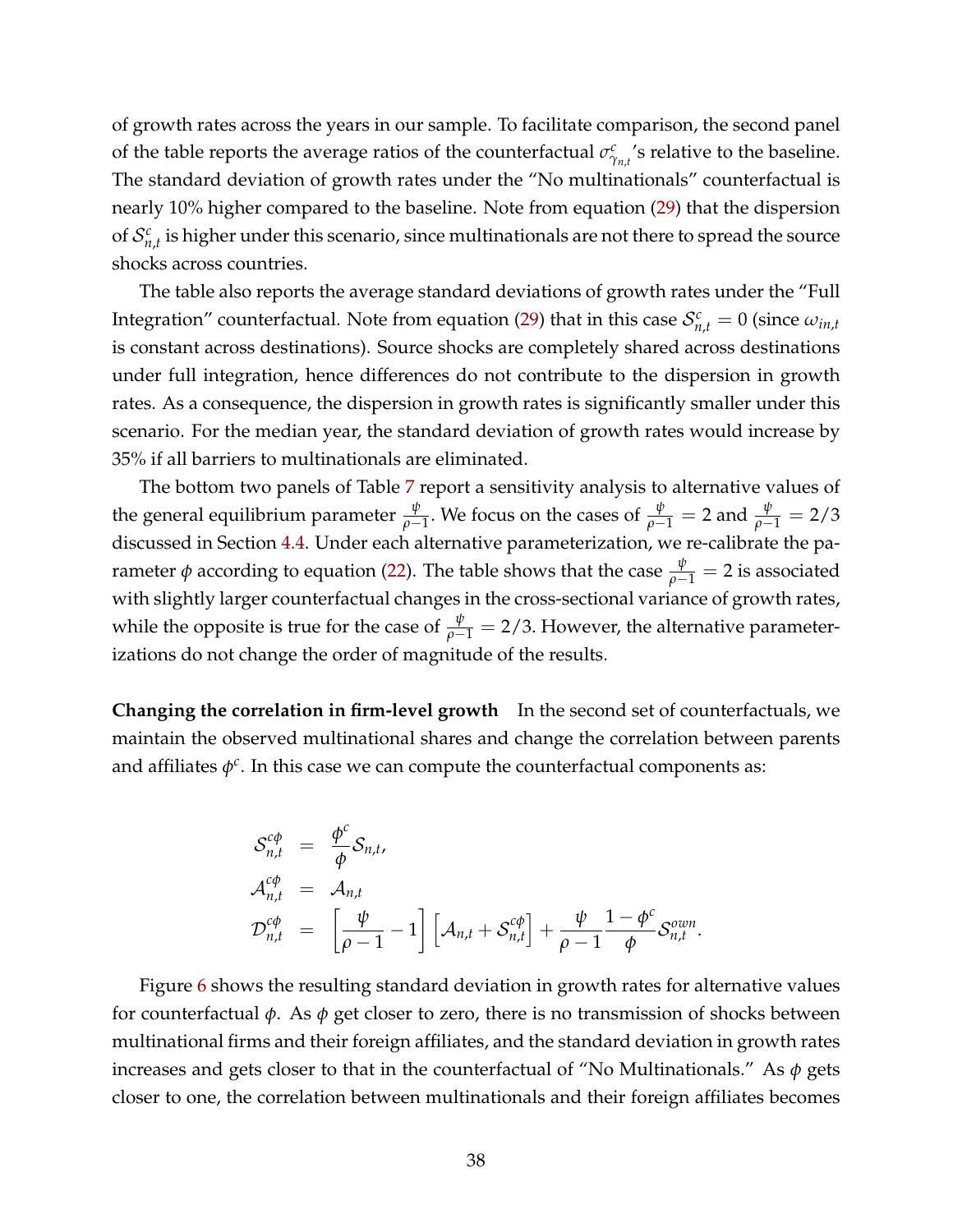|                                                 | Mean  | Median |
|-------------------------------------------------|-------|--------|
| $\sigma_{\gamma_{n,t}}$ :                       |       |        |
| <b>Baseline</b>                                 | 0.058 | 0.060  |
| NM: No Multinationals                           | 0.064 | 0.066  |
| FI: Full Integration                            | 0.039 | 0.039  |
|                                                 |       |        |
| Ratio of $\sigma_{\gamma_{n,t}}^c$ to baseline: |       |        |
| NM: No Multinationals                           | 1.094 | 1.087  |
| FI: Full Integration                            | 0.673 | 0.654  |
|                                                 |       |        |
| $\frac{\psi}{\rho-1} = 2; \phi = 0.5$           |       |        |
| Ratio of $\sigma_{\gamma_{n,t}}^c$ to baseline: |       |        |
| NM: No Multinationals                           | 1.116 | 1.105  |
| FI: Full Integration                            | 0.620 | 0.583  |
|                                                 |       |        |
| $\frac{\psi}{\rho-1} = 2/3; \phi = 0.3$         |       |        |
| Ratio of $\sigma_{\gamma_{n,t}}^c$ to baseline: |       |        |
| NM: No Multinationals                           | 1.070 | 1.066  |
| FI: Full Integration                            | 0.745 | 0.739  |

<span id="page-40-0"></span>Table 7: Cross-sectional standard deviation of  $\gamma_{n,t}$ 

Notes: This table reports the mean and median cross-sectional standard deviations in aggregate growth rates over all years, and the mean and median ratios of the standard deviations in the two counterfactuals relative to the baseline. The bottom two panels summarize the ratios of standard deviations under alternative parameterizations of  $\psi/(\rho - 1)$ .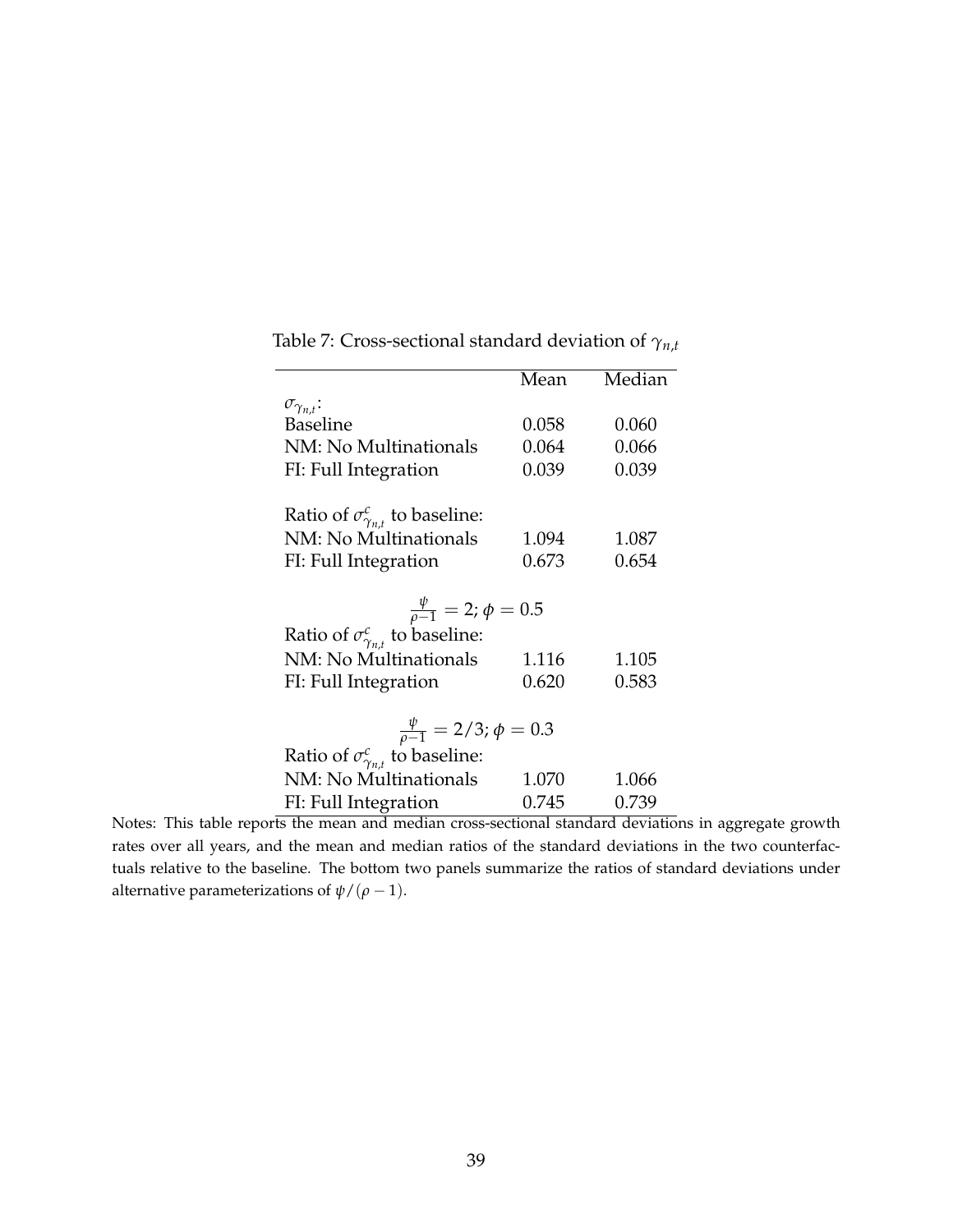<span id="page-41-1"></span>Figure 6: Correlation between multinationals and their foreign affiliates  $(\phi)$  and the crosssectional dispersion of aggregate growth rates



Notes: This figure plots the median standard deviation of aggregate growth rates on the y-axis against the share of source shocks in the affiliates' technology shocks  $(\phi)$  on the x-axis.

stronger, and the dispersion in growth rates decreases. Yet, this effect is limited by the fact that the share of multinationals in the economy is small.

# <span id="page-41-0"></span>**6 Conclusion**

Understanding business cycle transmission across countries is one of the central questions in international macroeconomics. In this paper, we used new data and a quantitative model to assess how shocks are transmitted internationally through firms that operate in multiple countries. Our empirical results demonstrate important interdependence between source countries and their foreign affiliates. This interdependence is detectable both at the firm and the source-destination level. We use a quantitative model to interpret these findings and to evaluate the role of multinationals for international business cycle comovement.

All foreign multinationals together account for a large share of total output, and thus the rest of the world is responsible for about 10% of the productivity shocks in an average country. On the other hand, bilateral multinational production shares tend to be small, limiting the contribution of multinationals for observed comovement between individual country pairs. In the benchmark parameterization, eliminating barriers to multinational production decreases the cross-country standard deviation in growth rates by 35 percent,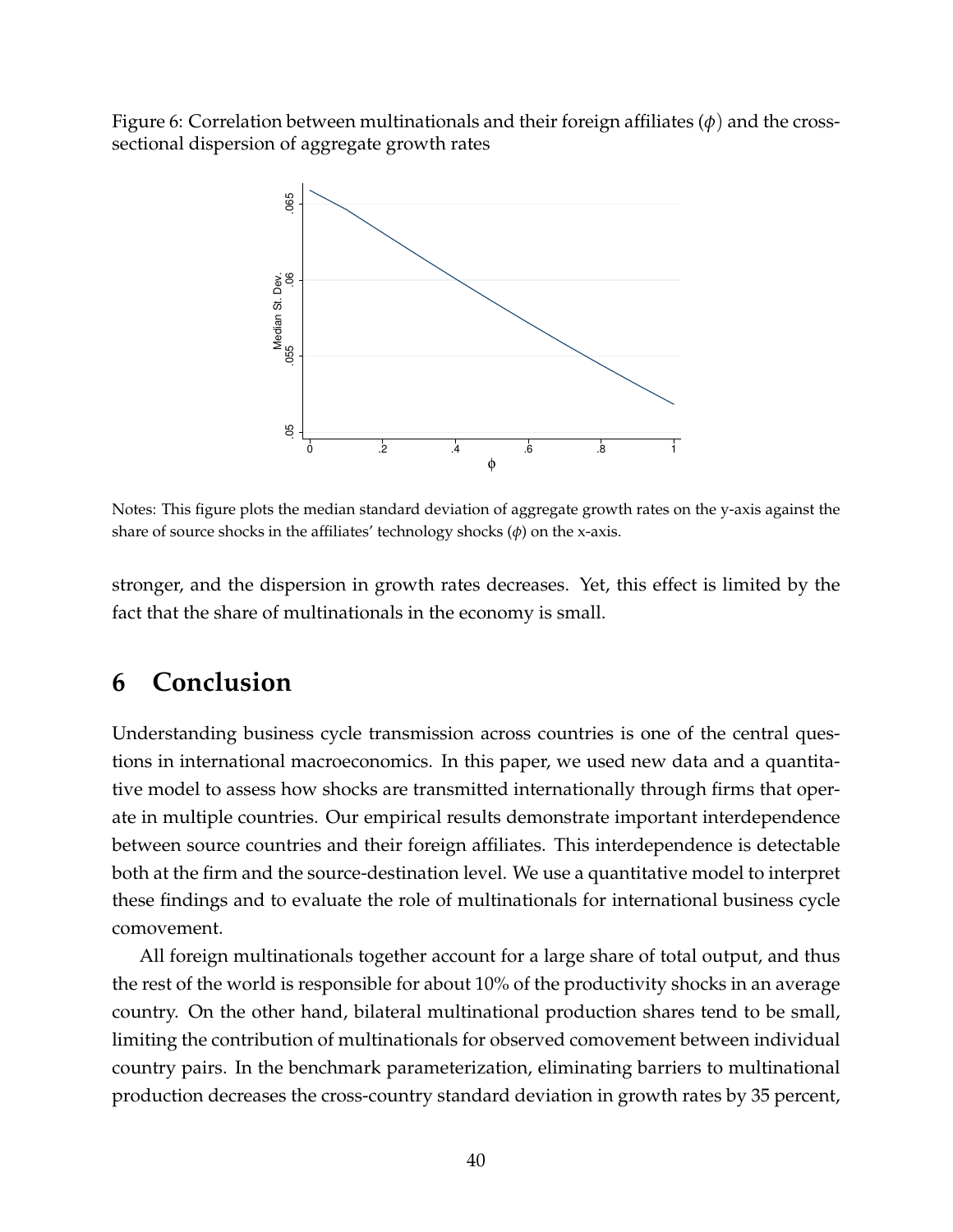indicating that international comovement may become significantly stronger as the share of multinationals in the world economy increases.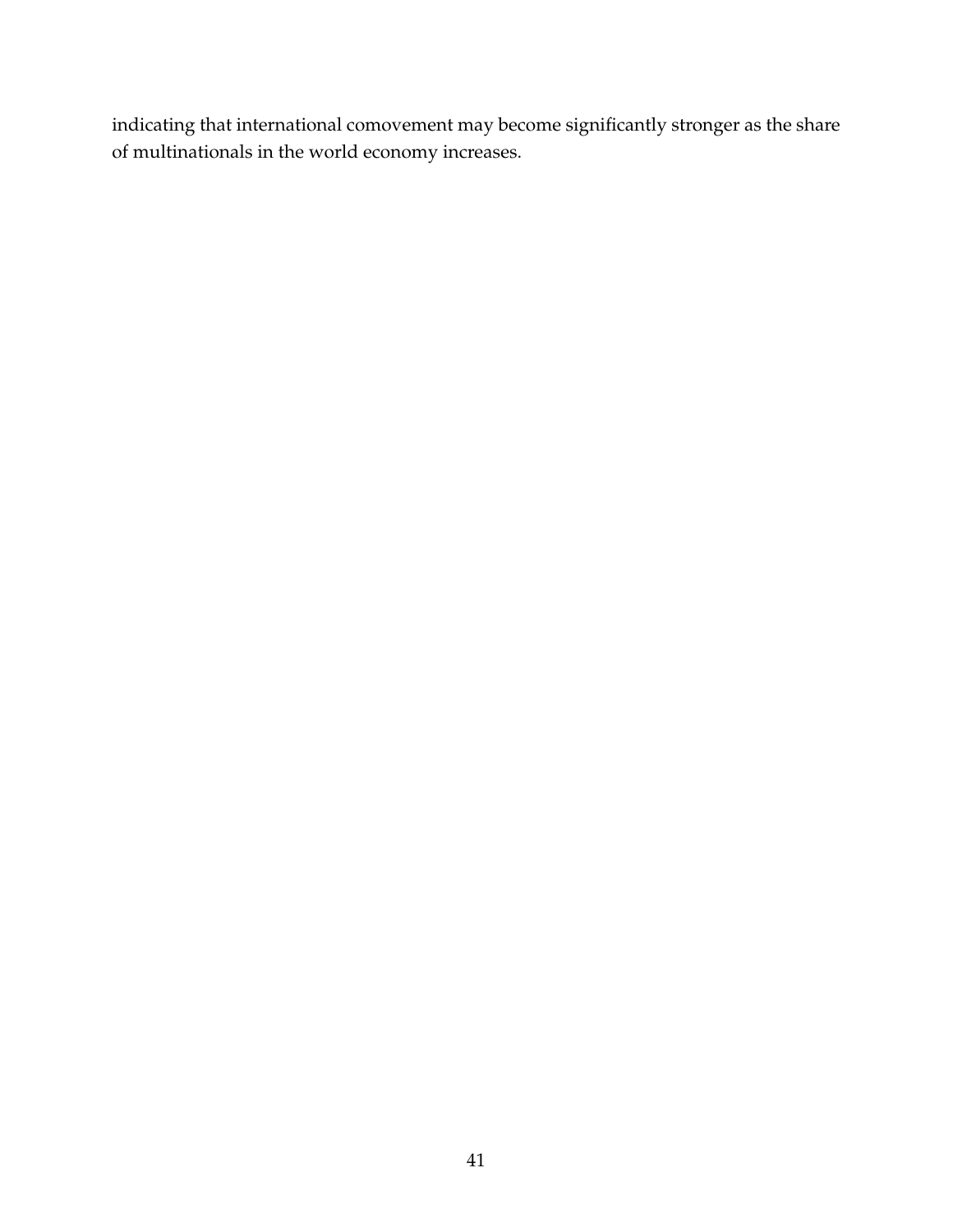# **References**

- <span id="page-43-7"></span>Acharya, Viral V and Philipp Schnabl, "Do Global Banks Spread Global Imbalances? Asset-Backed Commercial Paper during the Financial Crisis of 2007-09," *IMF Economic Review*, August 2010, *58* (1), 37–73.
- <span id="page-43-6"></span>Alfaro, Laura and Maggie Xiaoyang Chen, "Surviving the Global Financial Crisis: Foreign Ownership and Establishment Performance," *American Economic Journal: Economic Policy*, August 2012, *4* (3), 30–55.
- <span id="page-43-0"></span>Alviarez, Vanessa, "Multinational Production and Comparative Advantage," December 2013. mimeo, University of Michigan.
- <span id="page-43-1"></span>Antràs, Pol and Stephen R. Yeaple, *Multinational Firms and the Structure of International Trade*, Vol. 4 of *Handbook of International Economics*, Elsevier,
- <span id="page-43-5"></span>Arkolakis, Costas and Ananth Ramanarayanan, "Vertical Specialization and International Business Cycle Synchronization," *Scandinavian Journal of Economics*, December 2009, *111*  $(4)$ , 655–680.
- <span id="page-43-2"></span>Atalay, Enghin, Ali Hortasu, and Chad Syverson, "Vertical Integration and Input Flows," *American Economic Review*, April 2014, *104* (4), 1120–48.
- <span id="page-43-9"></span>Backus, David K., Patrick J. Kehoe, and Finn E. Kydland, "International Business Cycles: Theory and Evidence," in Thomas Cooley, ed., *Frontiers of business cycle research*, Princeton: Princeton University Press, 1995, pp. 331–356.
- <span id="page-43-3"></span>Boehm, Christoph, Aaron Flaaen, and Nitya Pandalai Nayar, "Input Linkages and the Transmission of Shocks: Firm-Level Evidence from the 2011 Tohoku Earthquake," October 2014. mimeo, University of Michigan.
- <span id="page-43-8"></span>Branstetter, Lee G., Raymond Fisman, and C. Fritz Foley, "Do stronger intellectual property rights increase international technology transfer? Empirical evidence from US firm-level panel data," *Quarterly Journal of Economics*, February 2006, *121* (1), 321–349.
- <span id="page-43-10"></span>Broda, Christian and David Weinstein, "Globalization and the Gains from Variety," *Quarterly Journal of Economics*, May 2006, *121* (2), 541–85.
- <span id="page-43-4"></span>Buch, Claudia M. and Alexander Lipponer, "Business Cycles and FDI: Evidence from German Sectoral Data," *Review of World Economics/Weltwirtschaftliches Archiv*, December 2005, *141* (4), 732–759.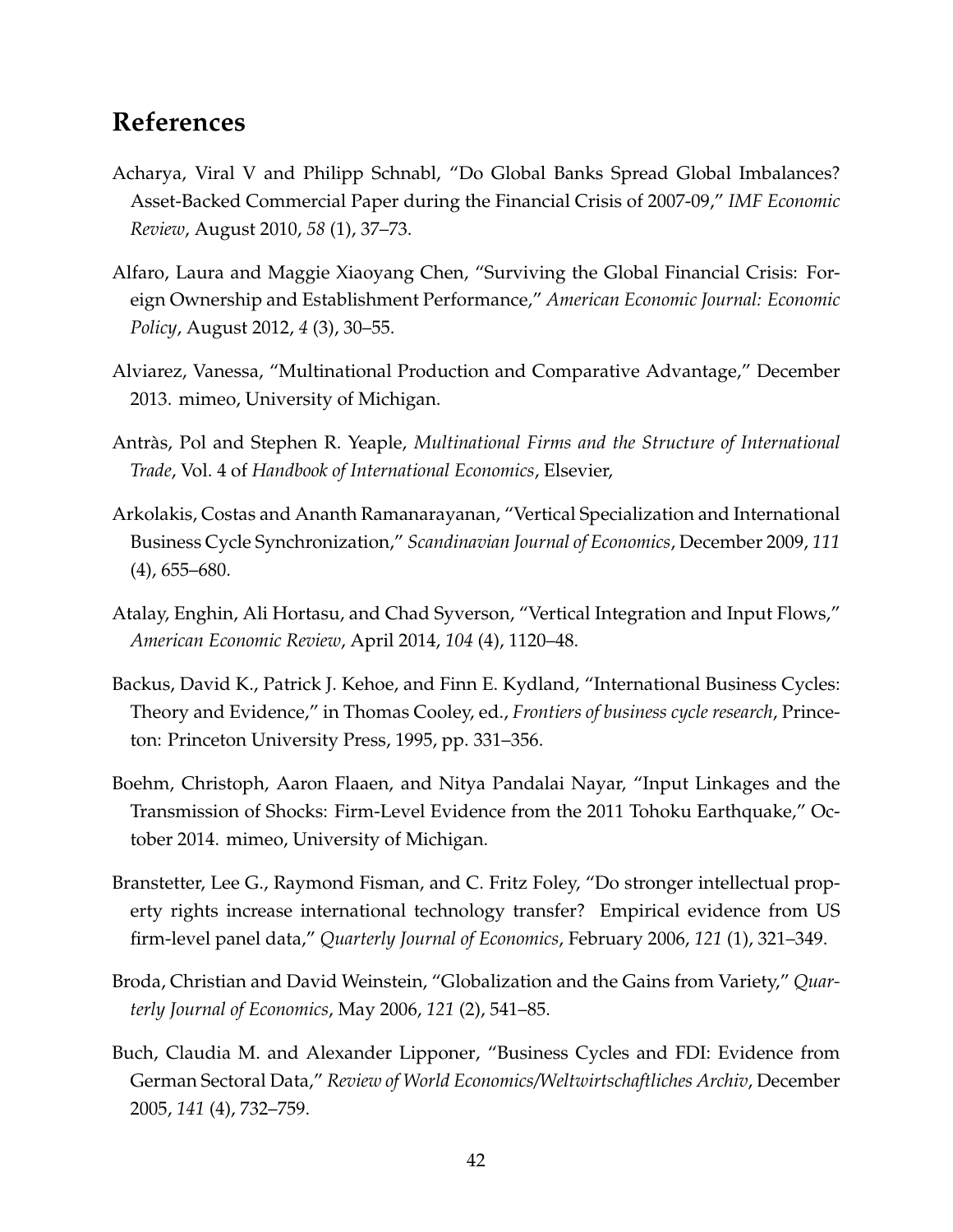- <span id="page-44-3"></span>Budd, John W., Jozef Konings, and Matthew J. Slaughter, "Wages and International Rent Sharing in Multinational Firms," *Review of Economics and Statistics*, February 2005, *87* (1), 73–84.
- <span id="page-44-0"></span>Burstein, Ariel T. and Alexander Monge-Naranjo, "Foreign Know-How, Firm Control, and the Income of Developing Countries," *Quarterly Journal of Economics*, February 2009, *124* (1), 149–195.
- <span id="page-44-1"></span>, Christopher Kurz, and Linda L. Tesar, "Trade, Production Sharing, and the International Transmission of Business Cycles," *Journal of Monetary Economics*, 2008, *55*, 775– 795.
- <span id="page-44-6"></span>Cetorelli, Nicola and Linda S Goldberg, "Global Banks and International Shock Transmission: Evidence from the Crisis," *IMF Economic Review*, April 2011, *59* (1), 41–76.
- <span id="page-44-11"></span>Chetty, Raj, Adam Guren, Day Manoli, and Andrea Weber, "Does Indivisible Labor Explain the Difference between Micro and Macro Elasticities? A Meta-Analysis of Extensive Margin Elasticities," *NBER Macroeconomics Annual*, 2013, *27* (1), 1 – 56.
- <span id="page-44-2"></span>Contessi, Silvio, "How Does Multinational Production Change International Comovement?," October 2010. mimeo, Federal Reserve Bank of St. Louis.
- <span id="page-44-9"></span>Davis, Steven J., John C. Haltiwanger, and Scott Schuh, *Job creation and destruction*, Cambridge and London: MIT Press, 1996.
- <span id="page-44-4"></span>Desai, Mihir A. and C. Fritz Foley, "The Comovement of Returns and Investment within the Multinational Firm," *NBER International Seminar on Macroeconomics*, 2006, pp. 197– 237.
- <span id="page-44-5"></span> $\mu$ ,  $\mu$ , and James R. Hines, "Domestic Effects of the Foreign Activities of US Multinationals," *American Economic Journal: Economic Policy*, February 2009, *1* (1), 181–203.
- <span id="page-44-7"></span>Fons-Rosen, Christian, Sebnem Kalemli-Ozcan, Bent E. Sørensen, Carolina Villegas-Sanchez, and Vadym Volosovych, "Quantifying Productivity Gains from Foreign Investment," Mar 2013. NBER Working Paper No. 18920.
- <span id="page-44-8"></span>Gabaix, Xavier, "The Granular Origins of Aggregate Fluctuations," *Econometrica*, May 2011, *79* (3), 733–772.
- <span id="page-44-10"></span>Greenwood, Jeremy, Zvi Hercowitz, and Gregory W Huffman, "Investment, Capacity Utilization, and the Real Business Cycle," *American Economic Review*, June 1988, *78* (3), 402–17.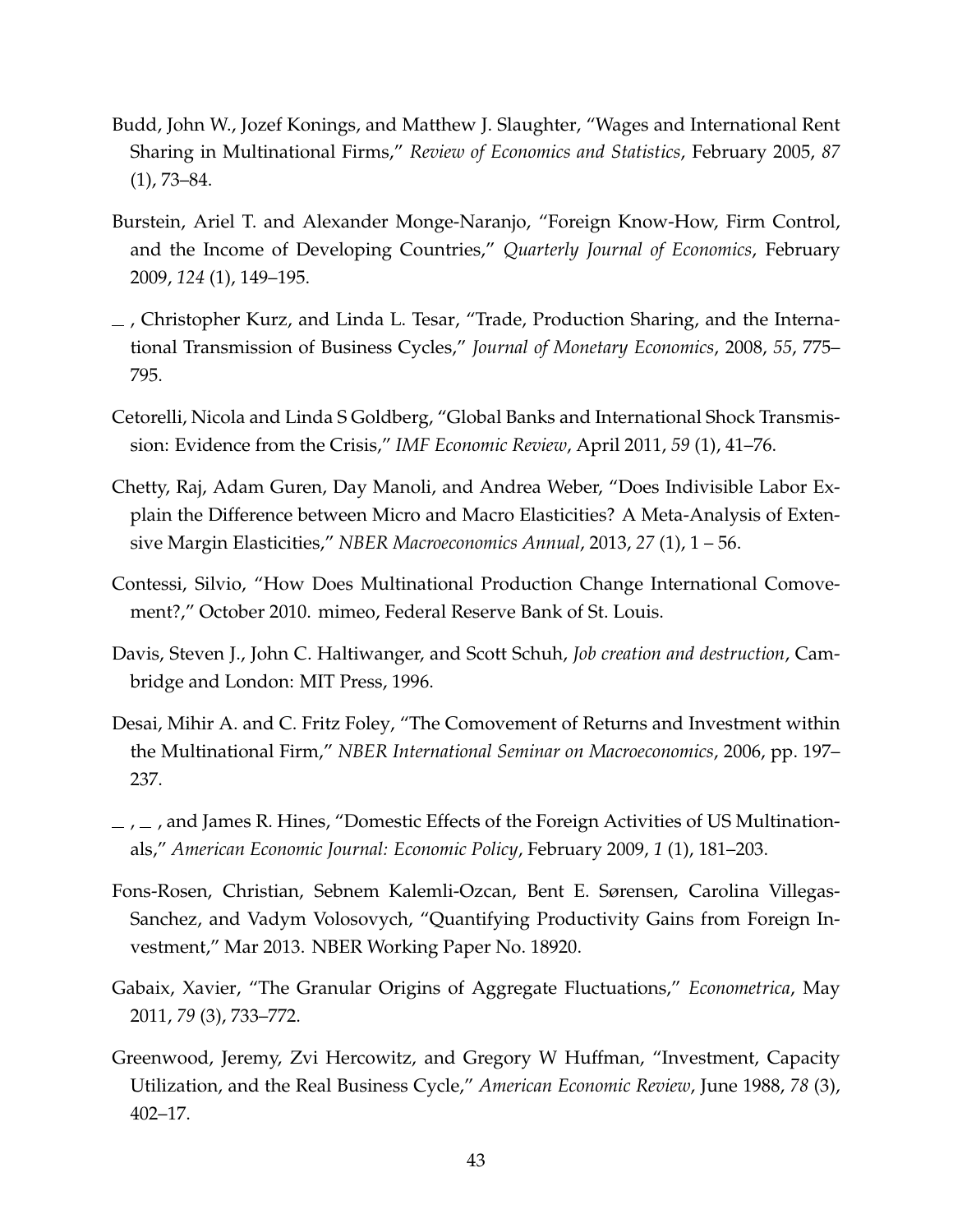- <span id="page-45-9"></span>Guadalupe, Maria, Olga Kuzmina, and Catherine Thomas, "Innovation and Foreign Ownership," *American Economic Review*, December 2012, *102* (7), 3594–3627.
- <span id="page-45-0"></span>Helpman, Elhanan, "A Simple Theory of International Trade with Multinational Corporations," *Journal of Political Economy*, June 1984, *92* (3), 451–71.
- <span id="page-45-2"></span>, Marc J. Melitz, and Stephen R. Yeaple, "Export versus FDI with Heterogeneous Firms," *American Economic Review*, March 2004, *94* (1), 300–316.
- <span id="page-45-10"></span>Javorcik, Beata Smarzynska, "The composition of foreign direct investment and protection of intellectual property rights: Evidence from transition economies," *European Economic Review*, 2004, *48* (1), 39–62.
- <span id="page-45-8"></span>, "Does Foreign Direct Investment Increase the Productivity of Domestic Firms? In Search of Spillovers Through Backward Linkages," *American Economic Review*, June 2004, *94* (3), 605–627.
- <span id="page-45-7"></span>Johnson, Robert C., "Trade in Intermediate Inputs and Business Cycle Comovement," *American Economic Journal: Macroeconomics*, October 2014, *6* (4), 39–83.
- <span id="page-45-11"></span>Kalemli-Ozcan, Sebnem, Elias Papaioannou, and José-Luis Peydró, ""Financial Regulation, Globalization and Synchronization of Economic Activity," *Journal of Finance*, June 2013, *68* (3), 1179–1228.
- <span id="page-45-4"></span>Keller, Wolfgang and Stephen Ross Yeaple, "The Gravity of Knowledge," *American Economic Review*, June 2013, *103* (4), 1414–44.
- <span id="page-45-5"></span>Kleinert, Jörn, Julien Martin, and Farid Toubal, "The Few Leading the Many: Foreign Affiliates and Business Cycle Comovement," September 2012. Forthcoming, *American Economic Journal: Macroeconomics*.
- <span id="page-45-6"></span>Kose, M. Ayhan and Kei-Mu Yi, "International Trade and Business Cycles: Is Vertical Specialization the Missing Link?," *American Economic Review Papers and Proceedings*, 2001, *91* (2), 371–75.
- <span id="page-45-1"></span>Markusen, James R., "Multinationals, multi-plant economies, and the gains from trade," *Journal of International Economics*, May 1984, *16* (3-4), 205–226.
- <span id="page-45-3"></span>McGrattan, Ellen R. and Edward C. Prescott, "Openness, technology capital, and development," *Journal of Economic Theory*, November 2009, *144* (6), 2454–2476.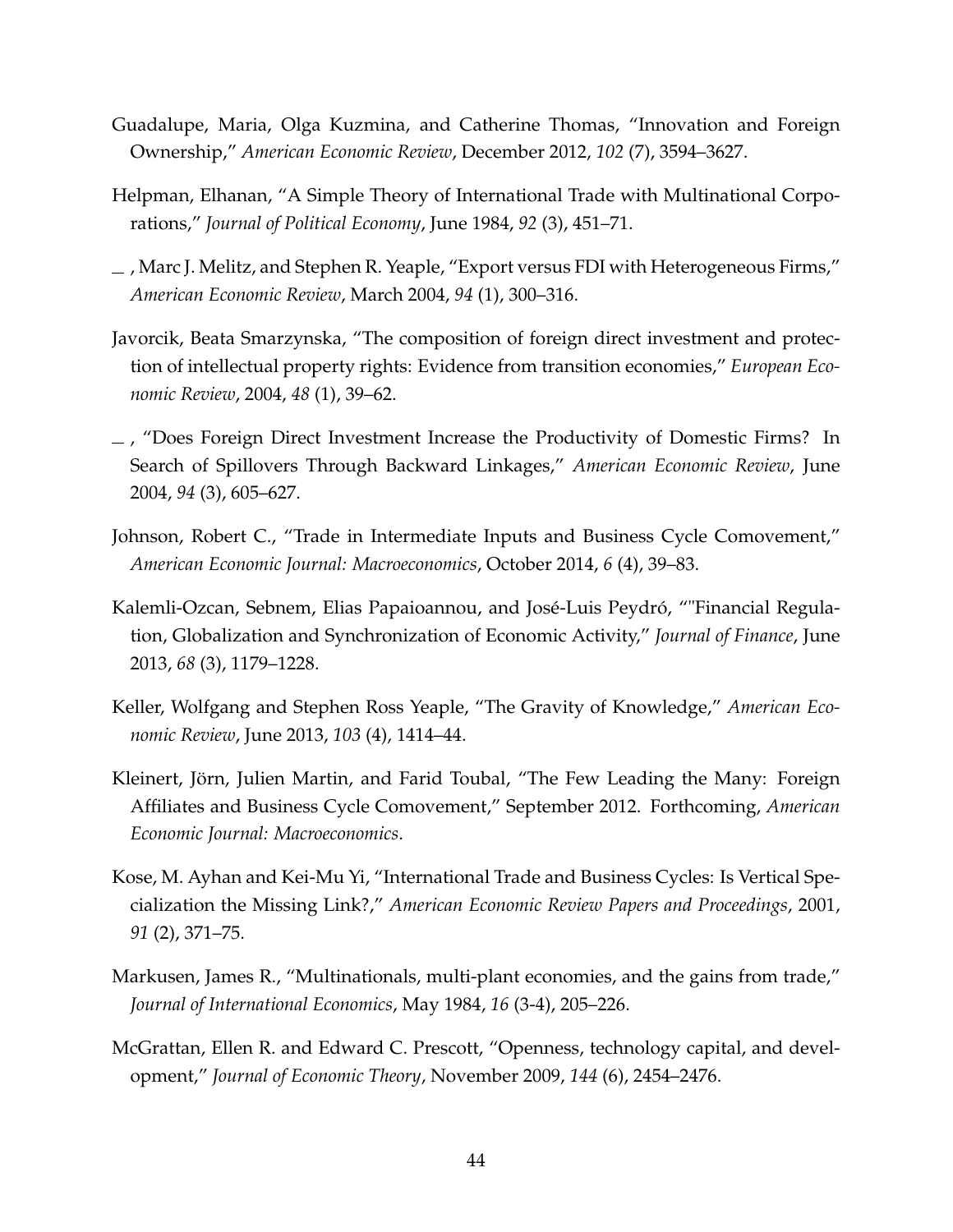- <span id="page-46-0"></span> $\mu$  and  $\mu$ , "Technology Capital and the US Current Account," *American Economic Review*, September 2010, *100* (4), 1493–1522.
- <span id="page-46-8"></span>Melitz, Marc J., "The Impact of Trade on Intra-Industry Reallocations and Aggregate Industry Productivity," *Econometrica*, November 2003, *71* (6), 1695–1725.
- <span id="page-46-5"></span>Menno, Dominik, "Multinational Firms and Business Cycle Transmission," November 2014. mimeo, EUI.
- <span id="page-46-2"></span>Ramondo, Natalia, "A quantitative approach to multinational production," *Journal of International Economics*, May 2014, *93* (1), 108 – 122.
- <span id="page-46-1"></span>and Andrés Rodríguez-Clare, "Trade, Multinational Production, and the Gains from Openness," *Journal of Political Economy*, 2013, *121* (2), 273 – 322.
- <span id="page-46-9"></span> $\overline{\phantom{a}}$  and Veronica Rappoport, "The Role of Multinational Production in a Risky Environment," *Journal of International Economics*, July 2010, *81* (2), 240–252.
- <span id="page-46-3"></span> $\mu$ ,  $\mu$ , and Kim J. Ruhl, "Horizontal versus Vertical Foreign Direct Investment: Evidence from U.S. Multinationals," March 2014. Mimeo, UCSD, LSE, and NYU Stern.
- <span id="page-46-6"></span>Schnabl, Philipp, "The International Transmission of Bank Liquidity Shocks: Evidence from an Emerging Market," *Journal of Finance*, June 2012, *67* (3), 897–932.
- <span id="page-46-7"></span>Stockman, Alan C., "Sectoral and National Aggregate Disturbances to Industrial Output in Seven European Countries," *Journal of Monetary Economics*, 1988, *21*, 387–409.
- <span id="page-46-4"></span>Zlate, Andrei, "Offshore Production and Business Cycle Dynamics with Heterogeneous Firms," December 2012. International Finance Discussion Paper 995r.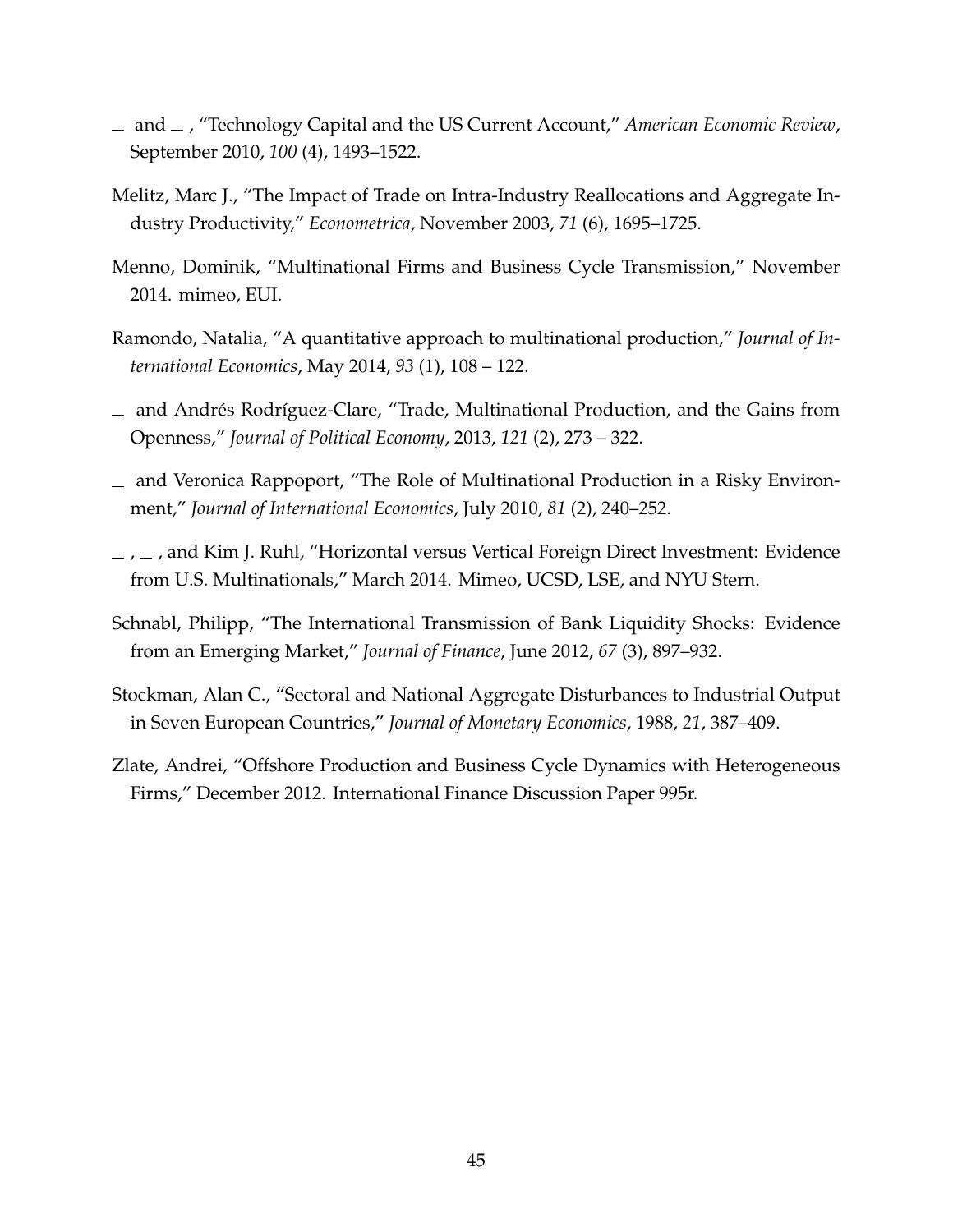# <span id="page-47-0"></span>**Appendix A Data Assembly**

This Appendix describes the downloading and cleaning steps that we followed in constructing the final dataset, as well as some additional statistics.

# **A.1 Downloading**

The data were downloaded using the web-based utility available by subscription from Bureau Van Dijk. We downloaded the following variables from ORBIS: Company Name, Company ID, Global Ultimate Owner name (GUO name), Global Ultimate Owner ID (GUO ID), Consolidation Code, Independence Indicator, the firm's NACE Sector Code, and "Turnover" and Value Added denominated US\$ in for each year available between 2004-2012.

In downloading the data we made a number of choices. First, in cases where several types of firm accounts were available, we prioritized *local registry filings* over *annual reports.* Second, we built the dataset based on "unconsolidated" accounts, since accounts that are consolidated across the many firms that comprise the corporation are not useful for our analysis. In particular, we downloaded companies with unconsolidated accounts only (consolidation code U1) and companies that present both consolidated and unconsolidated accounts (consolidation code C2/U2). By doing this we exclude firms with no recent financial information (NRF), with limited financial information (LF), no recent limited financial information (NRLF) and no financial variables at all (NF), since it is not clear which is the level of consolidation for these firms. Third, we only downloaded firms for which data on turnover was available in at least one of the years, since this is the main variable that we use in our analysis. This results in an initial download of 8,271,838 firms, 99% of which have a consolidation code U1, while the remaining have an consolidation code U2.

# **A.2 Defining ownership**

The firm ownership matrix is constructed from an independence indicator provided by ORBIS, and variables reporting the Global Ultimate Owner (GUO) ID and name. The independence indicator characterizes the degree of independence of a company with regard to its shareholders. In defining the ownership structure, we took the following steps. First, we only assigned "owners" to those firms that have an independence indicator of "D", which is allocated to any company with a recorded shareholder with a direct ownership of over 50 percent.

Second, about 25% of the firms in ORBIS contain information on their GUO name but not the GUO ID. This issue arises mainly because some firms are owned by individuals or families, $^{22}$  and ORBIS only defines ID numbers for firms. In cases in which the ultimate owner is a person or a family, we need to establish which of the firms in the group will be assigned the role of the 'parent' of the group. In such cases, the parent firm is assumed to be the firm with the largest revenue owned by that GUO name (to be used in firm-level

<span id="page-47-1"></span> $22$ For instance, family Porsche is the GUO owning Volkswagen and all its affiliates.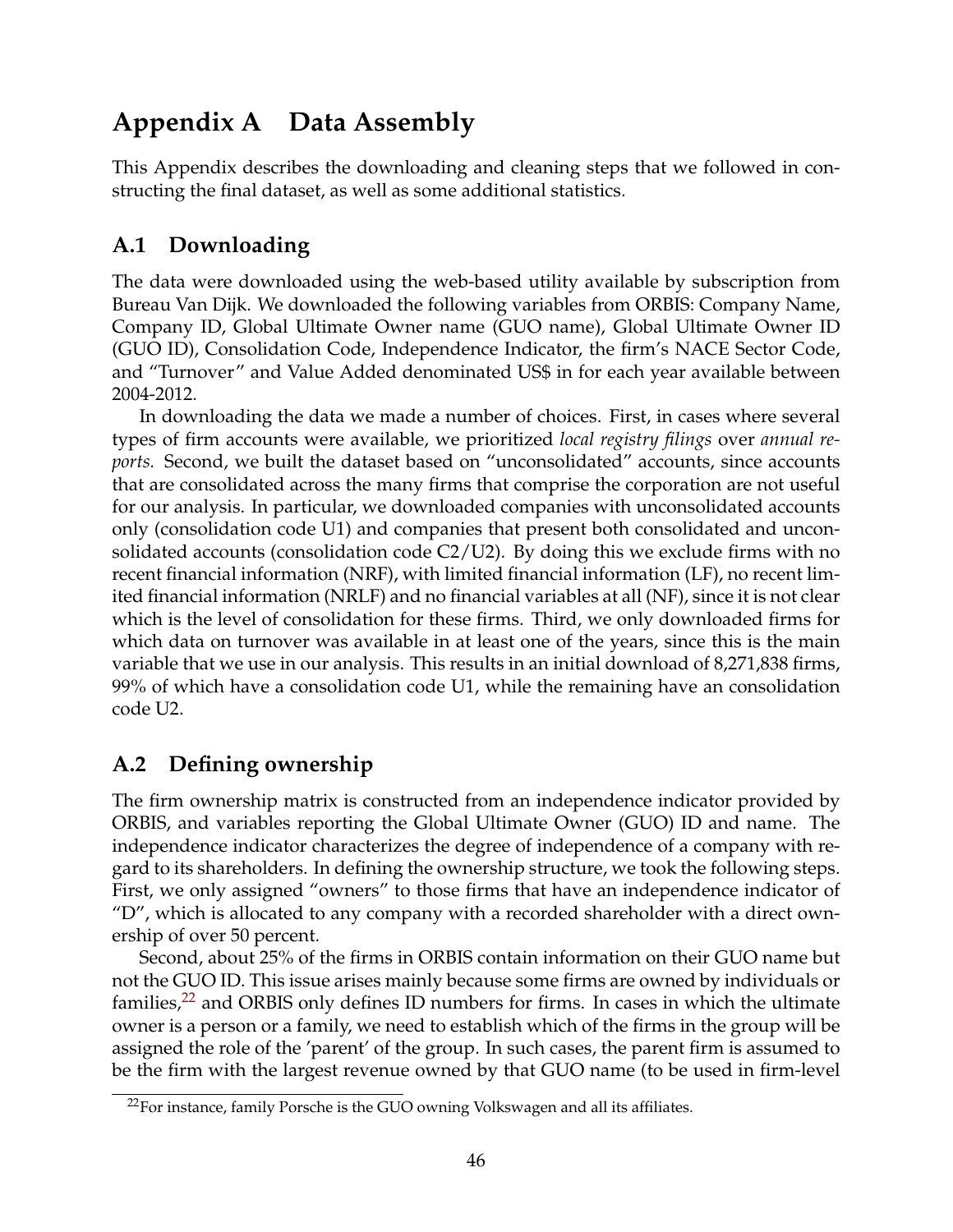exercises), and source country is assumed to be the country in which the GUO name has the largest revenues (to be used in guo-destination level exercises). The results in the paper remain unchanged if instead we exclude the firms for which the GUO IDs are not available. Firms with neither GUO ID or GUO name data are by default assumed to have no owner (that is, they are their own global ultimate owner).

# **A.3 Cleaning**

This section describes all the steps to get the data ready for use. First, for those firms for which both consolidated and unconsolidated accounts are available, we keep the unconsolidated accounts. Second, we convert the revenue and value added to local currency and adjust for inflation using GDP deflator from the World Bank. Finally, for a subset of firms, we manually checked the data on the independence status and ownership, which resulted in corrections to independence indicators, GUO, and/or source country. The manual checks were performed by closer examination of the Bureau van Dijk web interface and internet searches. The manual coding supersedes any automatic algorithm discussed above. The following subsets were checked:

- *•* The largest 15 domestic firms in each country (we include firms that are in the top 15 in any year), resulting in 42 manual recodes.
- The largest 15 GUOs in each country (we include GUOs that are top 15 in any year), resulting in 134 manual recodes.
- *•* The largest 15 firms with a GUO name but not GUO ID in each country, resulting in 37 manual recodes.
- *•* The largest 100 GUOs that are listed as being in offshore locations (i.e. Bermuda, Virgin Islands, Curaçao, Cayman Islands, Gibraltar, Bahamas, Marshall Islands, Mauritius, and unidentified "YY" and "WW" firms), resulting in 66 manual recodes.
- *•* Some firms in Croatia have GUO IDs that do not identify the country of ownership, and are coded as "YY". We classify these firms as owned by an "unknown" country, while at the same time we manually checked the largest 100 of these firms, which resulted in 30 manual recodes.

In addition to this manual cleaning, we remove outliers by excluding observations in which DHS sales growth rates are below -2/3 and above 2/3 (where growth rates are defined as  $\gamma_t \equiv \frac{1}{2} \frac{\tilde{x}_t - x_{t-1}}{x_t + x_{t-1}}$  $\frac{x_t - x_{t-1}}{x_t + x_{t-1}}$ ). Finally, in calculating growth rates at any level of aggregation (whether it is country-level, GUO-destination level, etc.), we include only firms that are present in two consecutive years (e.g. the 2005 growth rate is computed using firms that are present in both 2004 and 2005; the 2006 growth rate is computed using firms present in both 2005 and 2006, etc.).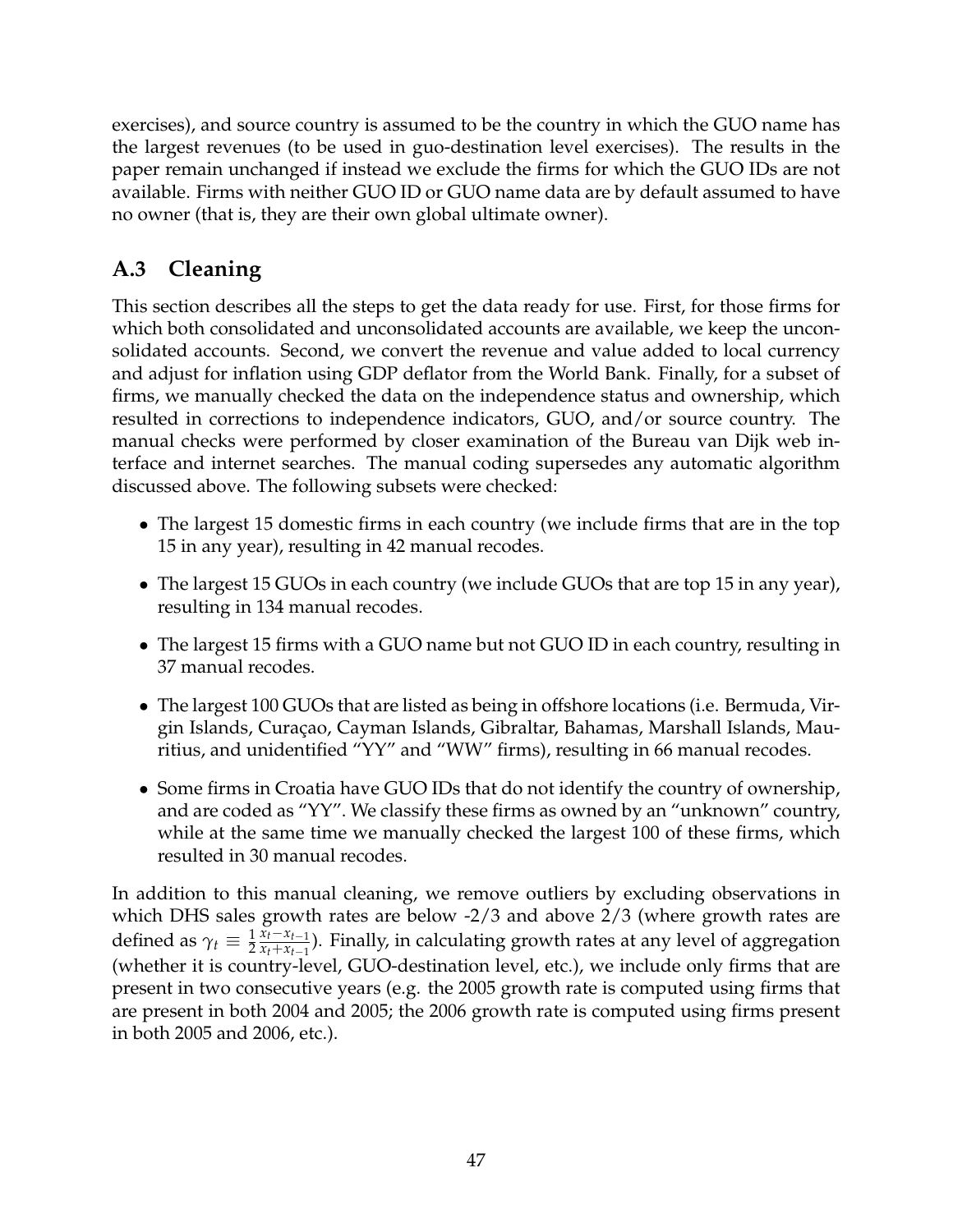# <span id="page-49-0"></span>**Appendix B Extensions**

### **B.1 Armington final goods aggregation**

This subsection extends the model to a case in which the final goods produced in each country are differentiated by origin. In particular, we assume that the consumption composite is given by:

<span id="page-49-1"></span>
$$
C_t = \left[ \sum_n Q_{n,t}^{\frac{\epsilon-1}{\epsilon}} \right]^{\frac{\epsilon}{\epsilon-1}}, \tag{B.1}
$$

.

so that  $C_t = \sum_i C_{i,t}$ . The inverse demand for the final output of each country *n* is given by:

$$
P_{n,t} = \left[Q_{n,t}\right]^{-1/\epsilon} \left[\frac{C_t}{P_{c,t}^{-\epsilon}}\right]^{-1/\epsilon},
$$

where  $P_{c,t}$  is the price index associated with the aggregator  $(B.1)$ . Aggregate revenues in country *n* are given by:

$$
P_{n,t}Q_{n,t} = Q_{n,t}^{\frac{\epsilon-1}{\epsilon}} \left[ \frac{C_t}{P_{c,t}^{-\epsilon}} \right]^{-1/\epsilon}
$$

The growth rate is

$$
\gamma_{n,t} = \frac{\epsilon - 1}{\epsilon} \psi \sum_{i} \sum_{f \in \Omega_i} \omega_{in,t} (f) \left[ \frac{a_{in,t}}{\rho - 1} + z_{in,t} (f) \right],
$$

which coincides with equation [\(19\)](#page-24-0) up to the constant  $\frac{\epsilon-1}{\epsilon}$ . Differences in growth rates across countries are given by:

$$
\gamma_{n,t}-\bar{\gamma}_t = \frac{\epsilon-1}{\epsilon}\left[\bar{q}_{n,t}-\bar{q}_t\right],
$$

while the counterfactual growth rates will be given by

$$
\gamma_{n,t}^c - \bar{\gamma}_t^c = \frac{\epsilon - 1}{\epsilon} \left[ \bar{q}_{n,t}^c - \bar{q}_t^c \right].
$$

Thus, for given values of  $\phi$  and shares  $\omega_{in}$ , the ratio of actual to counterfactual growth rates and variances is independent of *e*.

### **B.2** Low elasticity of substitution between  $Z_i$  and  $Z_n$

This subsection presents an extension of the model to a setting in which parent and affiliate productivities are combined by a CES aggregator, as opposed to Cobb-Douglas. In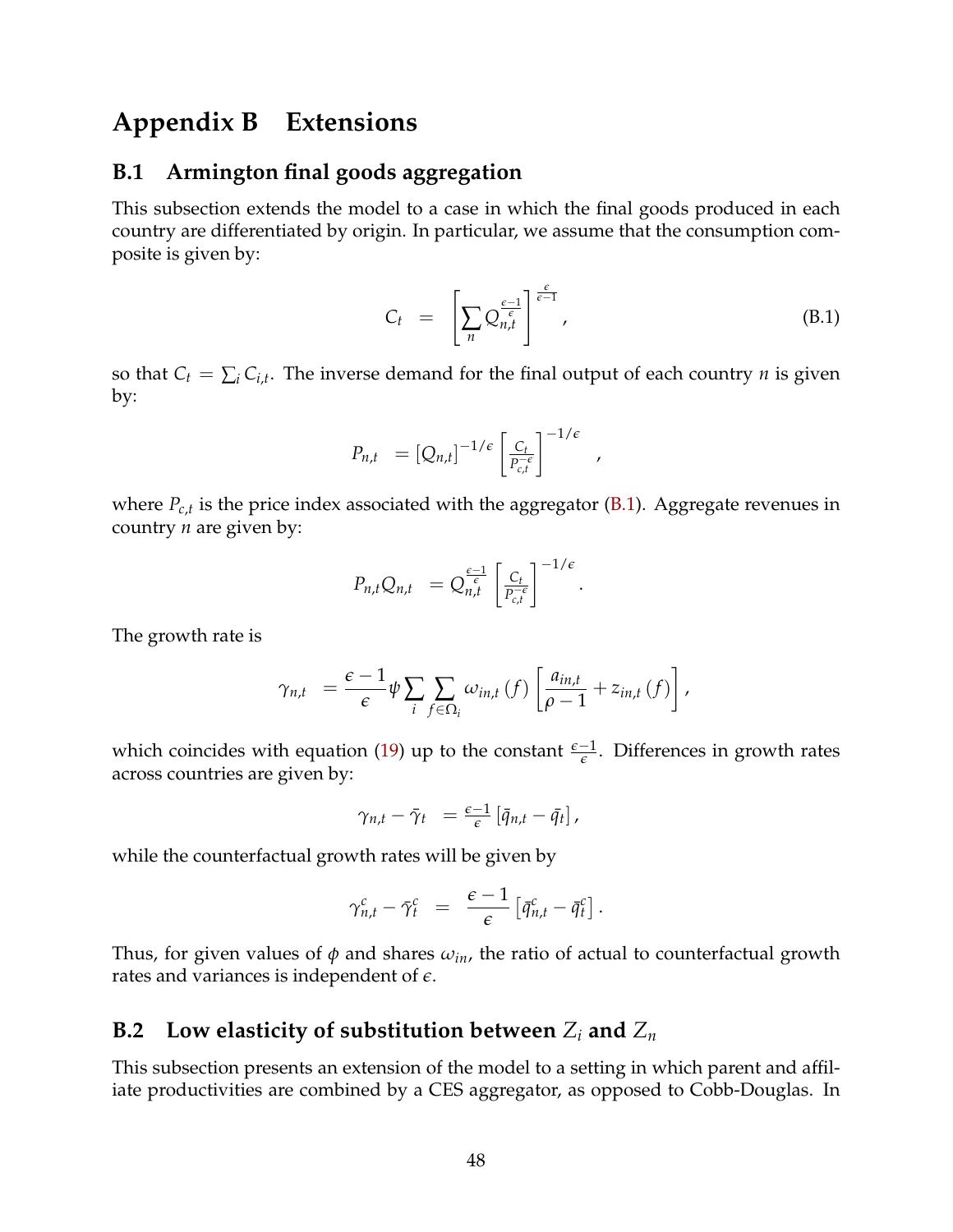particular, we assume that the individual firm production function is given by:

$$
Q_{in,t}(f) = Z_{in,t}(f) L_{in,t}(f), \qquad (B.2)
$$

where

<span id="page-50-1"></span>
$$
Z_{in,t}(f) = \left[ \phi Z_{i,t}(f)^{\frac{\eta-1}{\eta}} + (1-\phi) Z_{n,t}(f)^{\frac{\eta-1}{\eta}} \right]^{\frac{\eta}{\eta-1}}.
$$
 (B.3)

The formulation in the main text corresponds to the limiting case of  $\eta = 1$ .

Aggregate output is given by equation [\(14\)](#page-22-3), and output growth is given by [\(19\)](#page-24-0). Differences from out baseline framework are driven by the effect of *h* on the growth rate of *Zin*,*<sup>t</sup>* (*f*) [\(B.3\)](#page-50-1). We show that the difference is zero to a first order approximation. In particular, log-linearizing [\(B.3\)](#page-50-1) around a symmetric  $Z_n = Z_i$  we obtain:

$$
z_{in,t} = \phi z_{i,t} + (1 - \phi) z_{n,t}.
$$

which coincides with the growth rate used in the text.

#### <span id="page-50-0"></span>**B.3 Intermediate input linkages**

In this section we present a version of the model in which the transmission of shocks within multinationals is driven by vertical production linkages. In particular, we maintain the structure of the model in Section [4,](#page-19-0) but assume that each firm operates a Cobb-Douglas technology that uses labor in the destination country and intermediate inputs that are produced in the firm's headquarter. The firm-level production function is given by:

<span id="page-50-2"></span>
$$
Q_{in,t}(f) = (Z_{n,t}(f) L_{in,t}(f))^{1-\phi} X_{in,t}(f)^{\phi}, \qquad (B.4)
$$

where  $Z_{n,t}(f)$  is a firm-specific productivity component, and  $X_{in,t}(f)$  is a intermediate input that is specific to the multinational group. In what follows we refer to  $Q_{int}(f)$ as intermediate goods, and to *Xin*,*<sup>t</sup>* (*f*) as intermediate inputs. Intermediate inputs are produced by the firm's parent using the homogeneous final good. Crucially, affiliates cannot produce the intermediate input themselves and cannot use the intermediate inputs produced by other firms.

Parent firms operate a technology that turns one unit of the final good into *Zi*,*<sup>t</sup>* (*f*) units in of the firm-specific intermediate input,

<span id="page-50-3"></span>
$$
X_{i,t}(f) = Z_{i,t}(f) M_{i,t}(f), \qquad (B.5)
$$

where  $M_{i,t}(f)$  is the amount of the final good used by firm f in country *i* to produce intermediate inputs. Note that market clearing in intermediate inputs implies:  $X_{i,t}$  ( $f$ ) =  $\sum_{n} X_{in,t}(f)$ , that is, production of intermediate inputs by the headquarter is equal to the combined the demand of intermediate inputs by the parents affiliates in all destinations (including the domestic destination). The firm's parent can also produce intermediate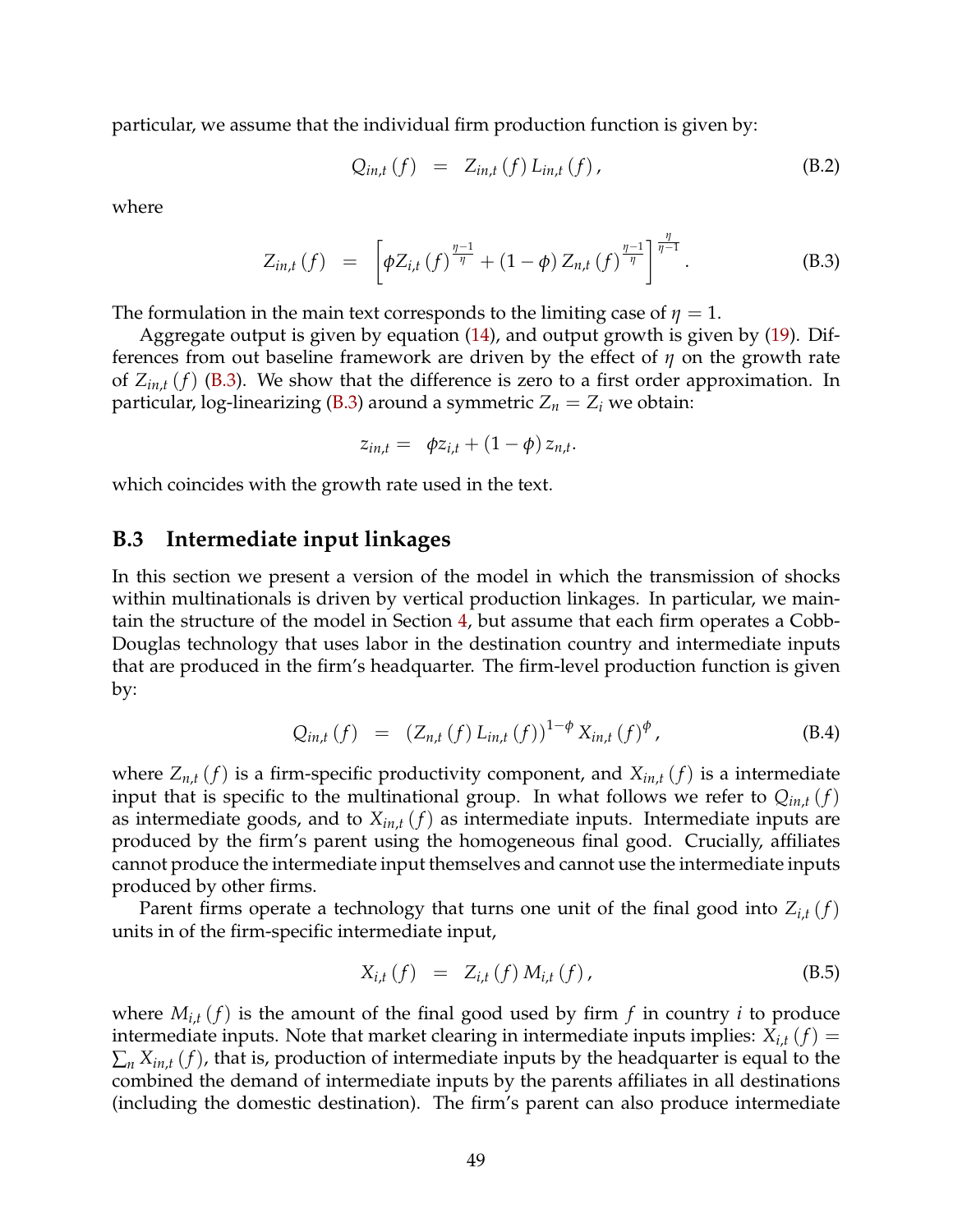inputs  $Q_{ii,t}$  ( $f$ ) with the production function given in [\(B.4\)](#page-50-2).

The production function in equation  $(B.5)$  implies that the cost of producing a unit of the intermediate input is given by  $C^{x}_{i,t}(f) = P^{W}_{t}/Z_{i,t}(f) = 1/Z_{i,t}(f)$ . The marginal cost of producing a unit of the intermediate good in destination country *n* is given by:  $C_{in,t}(f) = \bar{\phi}^{-1} \left( W_{n,t}/Z_{n,t}(f) \right)^{1-\phi} \left( 1/Z_{i,t}(f) \right)^{\phi}$ , where  $\bar{\phi} \equiv \phi^{\phi} \left( 1 - \phi \right)^{1-\phi}$  is a constant. The multinational firm chooses  $X_{in,t}(f)$  and  $L_{in,t}(f)$  to maximize world-wide profits subject to equations  $(B.5)$  and  $(7)$ . Profit maximization implies a constant markup over marginal cost:

<span id="page-51-0"></span>
$$
P_{in,t}(f) = \frac{\rho}{\rho - 1} \bar{\phi}^{-1} \left( \frac{W_{n,t}}{Z_{n,t}(f)} \right)^{1 - \phi} \left( \frac{P_t^W}{Z_{i,t}(f)} \right)^{\phi}.
$$
 (B.6)

Combining equations  $(8)$  and  $(B.6)$  we can write the real wage as:

$$
\frac{W_{n,t}}{P_{n,t}} = \bar{\phi}^{-1} \frac{\rho - 1}{\rho} \left[ \sum_i \sum_{f \in \Omega_i} A_{in,t} Z_{in,t} (f)^{(\rho - 1)} \right]^{\frac{1}{(1 - \phi)(\rho - 1)}}.
$$
\n(B.7)

Profit maximization by intermediate good producers implies that aggregate revenues are a constant share  $\phi$  of total labor payments:

$$
\sum_{i} P_{in,t} Q_{in,t} = P_{n,t} Q_{n,t} = \frac{\rho}{\rho - 1} \frac{1}{1 - \phi} W_{n,t} L_{n,t},
$$
\n(B.8)

which in combination with [\(12\)](#page-22-2) and [\(11\)](#page-22-1) permits expressing the aggregate production function as:

<span id="page-51-1"></span>
$$
Q_{n,t} = \frac{1}{1-\phi} \left[ \sum_{i} \sum_{f \in \Omega_i} A_{in,t} Z_{in,t} (f)^{\rho-1} \right]^{\frac{\bar{\psi}}{1-\rho}}.
$$
 (B.9)

Equation [\(B.9\)](#page-51-1) implies that the growth rate of output and value added (which is a fraction  $1 - \phi$  of output) in the model is given by equations [\(15\)](#page-22-4) and [\(16\)](#page-23-0), where the parameter  $\psi$ is now substituted with  $\bar{\bar{\psi}} \equiv \frac{\psi}{1-\phi}$ .

We can parameterize  $\phi$  in this version of the model using either firm-level or sourcedestination level data, as in Section [4.](#page-19-0) In particular, since value added at the firm level is proportional to firm-level revenues, equation [\(19\)](#page-24-0) represents value added growth at the firm level.<sup>[23](#page-51-2)</sup> Hence, we can interpret the coefficients of our value added regression in Sec-tion [3](#page-12-0) as  $\phi$  in this model, which gives us  $\phi = 0.14$ . Alternatively, equation [\(2\)](#page-16-1) represents value added growth rate at the source-destination level, which for a given combination of the GE parameters  $\frac{\bar{\psi}}{1-\rho}$  can be used to calibrate  $\phi$ . Given values for  $\phi$  and, revenue shares

<span id="page-51-2"></span> $^{23}$ In this version of the model, equation [\(17\)](#page-24-2) represents both value added and revenue growth for the affiliates. Note, however, that the parent's revenue now includes exports of the intermediate input, so that equation [\(18\)](#page-24-3) does not represent the parents' revenue growth, though it does represent parents' value added growth.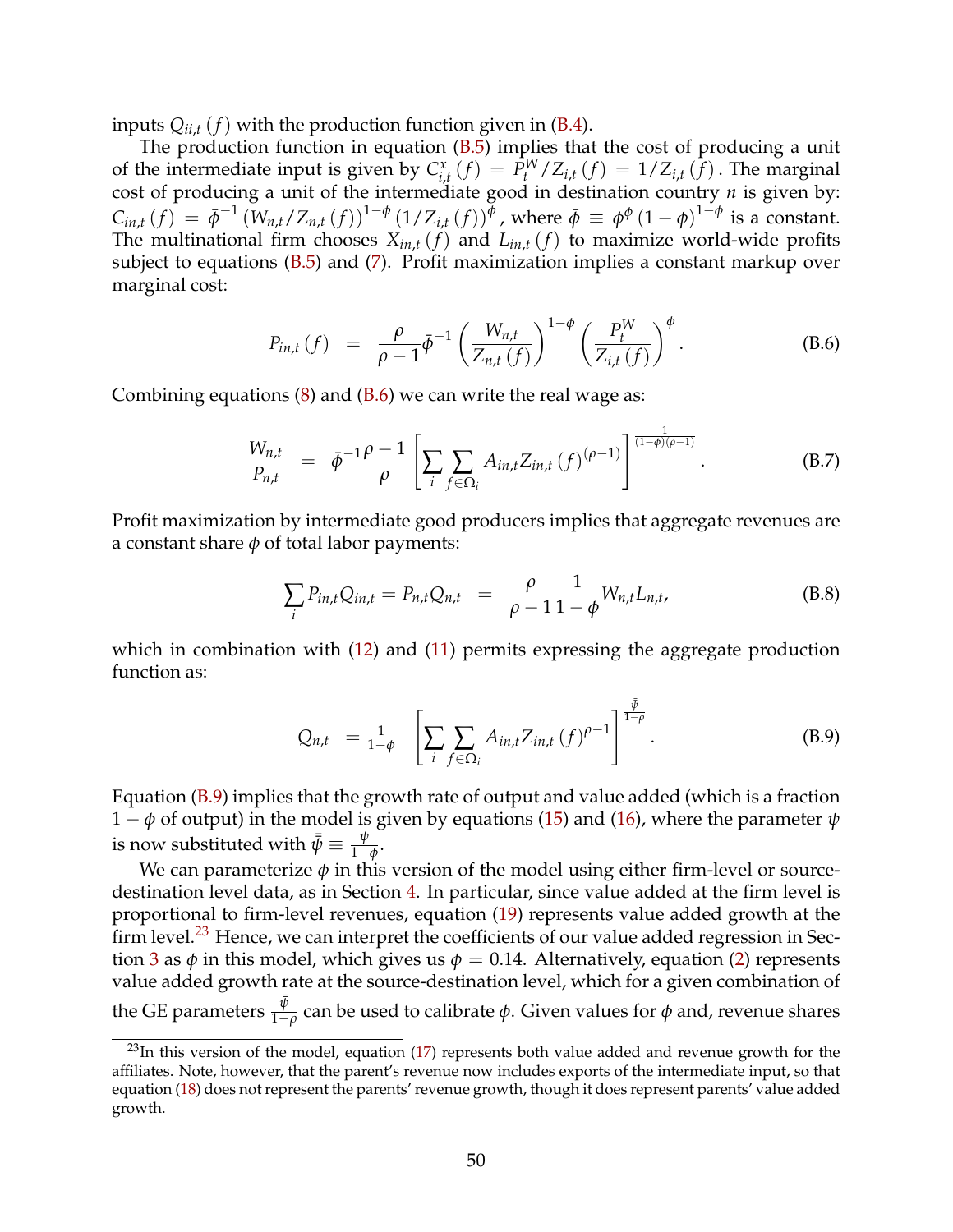$\omega_{in,t}$  and a the composite parameter  $\frac{\bar{\psi}}{1-\rho}$ , we can reinterpret our quantitative results in Section [5](#page-28-0) through the lens of this model featuring intermediate input linkages.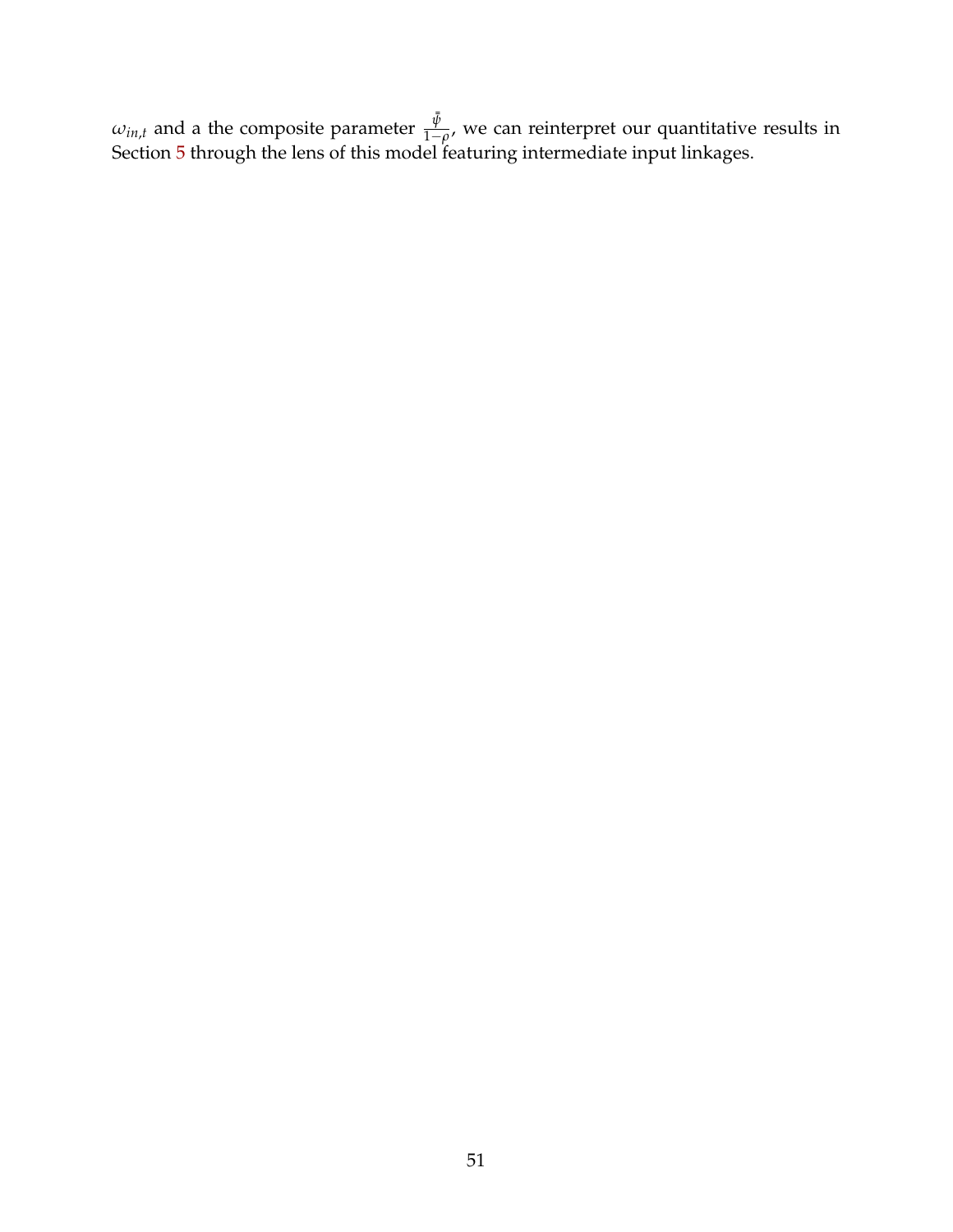

<span id="page-53-0"></span>Figure A1: MP shares: ORBIS vs. OECD-Eurostat data

Notes: This figure displays a scatterplot of the multinational production shares (defined as the share of gross output in a country produced by affiliates of foreign multinationals), in the ORBIS data against the those from OECD and Eurostat, as compiled by [Alviarez](#page-43-0) [\(2013\)](#page-43-0). The line through the data is the 45-degree line.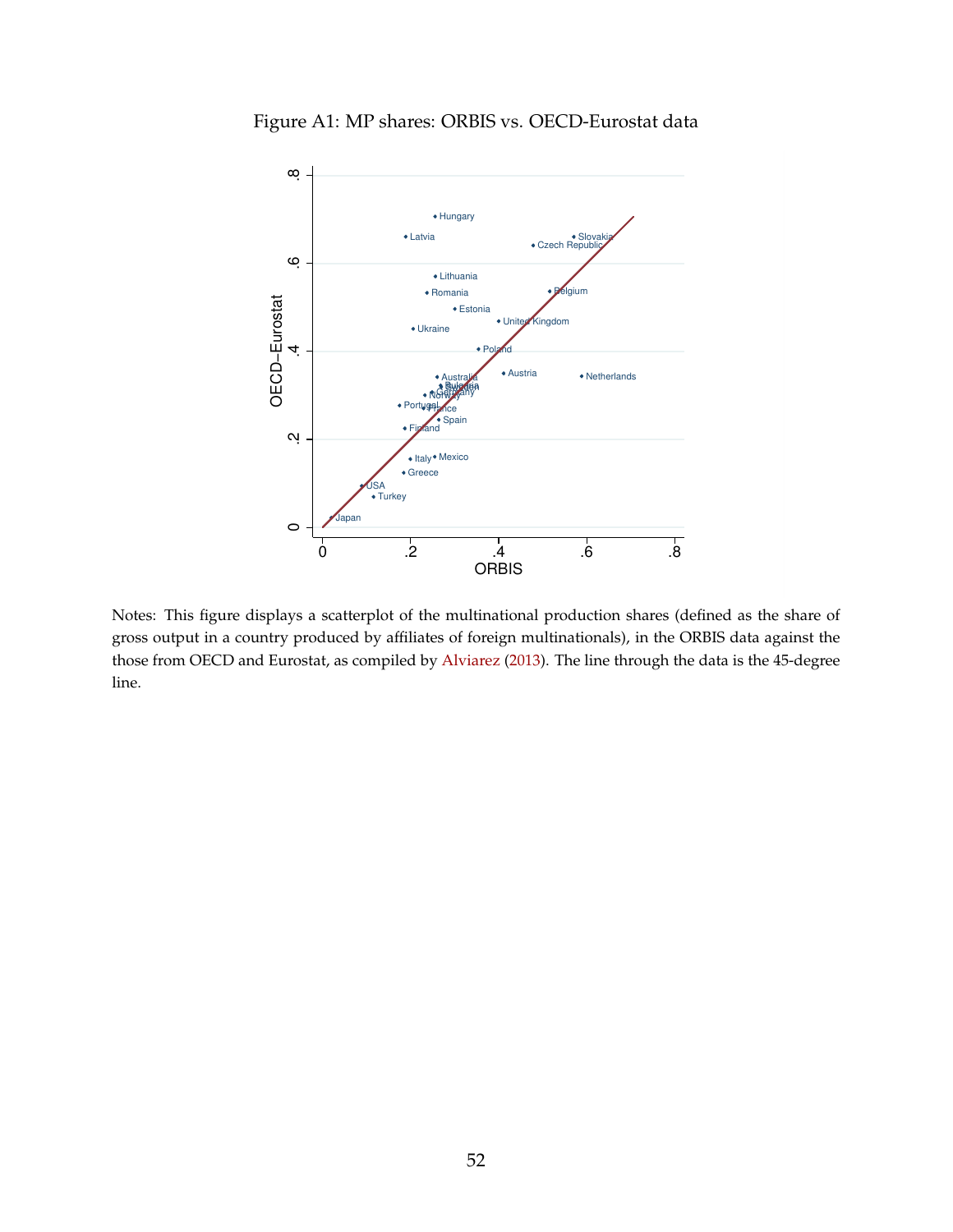Table A1: Bilateral multinational shares

| $Source \rightarrow$                                                                                                                                                                                                        |      |      |      |      |      |      |     |          |            |                                     |      |      |      |      |               |      |                         |         |      |            |         |         |      |      |         |                                                                                                                                             |         |      |      |      |         |      |      |      |      |
|-----------------------------------------------------------------------------------------------------------------------------------------------------------------------------------------------------------------------------|------|------|------|------|------|------|-----|----------|------------|-------------------------------------|------|------|------|------|---------------|------|-------------------------|---------|------|------------|---------|---------|------|------|---------|---------------------------------------------------------------------------------------------------------------------------------------------|---------|------|------|------|---------|------|------|------|------|
| Dest                                                                                                                                                                                                                        |      |      |      |      |      |      |     |          |            |                                     |      |      |      |      |               |      |                         |         |      |            |         |         |      |      |         | AUT AUS BEL BUL CZE DEU EST ESP FIN FRA GBR GRE HRV HUN IRL ITA JPN KOR LTU LVA MEX NLD NOR POL PRT ROM SRB SWE SGP SVN SVK TUR UKR USA ROW |         |      |      |      |         |      |      |      |      |
| AUT                                                                                                                                                                                                                         | 58.9 | 0.0  | 0.2  | 0.0  | 0.0  | 13.1 | 0.0 | $0.2\,$  | $0.4$ 1.4  |                                     | -4.6 | 0.0  | 0.0  | 0.1  | 0.2           | 1.4  | 3.8                     | $0.5\,$ | 0.0  | $0.0\,$    | $0.1\,$ | 1.4     | 0.2  | 0.1  | 0.1     | 0.0                                                                                                                                         | 0.0     | 0.6  | 0.0  | 0.0  | 0.0     | 0.0  | 0.0  | 3.5  | 9.3  |
| AUS                                                                                                                                                                                                                         | 0.0  | 74.0 | 0.1  | 0.0  | 0.0  | 0.7  | 0.0 | 0.2      | 0.1        | 1.1                                 | 5.4  | 0.0  | 0.0  | 0.0  | 0.1           | 0.0  | 2.7                     | 0.0     | 0.0  | 0.0        | 0.0     | 0.4     | 0.0  | 0.0  | 0.0     | 0.0                                                                                                                                         | $0.0\,$ | 0.1  | 0.7  | 0.0  | 0.0     | 0.0  | 0.0  | 5.7  | 8.6  |
| BEL                                                                                                                                                                                                                         | 0.2  | 0.1  | 48.4 | 0.0  | 0.0  | 4.6  | 0.0 | $0.2\,$  | $0.2$ 14.1 |                                     | 1.8  | 0.2  | 0.0  | 0.0  | 0.2           | 1.4  | 5.8                     | 0.2     | 0.0  | 0.0        | 0.0     | 3.1     | 0.2  | 0.0  | 0.0     | 0.0                                                                                                                                         | $0.0\,$ | 1.4  | 0.1  | 0.0  | 0.0     | 0.0  | 0.0  | 10.9 | 6.9  |
| BUL                                                                                                                                                                                                                         | 2.3  | 0.0  | 0.4  | 73.2 | 1.4  | 4.0  | 0.0 | 0.1      | $0.0\,$    | 0.6                                 | 0.9  | 1.5  | 0.2  | 0.1  | 0.0           | 0.4  | 0.1                     | 0.0     | 0.0  | 0.0        | 0.0     | 0.9     | 0.5  | 0.0  | 0.0     | 0.0                                                                                                                                         | 0.0     | 0.2  | 0.0  | 0.0  | 0.0     | 0.3  | 0.1  | 1.6  | 10.9 |
| CZE                                                                                                                                                                                                                         | 3.4  | 0.0  | 0.4  | 0.0  | 52.1 | 14.8 | 0.0 | 1.3      | $0.2\,$    | 2.9                                 | 3.3  | 0.0  | 0.0  | 0.1  | 0.2           | 1.9  | 1.9                     | 0.7     | 0.0  | 0.0        | 0.0     | 2.3     | 0.0  | 0.4  | 0.0     | 0.0                                                                                                                                         | $0.0\,$ | 0.8  | 0.0  | 0.0  | 0.6     | 0.0  | 0.0  | 3.8  | 8.4  |
| DEU                                                                                                                                                                                                                         | 0.7  | 0.1  | 0.5  | 0.0  | 0.0  | 75.1 | 0.0 | $0.2\,$  | 0.3        | 1.9                                 | 3.5  | 0.0  | 0.0  | 0.0  | 0.1           | 0.8  | 2.3                     | 0.5     | 0.0  | 0.0        | 0.1     | 2.0     | 0.3  | 0.1  | 0.0     | 0.0                                                                                                                                         | 0.0     | 1.4  | 0.0  | 0.0  | 0.0     | 0.0  | 0.0  | 5.9  | 4.2  |
| <b>EST</b>                                                                                                                                                                                                                  | 0.3  | 0.0  | 0.1  | 0.0  | 0.0  | 1.9  |     | 0.0      | 7.2        | 1.5                                 | 2.2  | 0.0  | 0.0  | 0.0  | 0.2           | 0.1  | 0.5                     | 0.0     | 0.5  | 0.4        | 0.0     | 0.6     | 1.0  | 1.0  | 0.0     | 0.0                                                                                                                                         | 0.0     | 6.9  | 0.2  | 0.0  | 0.0     | 0.0  | 0.2  | 1.3  | 3.9  |
| ESP                                                                                                                                                                                                                         | 0.2  | 0.0  | 0.2  | 0.0  | 0.0  | 3.7  | 0.0 | 73.6 0.1 |            | 5.2                                 | 1.9  | 0.0  | 0.0  | 0.0  | 0.2           | 2.2  | 0.9                     | 0.2     | 0.0  | 0.0        | 0.1     | 1.6     | 0.1  | 0.0  | 0.7     | 0.0                                                                                                                                         | 0.0     | 0.4  | 0.0  | 0.0  | 0.0     | 0.0  | 0.0  | 3.9  | 4.8  |
| FIN                                                                                                                                                                                                                         | 0.2  | 0.0  | 0.0  | 0.0  | 0.0  | 1.8  | 0.2 | 0.0      | 81.3       | 0.9                                 | 1.0  | 0.0  | 0.0  | 0.0  | 0.2           | 0.2  | 0.9                     | 0.3     | 0.0  | 0.0        | 0.0     | 0.8     | 0.4  | 0.0  | 0.0     | 0.0                                                                                                                                         | 0.0     | 4.2  | 0.0  | 0.0  | 0.0     | 0.0  | 0.0  | 2.3  | 5.3  |
| FRA                                                                                                                                                                                                                         | 0.1  | 0.1  | 1.0  | 0.0  | 0.0  | 2.9  | 0.0 | $0.4\,$  | 0.2        | 77.1                                | 2.6  | 0.0  | 0.0  | 0.0  | $0.2\,$       | 1.1  | 1.1                     | 0.2     | 0.0  | 0.0        | 0.0     | 2.7     | 0.1  | 0.0  | 0.0     | 0.0                                                                                                                                         | 0.0     | 0.6  | 0.0  | 0.0  | 0.0     | 0.0  | 0.0  | 5.7  | 3.9  |
| GBR                                                                                                                                                                                                                         | 0.1  | 0.6  | 0.3  | 0.0  | 0.0  |      |     | 1.1      | 0.2        | 3.8                                 | 60.0 | 0.0  | 0.0  | 0.0  | $1.0\,$       | 0.6  | 2.0                     | 0.3     | 0.0  | 0.0        | 0.2     | 1.5     | 0.2  | 0.0  | 0.0     | 0.0                                                                                                                                         | 0.0     | 0.5  | 0.1  | 0.0  | 0.0     | 0.0  | 0.0  | 14.2 | 9.2  |
| GRE                                                                                                                                                                                                                         | 0.1  | 0.0  | 0.9  | 0.0  | 0.0  | 2.1  | 0.0 | 0.2      | $0.1\,$    | 1.1                                 | 2.6  | 81.6 | 0.0  | 0.0  | 0.4           | 0.7  | 0.3                     | 0.0     | 0.0  | 0.0        | 0.0     | 1.3     | 0.0  | 0.0  | 0.0     | 0.0                                                                                                                                         | 0.0     | 0.2  | 0.0  | 0.0  | 0.0     | 0.0  | 0.0  | 2.4  | 6.1  |
| HRV                                                                                                                                                                                                                         | 4.6  | 0.0  | 0.1  | 0.0  | 0.2  | 4.4  | 0.0 | 0.1      | 0.0        | 1.6                                 | 0.3  | 0.0  | 78.3 | 0.4  | 0.1           | 2.3  | 0.0                     | 0.0     | 0.0  | 0.0        | 0.2     | 0.2     | 0.0  | 0.1  | 0.0     | 0.0                                                                                                                                         | 0.2     | 0.2  | 0.0  | 1.8  | 0.0     | 0.0  | 0.0  | 0.9  | 3.8  |
| HUN                                                                                                                                                                                                                         | 1.4  | 0.0  | 0.1  | 0.0  | 0.0  | 6.8  |     | 0.1      | 1.7        | 2.6                                 | 1.5  | 0.0  | 0.0  | 74.4 | $0.0\,$       | 0.9  | 1.1                     | 0.9     | 0.0  | 0.0        | 0.1     | 1.2     | 0.3  | 0.0  | 0.0     | 0.0                                                                                                                                         | 0.0     | 0.6  | 0.9  | 0.0  | 0.0     | 0.0  | 0.0  | 3.5  | 2.0  |
| IRL                                                                                                                                                                                                                         | 0.0  | 0.2  | 0.6  | 0.0  | 0.0  | 4.0  |     | 3.4      | 0.2        | 4.9                                 | 18.2 | 0.0  | 0.0  | 0.1  | 16.5          | 1.8  | 2.7                     | 0.6     | 0.0  | 0.0        | 0.1     | 1.3     | 0.3  | 0.0  | 0.0     | 0.0                                                                                                                                         | 0.0     | 0.6  | 0.2  | 0.0  | $0.0\,$ | 0.0  | 0.0  | 35.7 | 8.7  |
| ITA                                                                                                                                                                                                                         | 0.2  | 0.0  | 0.2  | 0.0  | 0.0  |      | 0.0 | 0.3      | 0.2        | 3.7                                 | 1.6  | 0.0  | 0.0  | 0.1  | 0.1           | 80.0 | 0.7                     | $0.1\,$ | 0.0  | 0.0        | 0.0     | 1.5     | 0.1  | 0.0  | 0.0     | 0.0                                                                                                                                         | 0.0     | 0.3  | 0.0  | 0.0  | 0.0     | 0.0  | 0.0  | 3.5  | 4.7  |
| JPN                                                                                                                                                                                                                         | 0.0  | 0.0  | 0.0  | 0.0  | 0.0  | 0.1  | 0.0 | 0.0      | 0.0        | 0.0                                 | 0.2  | 0.0  | 0.0  | 0.0  | $0.0\,$       | 0.0  | 98.0                    | 0.0     | 0.0  | 0.0        | 0.0     | 0.0     | 0.0  | 0.0  | 0.0     | 0.0                                                                                                                                         | 0.0     | 0.0  | 0.0  | 0.0  | 0.0     | 0.0  | 0.0  | 1.1  | 0.5  |
| KOR                                                                                                                                                                                                                         | 0.0  | 0.0  | 0.0  | 0.0  | 0.0  | 0.6  |     | 0.0      | 0.2        | 0.4                                 | 0.2  | 0.0  | 0.0  | 0.0  | $0.0\,$       | 0.0  | 0.8                     | 95.6    | 0.0  | 0.0        | 0.0     | 0.0     | 0.0  | 0.0  | 0.0     | 0.0                                                                                                                                         | 0.0     | 0.0  | 0.0  | 0.0  | 0.0     | 0.0  | 0.0  | 1.6  | 0.6  |
| LTU                                                                                                                                                                                                                         | 0.2  | 0.0  | 0.1  | 0.0  | 0.0  |      | 1.6 | 0.0      | 1.7        | 1.3                                 | 0.4  | 0.0  | 0.0  | 0.0  | $0.0\,$       | 0.2  | 0.3                     | 0.0     | 74.4 | 0.3        | 0.1     | 1.1     | 1.6  | 0.7  | 0.0     | 0.0                                                                                                                                         | 0.0     | 2.4  | 0.0  | 0.0  | 0.0     | 0.0  | 0.0  | 2.7  | 9.2  |
| LVA                                                                                                                                                                                                                         | 0.1  | 0.0  | 0.1  | 0.0  | 0.0  | 1.0  |     | 0.0      | 2.3        | 0.4                                 | 0.6  | 0.0  | 0.0  | 0.0  | $0.0\,$       | 0.1  | 0.1                     | 0.2     | 1.6  | 81.1       | 0.1     | 0.3     | 1.8  | 1.0  | 0.0     | 0.0                                                                                                                                         | 0.0     | 3.4  | 0.0  | 0.0  | 0.0     | 0.0  | 0.0  | 0.4  | 4.5  |
| MEX                                                                                                                                                                                                                         | 0.7  | 0.0  | 0.0  | 0.0  | 0.0  | 1.3  | 0.0 | 2.3      | 0.0        | 0.3                                 | 1.0  | 0.0  | 0.0  | 0.0  | 0.1           | 0.0  | 0.6                     | 0.7     | 0.0  | 0.0        | 74.5    | 0.7     | 0.0  | 0.0  | 0.0     | 0.0                                                                                                                                         | 0.0     | 0.0  | 0.1  | 0.0  | 0.0     | 0.0  | 0.0  | 15.2 | 2.3  |
| NLD                                                                                                                                                                                                                         | 0.2  | 0.1  | 0.4  | 0.0  | 0.0  | 2.5  | 0.0 | 0.3      | 0.3        | 1.9                                 | 9.7  | 0.0  | 0.0  | 0.0  | 0.2           | 6.6  | 2.9                     | 2.0     | 0.0  | 0.0        | 0.0     | 41.1    | 0.4  | 0.0  | 0.0     | 0.0                                                                                                                                         | 0.0     | 0.3  | 0.3  | 0.0  | 0.0     | 0.0  | 0.0  | 20.2 | 10.7 |
| <b>NOR</b>                                                                                                                                                                                                                  | 0.1  | 0.0  | 0.1  | 0.0  | 0.0  | 1.2  |     | 0.1      | 0.5        | 2.3                                 | 1.6  | 0.0  | 0.0  | 0.0  | $0.0\,$       | 0.7  | 0.6                     | 0.2     | 0.0  | 0.0        | 0.0     | 0.6     | 76.8 | 0.0  | 0.0     | 0.0                                                                                                                                         | 0.0     | 5.2  | 0.0  | 0.0  | $0.0\,$ | 0.0  | 0.0  | 6.6  | 3.5  |
| POL                                                                                                                                                                                                                         | 0.8  | 0.0  | 0.4  | 0.0  | 0.1  | 6.9  | 0.0 | 0.6      | 0.5        | 4.9                                 | 2.4  | 0.0  | 0.0  | 0.1  | 0.2           | 2.0  | 1.2                     | 0.7     | 0.0  | 0.0        | 0.1     | 1.9     | 0.3  | 64.6 | 0.8     | 0.0                                                                                                                                         | 0.0     | 1.6  | 0.1  | 0.0  | 0.0     | 0.0  | 0.1  | 4.1  | 5.2  |
| PRT                                                                                                                                                                                                                         | 0.1  | 0.0  | 0.4  | 0.0  | 0.0  |      | 0.0 | 3.7      | $0.0\,$    | - 3.1                               | 1.5  | 0.0  | 0.0  | 0.0  | 0.1           | 0.5  | 0.2                     | 0.1     | 0.0  | 0.0        | 0.0     | 0.6     | 0.0  | 0.0  | 82.5    | 0.0                                                                                                                                         | 0.0     | 0.2  | 0.0  | 0.0  | 0.0     | 0.0  | 0.0  |      | 2.7  |
| <b>ROM</b>                                                                                                                                                                                                                  | 3.7  | 0.0  | 0.2  | 0.0  | 0.2  | 3.1  |     | 0.2      | 0.2        | 2.7                                 | 1.5  | 0.4  | 0.0  | 0.5  | 0.1           | 1.4  | 0.7                     | 0.0     | 0.0  | 0.0        | 0.0     | 0.7     | 0.0  | 0.2  | 0.0     | 76.3                                                                                                                                        | $0.0\,$ | 0.2  | 0.0  | 0.0  | 0.0     | 0.1  | 0.0  | 1.2  | 6.1  |
| SRB                                                                                                                                                                                                                         | 1.8  | 0.0  | 1.5  | 0.2  | 0.1  | 2.3  | 0.0 | 0.1      | $0.0\,$    | 1.5                                 | 0.5  | 1.6  | 1.5  | 0.3  | 0.1           | 1.0  | 0.1                     | 0.0     | 0.0  | 0.0        | 0.0     | 0.9     | 0.4  | 0.1  | 0.0     | 0.1                                                                                                                                         | 70.1    | 0.2  | 0.0  | 1.9  | 0.1     | 0.0  | 0.0  | 1.5  | 12.1 |
| SWE                                                                                                                                                                                                                         | 0.2  | 0.0  | 0.1  | 0.0  | 0.0  | 4.2  | 0.0 | 0.1      | 3.2        | 1.5                                 | 2.2  | 0.0  | 0.0  | 0.0  | 0.1           | 0.3  | 1.6                     | 0.1     | 0.0  | 0.0        | 0.0     | 1.3     | 1.8  | 0.0  | 0.0     | 0.0                                                                                                                                         | 0.0     | 73.0 | 0.1  | 0.0  | 0.0     | 0.0  | 0.0  | 3.6  | 6.5  |
| SGP                                                                                                                                                                                                                         | 0.0  | 0.0  | 0.0  | 0.0  | 0.0  | 0.4  | 0.0 | $0.0\,$  | $0.0\,$    | - 1.1                               | 14.8 | 0.0  | 0.0  | 0.0  | 0.7           | 0.1  | 10.7                    | 3.2     | 0.0  | 0.0        | 0.0     | 1.8     | 0.1  | 0.0  | 0.0     | 0.0                                                                                                                                         | $0.0\,$ | 0.2  | 43.1 | 0.0  | 0.0     | 0.0  | 0.0  | 13.6 | 10.3 |
| <b>SVN</b>                                                                                                                                                                                                                  | 3.8  | 0.1  | 0.1  | 0.0  | 0.1  | 3.0  | 0.0 | 0.1      | $0.1\,$    | 3.1                                 | 1.9  | 0.0  | 0.8  | 0.2  | 0.0           | 0.9  | 0.4                     | 0.0     | 0.0  | 0.0        | 0.0     | 1.2     | 0.0  | 0.0  | 0.0     | 0.0                                                                                                                                         | 0.0     | 0.1  | 0.0  | 79.3 | 0.0     | 0.0  | 0.0  | 2.2  | 2.6  |
| <b>SVK</b>                                                                                                                                                                                                                  | 4.0  | 0.0  | 0.6  | 0.0  | -1.7 | 16.2 | 0.0 | 0.2      | $0.1\,$    | 4.5                                 | 2.0  | 0.0  | 0.0  | 4.0  | $0.2^{\circ}$ | 3.2  | 0.7                     | 5.2     | 0.0  | 0.0        | 0.1     | 3.4     | 0.5  | 0.3  | 0.0     | 0.0                                                                                                                                         | 0.0     | 0.4  | 0.0  | 0.0  | 42.9    | 0.0  | 0.0  | 4.3  | 5.5  |
| TUR                                                                                                                                                                                                                         | 1.2  | 0.0  | 0.1  | 0.0  | 0.0  | 1.5  | 0.0 | $0.1\,$  | $0.1\,$    | 1.0                                 | 2.2  | 0.0  | 0.0  | 0.0  | 0.0           | 0.5  | 0.5                     | 0.0     | 0.0  | 0.0        | 0.0     | $1.1\,$ | 0.1  | 0.0  | 0.0     | 0.0                                                                                                                                         | $0.0\,$ | 0.1  | 0.0  | 0.0  | 0.0     | 88.4 | 0.0  | 0.5  | 2.5  |
| UKR                                                                                                                                                                                                                         | 0.3  | 0.0  | 0.1  | 0.0  | 0.0  | 0.8  | 0.0 | 0.0      | $0.0\,$    | 0.5                                 | 1.2  | 0.0  | 0.0  | 0.1  | 0.0           | 0.1  | 0.2                     | 0.1     | 0.0  | 0.0        | 0.0     | 1.2     | 0.0  | 0.2  | 0.0     | 0.0                                                                                                                                         | 0.0     | 0.1  | 0.0  | 0.0  | 0.0     | 0.1  | 79.4 | 1.8  | 13.7 |
| USA                                                                                                                                                                                                                         | 0.0  | 0.1  | 0.0  | 0.0  | 0.0  | 1.3  |     |          |            | $0.0 \quad 0.3 \quad 0.0 \quad 0.2$ | 1.0  | 0.0  | 0.0  | 0.0  |               |      | $0.0$ $0.1$ $0.6$ $0.2$ |         |      | $0.0\ 0.0$ | 0.1     | $0.8\,$ | 0.3  | 0.0  | $0.0\,$ | 0.0                                                                                                                                         | 0.0     | 0.1  | 0.1  | 0.0  | 0.0     | 0.0  | 0.0  | 91.1 | 3.9  |
| $\mathbf{M}_{\text{eff}}$ . This other decisions of conservation of $\mathcal{C}_{\text{max}}$ , and the decision of the column is determined and conserve $\mathcal{C}_{\text{eff}}$ $\mathcal{C}_{\text{max}}$ is denoted |      |      |      |      |      |      |     |          |            |                                     |      |      |      |      |               |      |                         |         |      |            |         |         |      |      |         |                                                                                                                                             |         |      |      |      |         |      |      |      |      |

Notes: This table reports the shares of revenue (in percent) of firms owned by the country in the column in total revenues of all firms in the row

<span id="page-54-0"></span>country, in percent.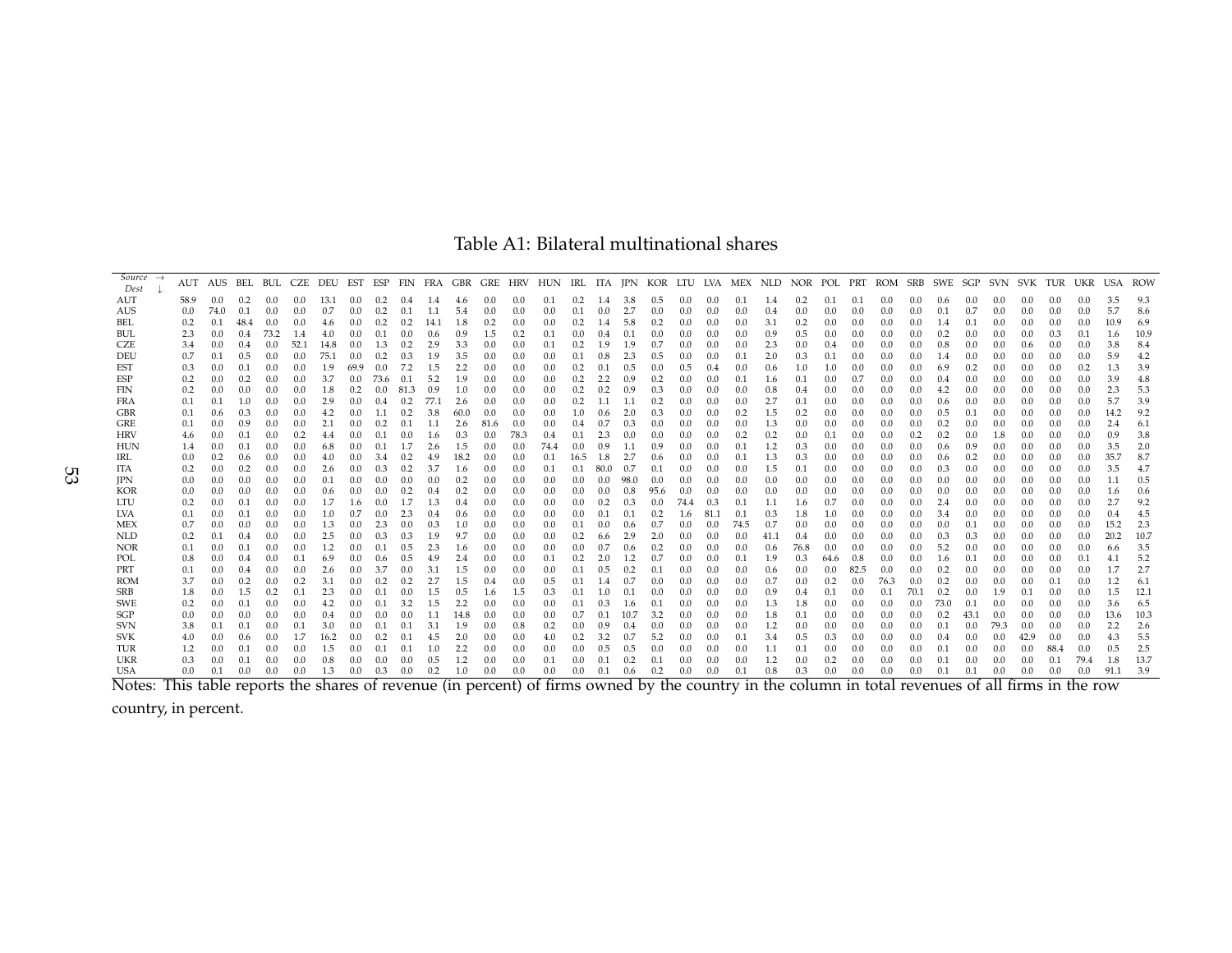### Table A2: Sectoral shares

<span id="page-55-0"></span>

|      | NACE Sector description                                                                         |       | Fraction of firms Fraction of groups | Average share   | Average share    |
|------|-------------------------------------------------------------------------------------------------|-------|--------------------------------------|-----------------|------------------|
| code |                                                                                                 |       |                                      | of sector in    | of foreign firms |
|      |                                                                                                 |       |                                      | aggregate sales | in the sector    |
|      |                                                                                                 |       |                                      |                 |                  |
| 01   | Crop and animal production, hunting and related service activities                              | 0.016 | 0.017                                | 0.008           | 0.064            |
| 02   | Forestry and logging                                                                            | 0.003 | 0.004                                | 0.002           | 0.066            |
| 03   | Fishing and aquaculture                                                                         | 0.001 | 0.001                                | 0.001           | 0.106            |
|      |                                                                                                 |       |                                      |                 |                  |
| 05   | Mining of coal and lignite                                                                      | 0.000 | 0.000                                | 0.003           | 0.106            |
| 06   | Extraction of crude petroleum and natural gas                                                   | 0.001 | 0.001                                | 0.017           | 0.336            |
| 07   | Mining of metal ores                                                                            | 0.000 | 0.000                                | 0.004           | 0.299            |
| 08   | Other mining and quarrying                                                                      | 0.002 | 0.003                                | 0.002           | 0.240            |
| 09   | Mining support service activities                                                               | 0.001 | 0.001                                | 0.002           | 0.239            |
| 10   | Manufacture of food products                                                                    | 0.014 | 0.015                                | 0.031           | 0.264            |
|      |                                                                                                 | 0.002 | 0.002                                | 0.007           | 0.432            |
| 11   | Manufacture of beverages                                                                        |       |                                      |                 |                  |
| 12   | Manufacture of tobacco products                                                                 | 0.000 | 0.000                                | 0.002           | 0.461            |
| 13   | Manufacture of textiles                                                                         | 0.005 | 0.005                                | 0.004           | 0.210            |
| 14   | Manufacture of wearing apparel                                                                  | 0.006 | 0.006                                | 0.004           | 0.160            |
| 15   | Manufacture of leather and related products                                                     | 0.002 | 0.002                                | 0.002           | 0.184            |
| 16   | Manufacture of wood and of products of wood and cork, except furniture                          | 0.007 | 0.008                                | 0.006           | 0.196            |
| 17   | Manufacture of paper and paper products                                                         | 0.003 | 0.003                                | 0.007           | 0.345            |
|      |                                                                                                 |       |                                      |                 |                  |
| 18   | Printing and reproduction of recorded media                                                     | 0.006 | 0.007                                | 0.003           | 0.123            |
| 19   | Manufacture of coke and refined petroleum products                                              | 0.001 | 0.001                                | 0.022           | 0.369            |
| 20   | Manufacture of chemicals and chemical products                                                  | 0.006 | 0.006                                | 0.018           | 0.423            |
| 21   | Manufacture of basic pharmaceutical products and pharmaceutical preparations                    | 0.001 | 0.001                                | 0.009           | 0.513            |
| 22   | Manufacture of rubber and plastic products                                                      | 0.007 | 0.008                                | 0.010           | 0.370            |
| 23   | Manufacture of other non-metallic mineral products                                              | 0.006 | 0.007                                | 0.011           | 0.370            |
| 24   | Manufacture of basic metals                                                                     | 0.003 | 0.003                                | 0.021           | 0.390            |
|      |                                                                                                 | 0.019 | 0.020                                | 0.015           | 0.222            |
| 25   | Manufacture of fabricated metal products, except machinery and equipment                        |       |                                      |                 |                  |
| 26   | Manufacture of computer, electronic and optical products                                        | 0.006 | 0.007                                | 0.022           | 0.434            |
| 27   | Manufacture of electrical equipment                                                             | 0.005 | 0.005                                | 0.012           | 0.462            |
| 28   | Manufacture of machinery and equipment n.e.c.                                                   | 0.011 | 0.012                                | 0.016           | 0.367            |
| 29   | Manufacture of motor vehicles, trailers and semi-trailers                                       | 0.003 | 0.003                                | 0.030           | 0.509            |
| 30   | Manufacture of other transport equipment                                                        | 0.001 | 0.002                                | 0.005           | 0.296            |
| 31   |                                                                                                 | 0.005 | 0.006                                | 0.004           | 0.128            |
|      | Manufacture of furniture                                                                        |       |                                      |                 |                  |
| 32   | Other manufacturing                                                                             | 0.005 | 0.006                                | 0.004           | 0.305            |
| 33   | Repair and installation of machinery and equipment                                              | 0.007 | 0.007                                | 0.005           | 0.200            |
| 35   | Electricity, gas, steam and air conditioning supply                                             | 0.005 | 0.005                                | 0.045           | 0.216            |
| 36   | Water collection, treatment and supply                                                          | 0.001 | 0.001                                | 0.003           | 0.073            |
| 37   | Sewerage                                                                                        | 0.001 | 0.001                                | 0.000           | 0.068            |
| 38   |                                                                                                 | 0.004 | 0.004                                | 0.004           | 0.172            |
|      | Waste collection, treatment and disposal activities; materials recovery                         |       |                                      |                 |                  |
| 39   | Remediation activities and other waste management services                                      | 0.001 | 0.001                                | 0.000           | 0.066            |
| 41   | Construction of buildings                                                                       | 0.050 | 0.053                                | 0.022           | 0.102            |
| 42   | Civil engineering                                                                               | 0.012 | 0.013                                | 0.015           | 0.151            |
| 43   | Specialised construction activities                                                             | 0.059 | 0.064                                | 0.014           | 0.146            |
| 45   | Wholesale and retail trade and repair of motor vehicles and motorcycles                         | 0.027 | 0.029                                | 0.031           | 0.330            |
| 46   | Wholesale trade, except of motor vehicles and motorcycles                                       | 0.134 | 0.145                                | 0.201           | 0.332            |
| 47   |                                                                                                 | 0.081 | 0.086                                | 0.079           | 0.297            |
|      | Retail trade, except of motor vehicles and motorcycles                                          |       |                                      |                 |                  |
| 49   | Land transport and transport via pipelines                                                      | 0.026 | 0.028                                | 0.022           | 0.118            |
| 50   | Water transport                                                                                 | 0.002 | 0.002                                | 0.004           | 0.307            |
| 51   | Air transport                                                                                   | 0.001 | 0.001                                | 0.004           | 0.157            |
| 52   | Warehousing and support activities for transportation                                           | 0.013 | 0.013                                | 0.018           | 0.252            |
| 53   | Postal and courier activities                                                                   | 0.001 | 0.001                                | 0.003           | 0.195            |
| 55   |                                                                                                 | 0.010 | 0.011                                | 0.004           | 0.180            |
|      | Accommodation                                                                                   |       |                                      |                 |                  |
| 56   | Food and beverage service activities                                                            | 0.024 | 0.025                                | 0.004           | 0.231            |
| 58   | Publishing activities                                                                           | 0.007 | 0.007                                | 0.004           | 0.217            |
| 59   | Motion picture, video and television programme production, sound recording and music publishing | 0.004 | 0.004                                | 0.002           | 0.237            |
| 60   | Programming and broadcasting activities                                                         | 0.001 | 0.001                                | 0.002           | 0.217            |
| 61   | Telecommunications                                                                              | 0.003 | 0.003                                | 0.020           | 0.435            |
| 62   | Computer programming, consultancy and related activities                                        | 0.021 | 0.022                                | 0.010           | 0.366            |
|      |                                                                                                 |       |                                      |                 |                  |
| 63   | Information service activities                                                                  | 0.004 | 0.004                                | 0.001           | 0.321            |
| 64   | Financial service activities, except insurance and pension funding                              | 0.026 | 0.027                                | 0.046           | 0.318            |
| 65   | Insurance, reinsurance and pension funding, except compulsory social security                   | 0.003 | 0.002                                | 0.033           | 0.367            |
| 66   | Activities auxiliary to financial services and insurance activities                             | 0.011 | 0.011                                | 0.007           | 0.276            |
| 68   | Real estate activities                                                                          | 0.068 | 0.071                                | 0.013           | 0.142            |
| 69   | Legal and accounting activities                                                                 | 0.020 | 0.022                                | 0.003           | 0.143            |
| 70   | Activities of head offices; management consultancy activities                                   | 0.033 | 0.036                                | 0.016           | 0.256            |
| 71   | Architectural and engineering activities; technical testing and analysis                        | 0.027 | 0.029                                | 0.008           | 0.196            |
| 72   | Scientific research and development                                                             | 0.003 | 0.003                                | 0.002           | 0.264            |
|      |                                                                                                 |       |                                      |                 |                  |
| 73   | Advertising and market research                                                                 | 0.012 | 0.013                                | 0.006           | 0.334            |
| 74   | Other professional, scientific and technical activities                                         | 0.012 | 0.013                                | 0.002           | 0.201            |
| 75   | Veterinary activities                                                                           | 0.001 | 0.001                                | 0.000           | 0.057            |
| 77   | Rental and leasing activities                                                                   | 0.008 | 0.008                                | 0.004           | 0.328            |
| 78   | Employment activities                                                                           | 0.004 | 0.004                                | 0.002           | 0.323            |
| 79   | Travel agency, tour operator reservation service and related activities                         | 0.007 | 0.007                                | 0.004           | 0.284            |
| 80   | Security and investigation activities                                                           | 0.003 | 0.003                                | 0.001           | 0.295            |
|      |                                                                                                 |       |                                      |                 |                  |
| 81   | Services to buildings and landscape activities                                                  | 0.009 | 0.010                                | 0.007           | 0.197            |
| 82   | Office administrative, office support and other business support activities                     | 0.013 | 0.014                                | 0.006           | 0.256            |
| 84   | Public administration and defence; compulsory social security                                   | 0.002 | 0.002                                | 0.003           | 0.084            |
| 85   | Education                                                                                       | 0.014 | 0.015                                | 0.004           | 0.050            |
| 86   | Human health activities                                                                         | 0.019 | 0.020                                | 0.008           | 0.065            |
| 87   | Residential care activities                                                                     | 0.003 | 0.004                                | 0.001           | 0.046            |
|      |                                                                                                 |       |                                      |                 |                  |
| 88   | Social work activities without accommodation                                                    | 0.011 | 0.012                                | 0.002           | 0.008            |
| 90   | Creative, arts and entertainment activities                                                     | 0.004 | 0.005                                | 0.000           | 0.104            |
| 91   | Libraries, archives, museums and other cultural activities                                      | 0.001 | 0.002                                | 0.000           | 0.100            |
| 92   | Gambling and betting activities                                                                 | 0.001 | 0.001                                | 0.005           | 0.110            |
| 93   | Sports activities and amusement and recreation activities                                       | 0.008 | 0.009                                | 0.001           | 0.108            |
| 94   | Activities of membership organisations                                                          | 0.017 | 0.019                                | 0.001           | 0.021            |
| 95   |                                                                                                 |       |                                      |                 |                  |
|      | Repair of computers and personal and household goods                                            | 0.003 | 0.003                                | 0.001           | 0.185            |
| 96   | Other personal service activities                                                               | 0.012 | 0.013                                | 0.002           | 0.174            |
| 97   | Activities of households as employers of domestic personnel                                     | 0.000 | 0.000                                | 0.000           | 0.000            |
| 98   | Undifferentiated goods-and services-producing activities of private households for own use      | 0.009 | 0.011                                | 0.000           | 0.004            |
| 99   | Activities of extraterritorial organisations and bodies                                         | 0.000 | 0.000                                | 0.000           | 0.075            |

 $\frac{99}{2000}$  Activities of extraterritorial organisations and bodies 0.000 0.000 0.000 0.000 0.005 0.075 0.000 0.075 0.000 0.075 0.000 0.075 0.000 0.075 0.000 0.075 0.000 0.075 0.000 0.075 0.000 0.075 0.000 0.075 0.000 0

each sector by foreign firms. All numbers are simple averages across countries and years.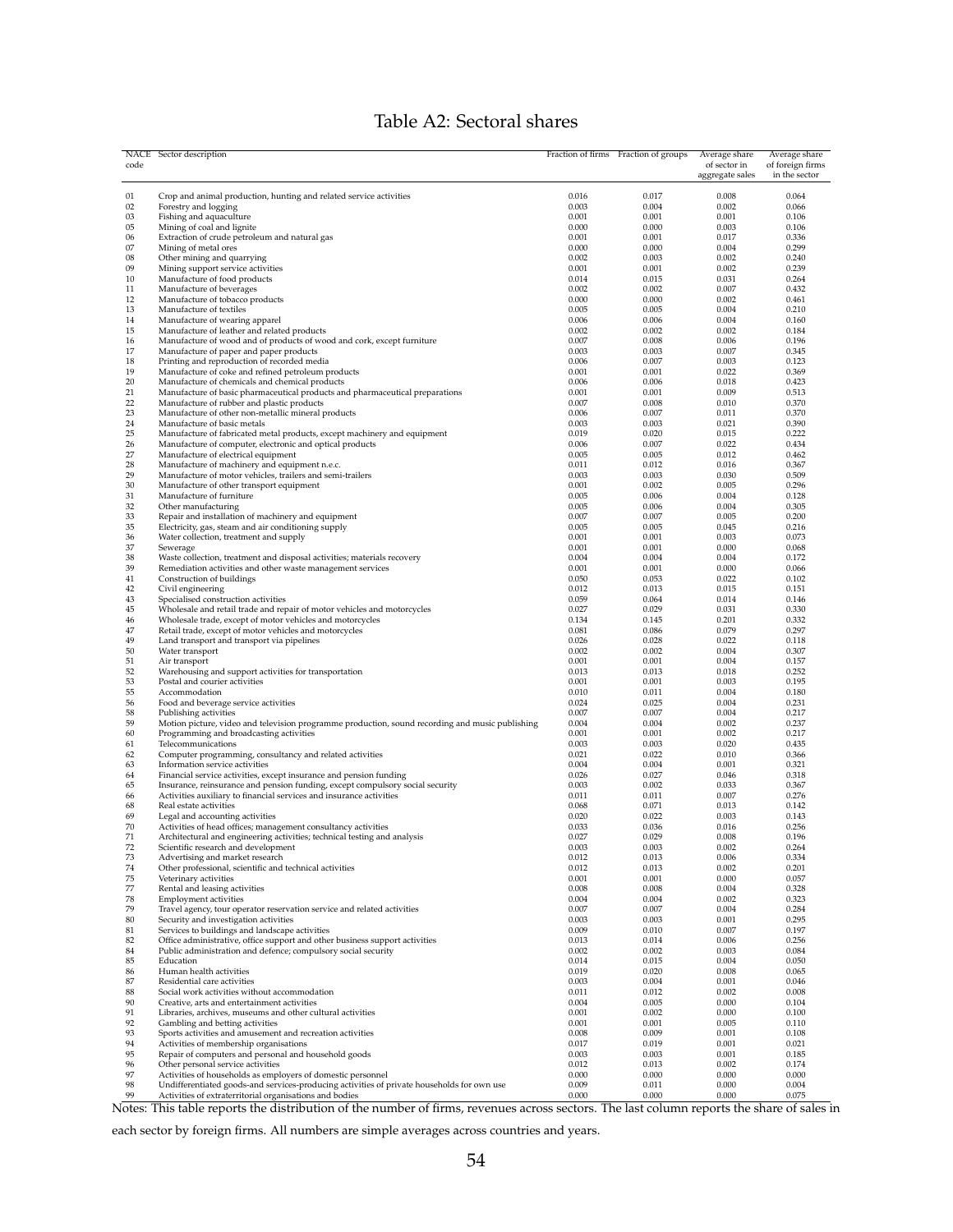|                           | (1)                                                                               | (2)                                          | (3)                                    | (4)                    | (5)                   | (6)                    | (7)                      | (8)                    | (9)                    |
|---------------------------|-----------------------------------------------------------------------------------|----------------------------------------------|----------------------------------------|------------------------|-----------------------|------------------------|--------------------------|------------------------|------------------------|
|                           |                                                                                   | <b>Sales</b>                                 |                                        |                        | Value Added           |                        |                          | Employment             |                        |
| Specification             | Services,<br>parent and<br>affiliate in<br>operating in<br>the same<br>sub-sector | Services,<br>excluding<br>wholesale<br>trade | Services,<br>excluding<br>retail trade | All                    | Manufacturing         | <b>Services</b>        | All                      | Manufacturing          | <b>Services</b>        |
| Φ                         | $0.191***$<br>(0.0201)                                                            | $0.179***$<br>(0.0205)                       | $0.225***$<br>(0.0123)                 | $0.140***$<br>(0.0163) | $0.128*$<br>(0.0535)  | $0.139***$<br>(0.0190) | $0.089***$<br>(0.013)    | 0.070<br>(0.040)       | $0.089***$<br>(0.015)  |
| Obs.<br>N. mult.<br>$R^2$ | 73856<br>7095<br>0.746                                                            | 111795<br>12824<br>0.829                     | 169790<br>17270<br>0.727               | 68627<br>7594<br>0.733 | 8948<br>1342<br>0.799 | 36166<br>4513<br>0.669 | 124423<br>13663<br>0.728 | 15873<br>2181<br>0.749 | 67915<br>8548<br>0.691 |

### <span id="page-56-0"></span>Table A3: Affiliate-parent comovement: Robustness part 1

Notes: Standard errors clustered at the parent level in parentheses. \*\*\*: significant at the 1% level. This table presents the results of estimating equation [\(1\)](#page-12-4) using different specifications of the outcome variable and the sample of firms. All specifications include source  $\times$  destination  $\times$  affiliate sector  $\times$  parent sector  $\times$  year fixed effects. Sectors are defined at the 2 digits of the NACE classification.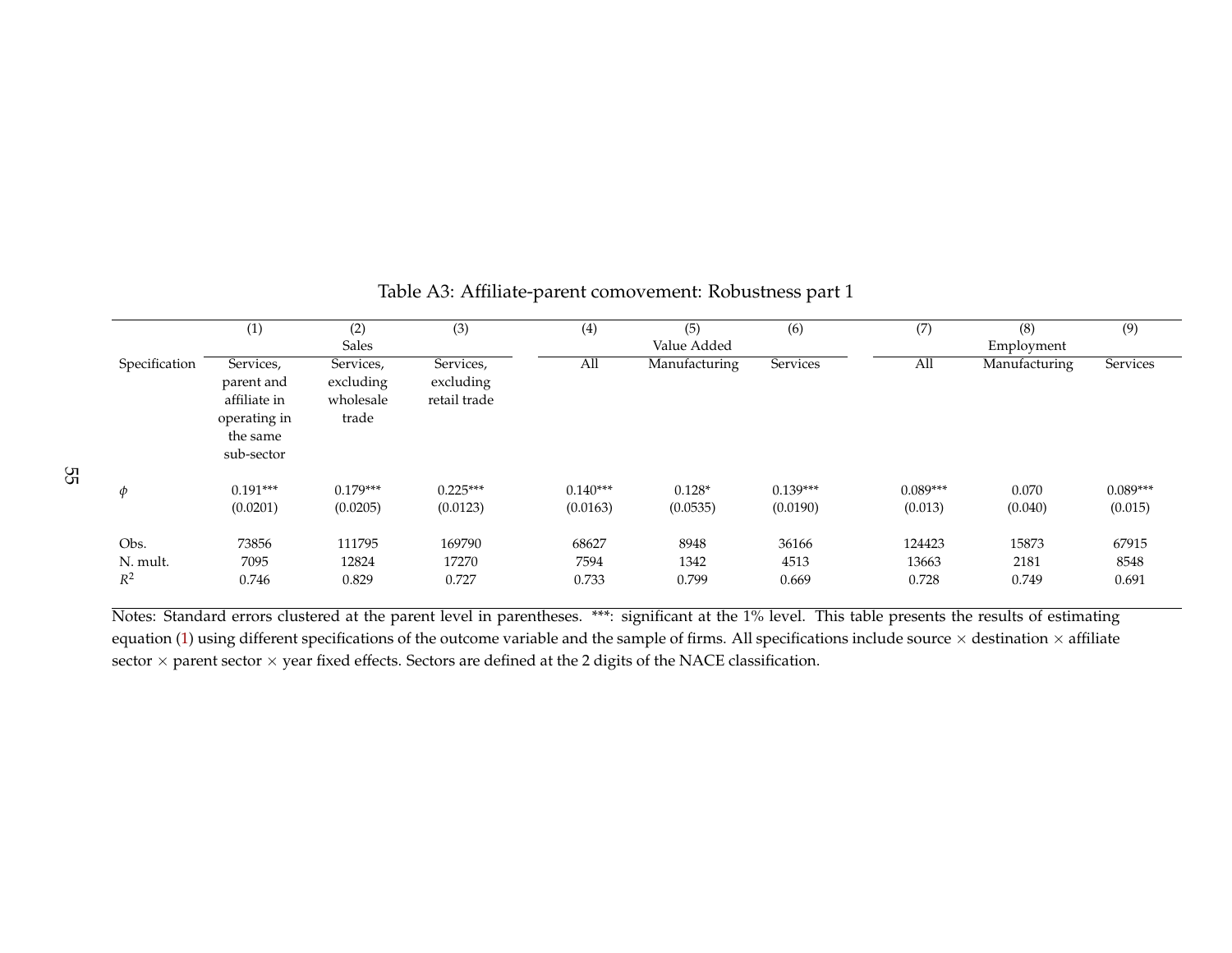|                        | (1)               | (2)               | (3)              | (4)       | (5)         |
|------------------------|-------------------|-------------------|------------------|-----------|-------------|
|                        | Excluding         | Excluding crisis  | 4 Digit Sectoral | Placebo   | High income |
|                        | Netherlands and   | years (2008-2012) | Classification   |           | interaction |
|                        | Ireland as source |                   |                  |           |             |
|                        | and destination   |                   |                  |           |             |
| φ                      | $0.228***$        | $0.179***$        | $0.207***$       | $-0.0134$ | $0.154***$  |
|                        | (0.0118)          | (0.0209)          | (0.0377)         | (0.00891) | (0.0264)    |
| $\phi \times DUM_{HI}$ |                   |                   |                  |           | $0.0912**$  |
|                        |                   |                   |                  |           | (0.0290)    |
| Obs.                   | 170135            | 55796             | 181978           | 181978    | 181978      |
| N. mult.               | 18173             | 10953             | 18881            | 18881     | 18881       |
| $R^2$                  | 0.717             | 0.720             | 0.933            | 0.711     | 0.724       |
| FE                     | Yes               | Yes               | <b>YEs</b>       | Yes       | Yes         |

### Table A4: Affiliate-parent comovement: Robustness part 2

<span id="page-57-0"></span>Notes: Standard errors clustered at the parent level in parentheses. \*\*\*: significant at the 1% level. This table presents the results of estimating equation [\(1\)](#page-12-4). "FE" refers to source  $\times$  destination  $\times$  affiliate sector  $\times$  parent sector  $\times$  year fixed effects. Sectors are defined at the 2-digit NACE classification, with the exception of column (3), which defines the sectors at the 4-digit NACE classification.  $DUM_{HI}$  is a dummy variable for whether the destination is a high-income country.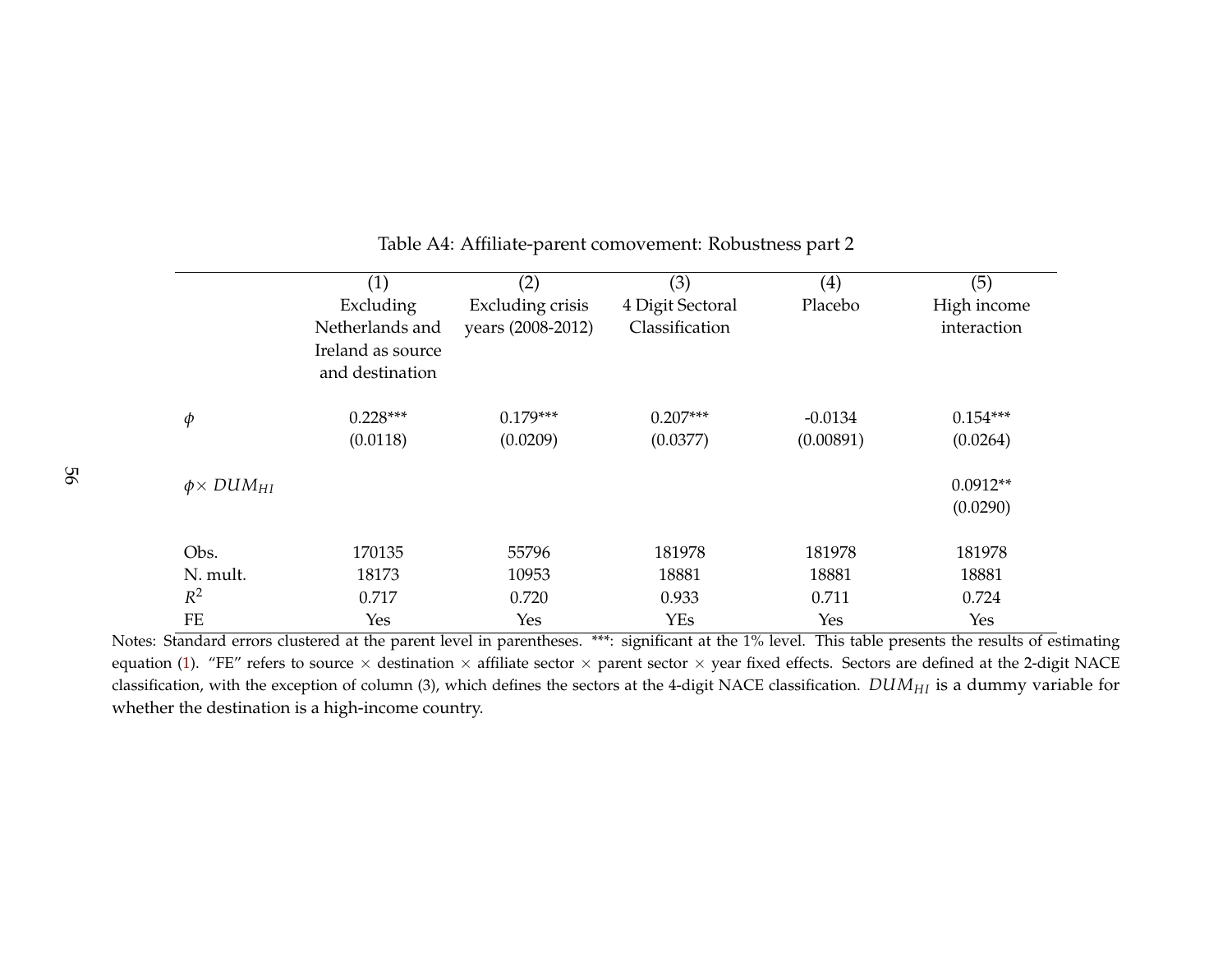<span id="page-58-0"></span>

|          | (1)<br>Affiliate sales $\lt$<br>parent sales | $\left( 2\right)$<br>Affiliate sales $\lt$<br>$\frac{1}{4}$ × parent sales | (3)<br>Affiliate sales $>$<br>parent sales | 4)<br>Affiliate sales $>$<br>$4 \times$ parent sales |
|----------|----------------------------------------------|----------------------------------------------------------------------------|--------------------------------------------|------------------------------------------------------|
| φ        | $0.260***$<br>(0.0131)                       | $0.276***$<br>(0.0158)                                                     | 0.0789<br>(0.0704)                         | 0.115<br>(0.227)                                     |
| Obs.     | 164502                                       | 134636                                                                     | 17476                                      | 7411                                                 |
| N. mult. | 17398                                        | 14441                                                                      | 4126                                       | 1885                                                 |
| $R^2$    | 0.731                                        | 0.747                                                                      | 0.906                                      | 0.962                                                |
| FE       | Yes                                          | Yes                                                                        | Yes                                        | Yes                                                  |

Table A5: Affiliate-parent comovement by parent and affiliate size

Notes: Standard errors clustered at the parent level in parentheses. \*\*\*: significant at the 1% level. This table presents the results of estimating equation [\(1\)](#page-12-2). "FE" refers to source  $\times$  destination  $\times$  affiliate sector  $\times$ parent sector  $\times$  year fixed effects. Sectors are defined at the 2 digits of the NACE classification.